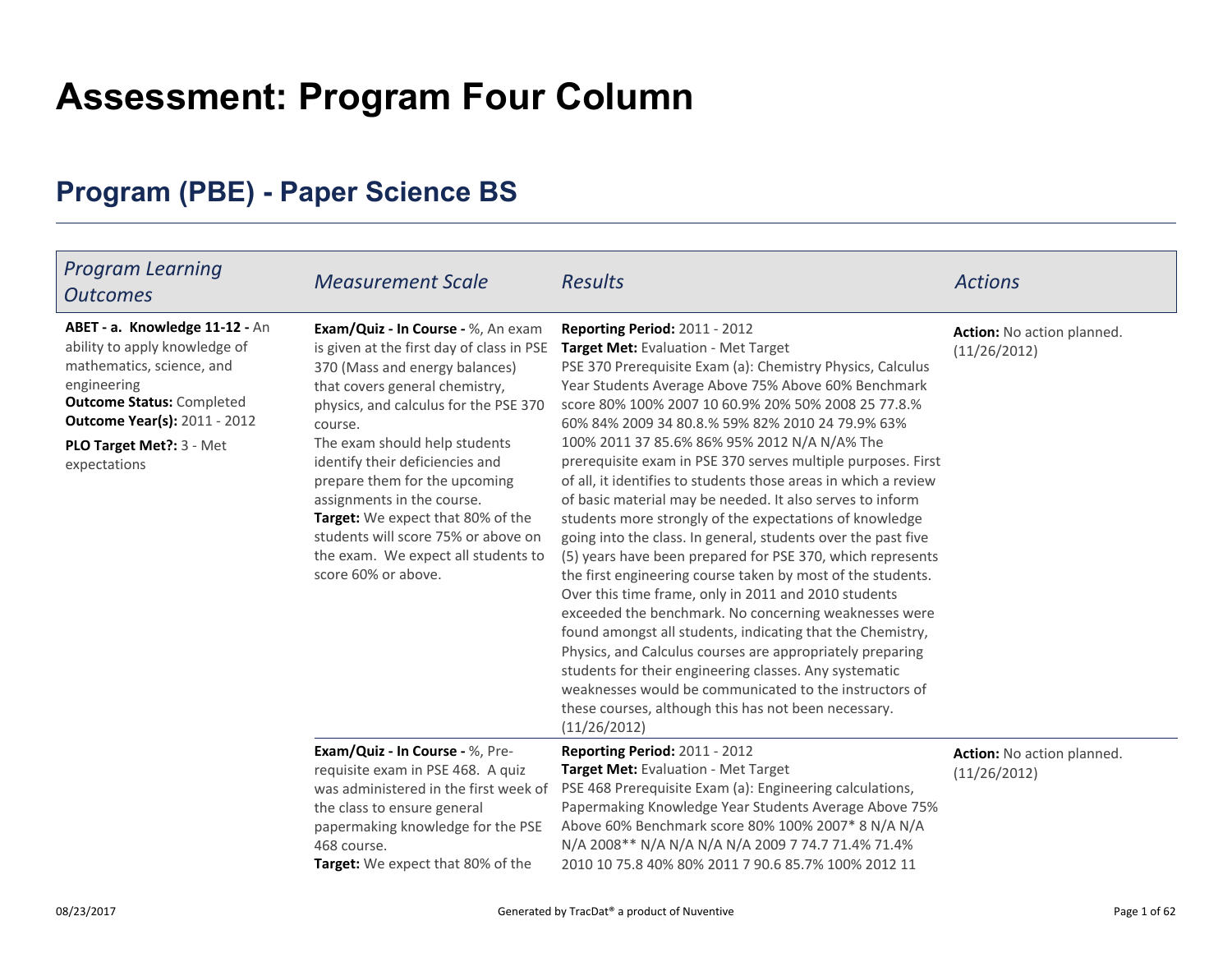| Program Learning<br>Outcomes | <b>Measurement Scale</b>                                                                                                                                                                                                                                                                                                                                                                                                                                                                                                                                                             | <b>Results</b>                                                                                                                                                                                                                                                                                                                                                                                                                                                                                                                                                                                                                                                                                                                                                                                                                                                                                                                                                                                                                                                                                                                                                                                                                                                                                                                                                                                                                                                                                                    | <b>Actions</b>                             |
|------------------------------|--------------------------------------------------------------------------------------------------------------------------------------------------------------------------------------------------------------------------------------------------------------------------------------------------------------------------------------------------------------------------------------------------------------------------------------------------------------------------------------------------------------------------------------------------------------------------------------|-------------------------------------------------------------------------------------------------------------------------------------------------------------------------------------------------------------------------------------------------------------------------------------------------------------------------------------------------------------------------------------------------------------------------------------------------------------------------------------------------------------------------------------------------------------------------------------------------------------------------------------------------------------------------------------------------------------------------------------------------------------------------------------------------------------------------------------------------------------------------------------------------------------------------------------------------------------------------------------------------------------------------------------------------------------------------------------------------------------------------------------------------------------------------------------------------------------------------------------------------------------------------------------------------------------------------------------------------------------------------------------------------------------------------------------------------------------------------------------------------------------------|--------------------------------------------|
|                              | students will score 75% or above on<br>the exam. We expect all students to<br>score 60% or above.                                                                                                                                                                                                                                                                                                                                                                                                                                                                                    | 87.4 90.9% 100% The prerequisite exam in PSE 468 serves<br>multiple purposes. First of all, it identifies to students those<br>areas in which a review of basic material may be needed. It<br>also serves to more strongly inform students of the<br>expectations of knowledge going into the class. In general,<br>students over the past four years have been well prepared,<br>with some exceptions for 2009 and 2010 for PSE 468, which<br>represents the final papermaking capstone engineering<br>course taken by every student in the Paper Engineering<br>program in their senior year. Over the four year time frame,<br>two (2) students in 2009 and two (2) students in 2010 fell<br>below the 60% level on the prerequisite exam (score of 56<br>in 2009 and score of 63 in 2010). These students went on to<br>pass the course with a grade of a ?B-? in 2009 and a grade<br>of ?B and B-? in 2010. No systematic weaknesses were<br>found amongst all students, indicating that the Chemistry,<br>Physics, Calculus and papermaking courses are<br>appropriately preparing students for their final<br>papermaking engineering classes. Any systematic<br>weaknesses would be communicated to the instructors of<br>these courses, although this has not been necessary.<br>*During the 2007 PSE468 course no assessment data were<br>generated. ** Course not offered due to low enrollment.<br>Students that would have taken the course in 2008 took the<br>course in 2007 or 2009. (11/26/2012) |                                            |
|                              | Presentation/Performance - A, B, C,<br>D - In PSE 468 evaluation seminar at<br>the conclusion of the paper machine<br>run, the students give seminars and<br>field questions regarding their plan,<br>performance, and results of the<br>product design experience. Each<br>team has approximately 30 minutes<br>for a presentation and 60 minutes<br>for questions and discussion. A<br>panel of faculty and staff, including<br>the course instructor and the TA,<br>independently rate the students?<br>abilities to analyze and present data<br>from the paper machine runs. The | Reporting Period: 2011 - 2012<br>Target Met: Evaluation - Met Target<br>all students met the expectations of receiving above a grade<br>of ?C? on the presentations, except 30% of the students in<br>Run A and 90% of the students for Run B in 2010.<br>(11/26/2012)<br><b>Related Documents:</b><br>PSE 468 - Student Seminar.docx                                                                                                                                                                                                                                                                                                                                                                                                                                                                                                                                                                                                                                                                                                                                                                                                                                                                                                                                                                                                                                                                                                                                                                             | Action: No action planned.<br>(11/26/2012) |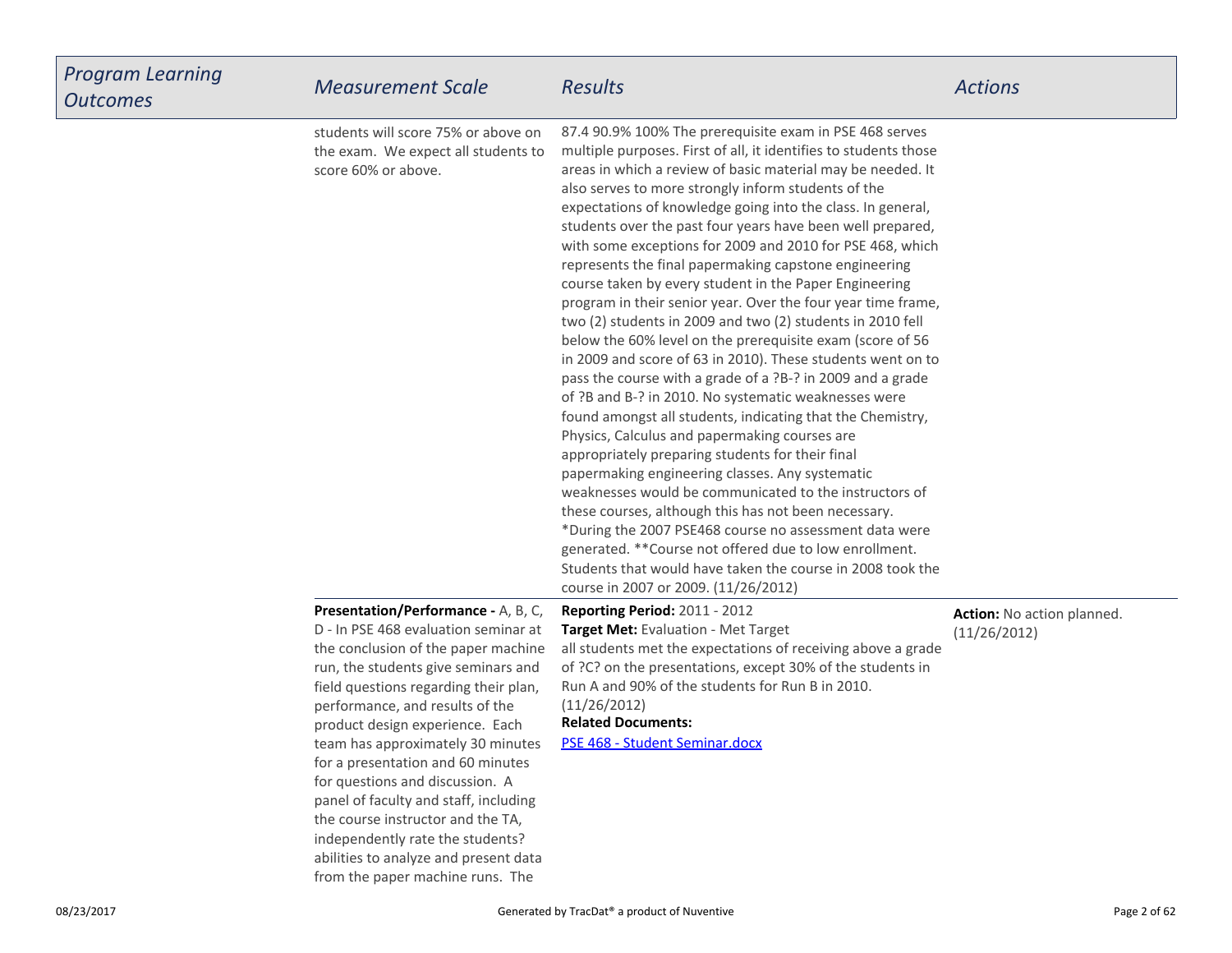| <b>Program Learning</b><br><b>Outcomes</b>                                                                                                                                                                                                            | <b>Measurement Scale</b>                                                                                                                                                                                                                                                                                                                                                                                                                                                                                                                                                                                                                                                                                                                                                        | <b>Results</b>                                                                                                                                                                                                                                                                                                                        | <b>Actions</b>                                   |
|-------------------------------------------------------------------------------------------------------------------------------------------------------------------------------------------------------------------------------------------------------|---------------------------------------------------------------------------------------------------------------------------------------------------------------------------------------------------------------------------------------------------------------------------------------------------------------------------------------------------------------------------------------------------------------------------------------------------------------------------------------------------------------------------------------------------------------------------------------------------------------------------------------------------------------------------------------------------------------------------------------------------------------------------------|---------------------------------------------------------------------------------------------------------------------------------------------------------------------------------------------------------------------------------------------------------------------------------------------------------------------------------------|--------------------------------------------------|
|                                                                                                                                                                                                                                                       | ratings were specifically broken out<br>with respect to the PSE student<br>outcomes ?a, b, c, e, I and k?.<br>Target: We expect the average grade<br>to be a B- on Run A and a B on the<br>Run B. We expect 80% of the<br>students to achieve a grade of C or<br>better on Run A and 90% of the<br>students to achieve a grade of C or<br>better on Run B for student<br>outcomes ?a, b, c, e, i, and k?                                                                                                                                                                                                                                                                                                                                                                        |                                                                                                                                                                                                                                                                                                                                       |                                                  |
|                                                                                                                                                                                                                                                       | Group Project - In PSE 468, students<br>cross evaluat each other on their<br>performance in the capstone (lab)<br>project.<br>0 through 10<br>Target: At least 6.5<br><b>Notes:</b> Student cross evaulation of<br>outcome a through I overall.                                                                                                                                                                                                                                                                                                                                                                                                                                                                                                                                 | <b>Reporting Period: 2011 - 2012</b><br>Target Met: Evaluation - Met Target<br>Above 6.5 (11/26/2012)<br><b>Related Documents:</b><br>PSE 468 - CrossEvaulation.docx                                                                                                                                                                  | <b>Action:</b> No action planned<br>(11/26/2012) |
| ABET - b. Experiments 11-12 - An<br>ability to design and conduct<br>experiments, as well as to analyze<br>and interpret data<br><b>Outcome Status: Completed</b><br><b>Outcome Year(s): 2011 - 2012</b><br>PLO Target Met ?: 3 - Met<br>expectations | Presentation/Performance - A, B, C,<br>D - In PSE 468 evaluation seminar at<br>the conclusion of the paper machine<br>run, the students give seminars and<br>field questions regarding their plan,<br>performance, and results of the<br>product design experience. Each<br>team has approximately 30 minutes<br>for a presentation and 60 minutes<br>for questions and discussion. A<br>panel of faculty and staff, including<br>the course instructor and the TA,<br>independently rate the students?<br>abilities to analyze and present data<br>from the paper machine runs. The<br>ratings were specifically broken out<br>with respect to the PSE student<br>outcomes ?a, b, c, e, I and k?.<br>Target: We expect the average grade<br>to be a B- on Run A and a B on the | Reporting Period: 2011 - 2012<br>Target Met: Evaluation - Met Target<br>all students met the expectations of receiving above a grade<br>of ?C? on the presentations, except 30% of the students in<br>Run A and 90% of the students for Run B in 2010.<br>(11/26/2012)<br><b>Related Documents:</b><br>PSE 468 - Student Seminar.docx | Action: No action planned.<br>(11/26/2012)       |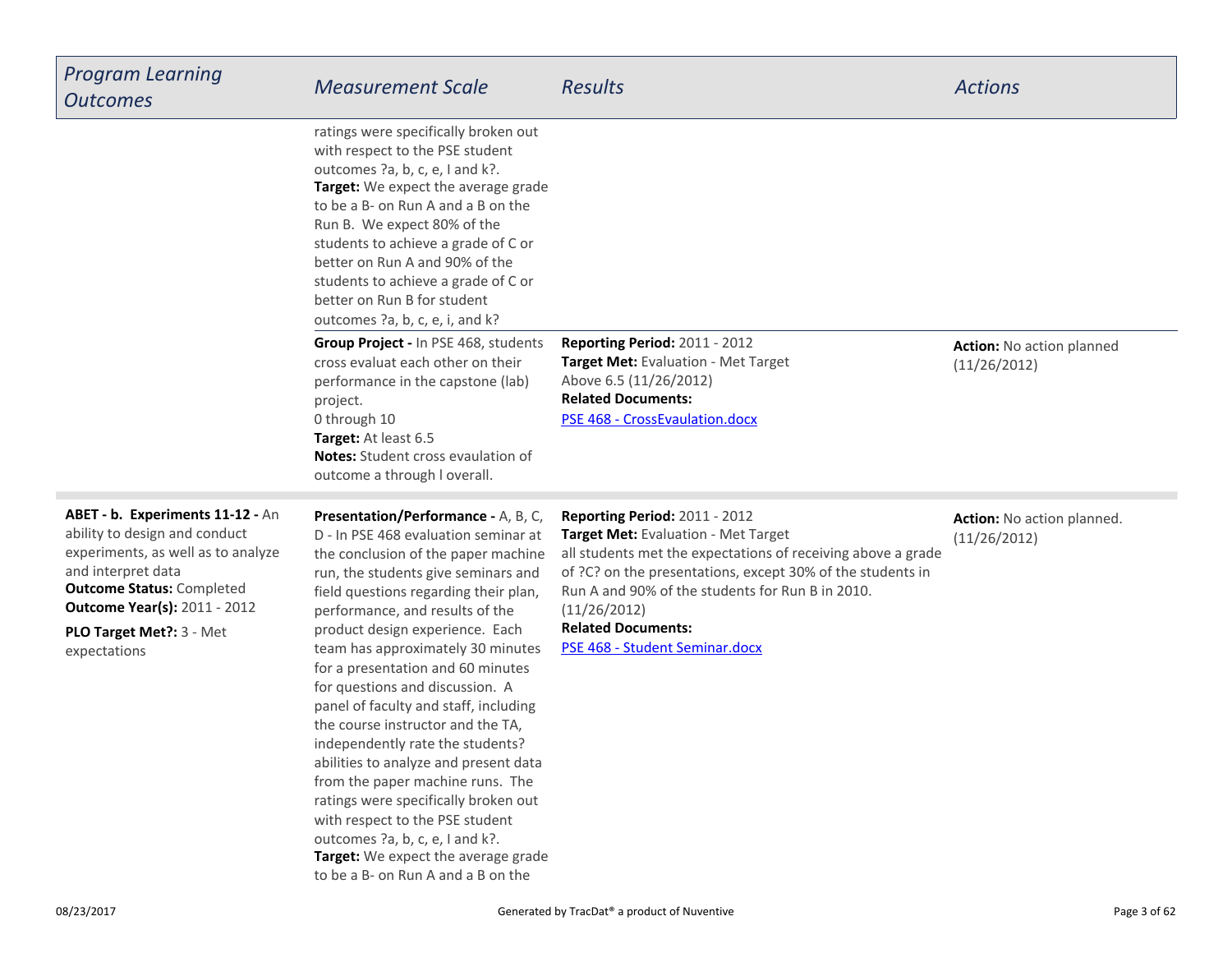| Program Learning<br><b>Outcomes</b> | <b>Measurement Scale</b>                                                                                                                                                                                                                                                                                                                                                                                                                                                                                                                                                                                                                                                                                                                        | Results                                                                                                                                                                                                                                                                                                                                                                                                                                                                                                                                                                                                                                                                                                                                                                                                                                                                                                                   | <b>Actions</b>                             |
|-------------------------------------|-------------------------------------------------------------------------------------------------------------------------------------------------------------------------------------------------------------------------------------------------------------------------------------------------------------------------------------------------------------------------------------------------------------------------------------------------------------------------------------------------------------------------------------------------------------------------------------------------------------------------------------------------------------------------------------------------------------------------------------------------|---------------------------------------------------------------------------------------------------------------------------------------------------------------------------------------------------------------------------------------------------------------------------------------------------------------------------------------------------------------------------------------------------------------------------------------------------------------------------------------------------------------------------------------------------------------------------------------------------------------------------------------------------------------------------------------------------------------------------------------------------------------------------------------------------------------------------------------------------------------------------------------------------------------------------|--------------------------------------------|
|                                     | Run B. We expect 80% of the<br>students to achieve a grade of C or<br>better on Run A and 90% of the<br>students to achieve a grade of C or<br>better on Run B for student<br>outcomes ?a, b, c, e, i, and k?                                                                                                                                                                                                                                                                                                                                                                                                                                                                                                                                   |                                                                                                                                                                                                                                                                                                                                                                                                                                                                                                                                                                                                                                                                                                                                                                                                                                                                                                                           |                                            |
|                                     | Course Grade - A, B, C, D<br>Target: Average C                                                                                                                                                                                                                                                                                                                                                                                                                                                                                                                                                                                                                                                                                                  | Reporting Period: 2011 - 2012<br>Target Met: Evaluation - Met Target<br>all students met the expectations of receiving a grade of C<br>or above for their report. (11/26/2012)<br><b>Related Documents:</b><br>PSE 468 - Report.docx                                                                                                                                                                                                                                                                                                                                                                                                                                                                                                                                                                                                                                                                                      |                                            |
|                                     | Group Project - In PSE 468, students<br>cross evaluat each other on their<br>performance in the capstone (lab)<br>project.<br>0 through 10<br>Target: At least 6.5<br>Notes: Student cross evaulation of a<br>through I overall.                                                                                                                                                                                                                                                                                                                                                                                                                                                                                                                | Reporting Period: 2011 - 2012<br>Target Met: Evaluation - Met Target<br>Above 6.5 (11/26/2012)<br><b>Related Documents:</b><br>PSE 468 - CrossEvaulation.docx                                                                                                                                                                                                                                                                                                                                                                                                                                                                                                                                                                                                                                                                                                                                                             | Action: No action planned.<br>(11/26/2012) |
|                                     | Capstone Assignment/Project - % -<br>The three main guiding threads in a<br>design project are scope, schedule<br>and budget, which are progressively<br>refined and made more detailed as<br>the design progresses over the<br>semester. Thus, at the very<br>beginning of a design project, the<br>students have to make a rough cost<br>estimation and potential profitability<br>analysis of their project (along with a<br>preliminary scope and schedule) in<br>order to arrive at decision of<br>whether to proceed further or not.<br>This is further assessed by in-class<br>interaction and exploration with the<br>students on the future direction of<br>the design project, and by evaluation<br>of the design team?s weekly class | Reporting Period: 2011 - 2012<br>Target Met: Evaluation - Met Target<br>The design team scores in the different categories shown in<br>Table I8-2 are used to assess these outcomes. It can be<br>concluded from Table I8-2, and Table, and Table I8-5 that,<br>in general, students satisfied this outcome satisfactorily.<br>During the year 2007, the percentage of design teams at or<br>above the benchmark level was 100% in almost all of the<br>categories (Table). There was a drop in performance in<br>2008-09 to 33%, an increase in 2010 to 67%, with<br>maintenance of this level in 2011. Table I8-5 shows that<br>over a 5-year period (2007-2011), the design team<br>performance was a little below or exceeded the benchmark<br>level in the different categories with the overall score of<br>82.84 exceeding the benchmark level of 80. (11/26/2012)<br><b>Related Documents:</b><br>bc-PSE 481.docx | Action: No action planned.<br>(11/26/2012) |

L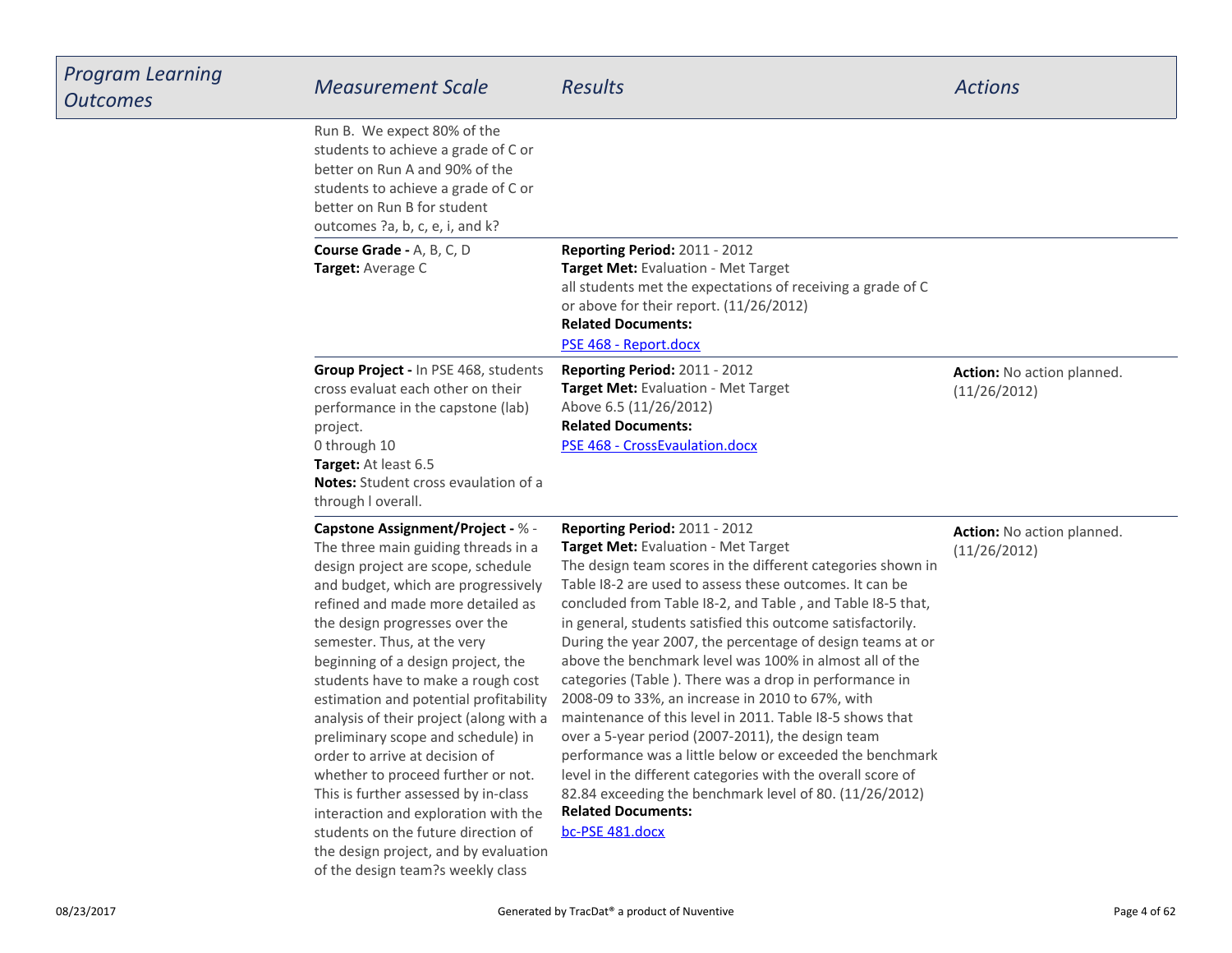presentations and written summaries (10% of total grade) and engineering log book (10% of totalgrade). The overall progress of a design team is assessed from two mid-semester progress reports (25%of total grade) and one finaltechnical design report (45% of totalgrade).

This capstone design course (PSE 481) involves the execution of a realworld engineering design project during the fall semester at RockTennSolvay Mill (previously Solvay Paperboard), a paperboard milllocated in Solvay, New York. Eachdesign team maintains an engineering logbook containing allrelevant approaches, data and calculations in an organized fashion.Every week, each team submits a brief written summary of its progressand makes a brief in-classpresentation. There are extensivediscussions and communicationbetween the design teams,instructors, mill personnel, and external vendors with continuousmonitoring of the progress of a design team towards the design goal. The results of the work of each team are summarized in a technicaldesign report, which is submitted near the end of the semester. Two mid-semester progress reports are also required. In addition, at the endof the semester, each design teammakes a presentation of itscompleted project to the Paper and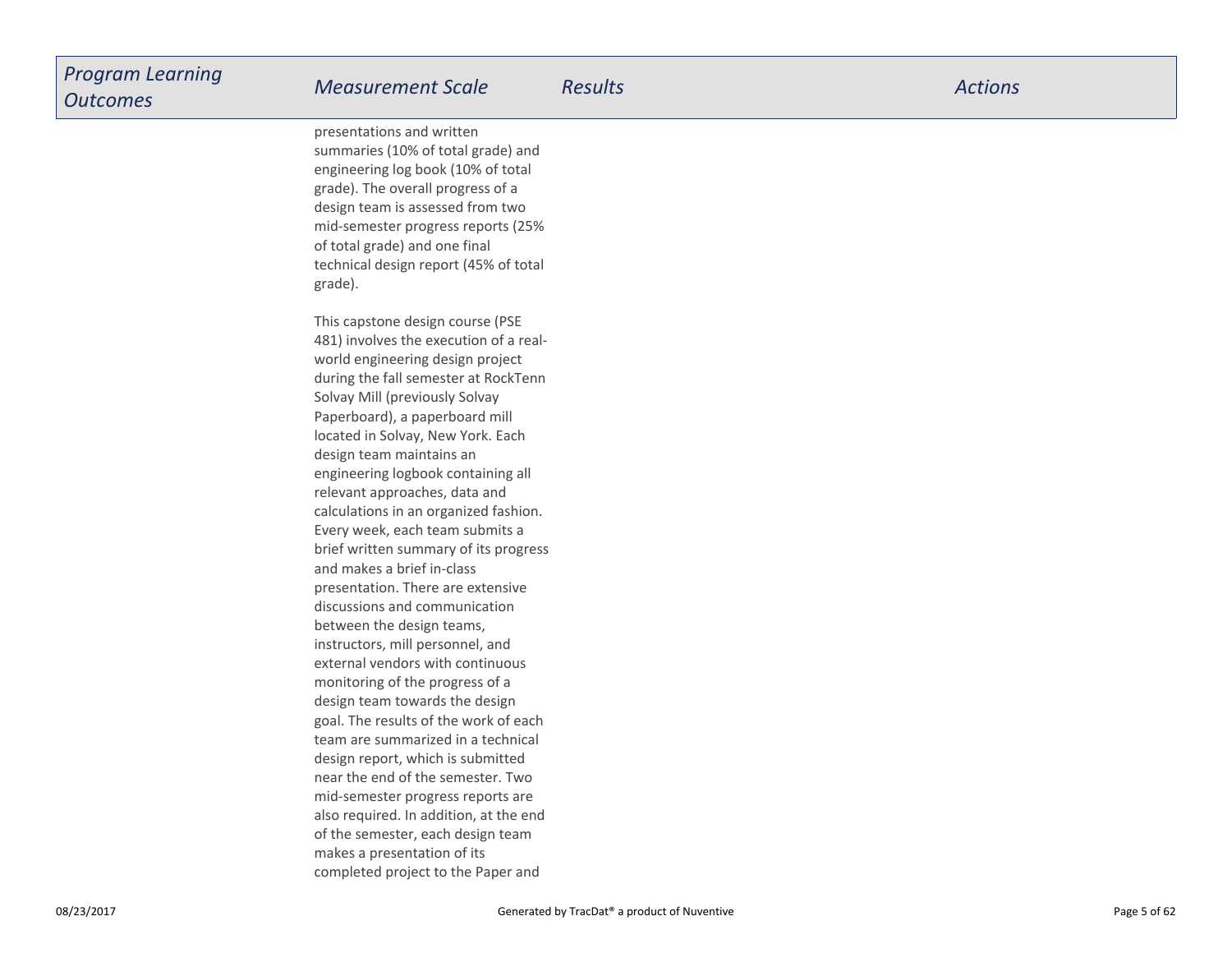**Target:** It is expected that the students perform at a benchmarklevel of 80% in the different instrument categories shown inTable I8-2.Bioprocess Engineering department and prepares a poster of its project.The students undergo safety trainingat the mill so that they can operate safely in an industrial environmentand professional and ethicalresponsibilities of engineers have been communicated via videos andin-class discussion.Most classes are held at the mill site.In 2009, Ms. Shiuli Mahmud, PBEgraduate student, made a presentation to the class that wastitled ?Six Sigma and Managing Changes Effectively.? During 2009-2011 the class watched a video called ?Inferno: Dust Explosion atImperial Sugar? available at the website of the U.S. Chemical SafetyBoard (www.csb.gov). Dr. Jose Iribarne, co-instructor of this course and currently Director, Mill StrategicProjects & Technology, RockTenn Corporate Engineering, usually offersa class presentation on projectmanagement issues (titled ?ProjectManagement 101?) to the students.In 2011, the class also watched thefollowing safety video: ?Fatalexposure: Tragedy at DuPont andvideos on engineering ethics.

**ABET - c. Design 11-12 -** An ability todesign a system, component, or

**Presentation/Performance -** A, B, C,D - In PSE 468 evaluation seminar atprocess to meet desired needs within the conclusion of the paper machine

**Reporting Period:** 2011 - 2012 **Target Met:** Evaluation - Met TargetAll students met the expectation of receiving above a grade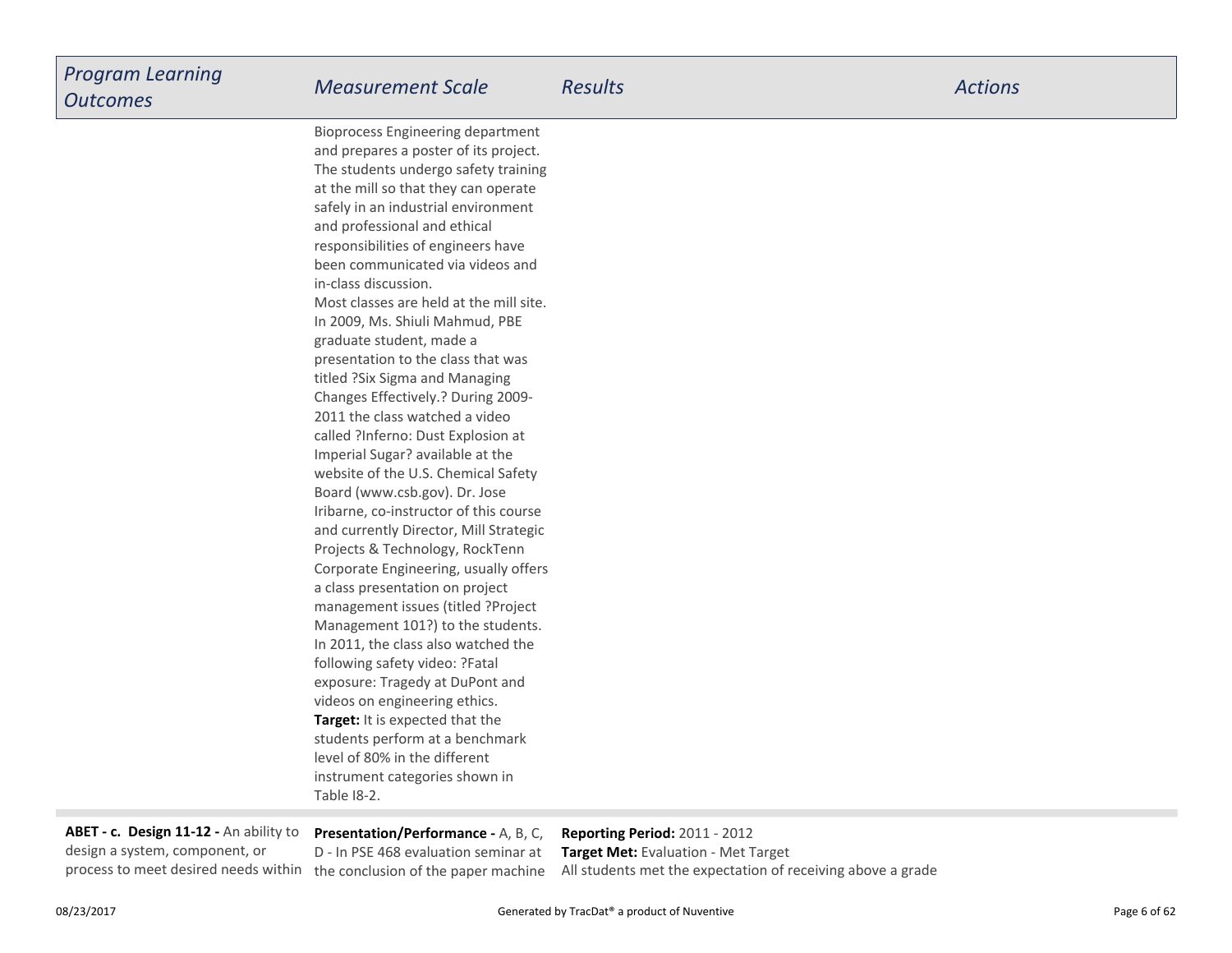| <b>Program Learning</b><br><b>Outcomes</b>                                                                                                                                                                                                                                                                       | <b>Measurement Scale</b>                                                                                                                                                                                                                                                                                                                                                                                                                                                                                                                                                                                                                                                                                                                                                                                                            | <b>Results</b>                                                                                                                                                                                                                                                                                                                                                                                                                                                                                                                                                                                                                                                                                                                                                                                                                                                                                           | <b>Actions</b>                             |
|------------------------------------------------------------------------------------------------------------------------------------------------------------------------------------------------------------------------------------------------------------------------------------------------------------------|-------------------------------------------------------------------------------------------------------------------------------------------------------------------------------------------------------------------------------------------------------------------------------------------------------------------------------------------------------------------------------------------------------------------------------------------------------------------------------------------------------------------------------------------------------------------------------------------------------------------------------------------------------------------------------------------------------------------------------------------------------------------------------------------------------------------------------------|----------------------------------------------------------------------------------------------------------------------------------------------------------------------------------------------------------------------------------------------------------------------------------------------------------------------------------------------------------------------------------------------------------------------------------------------------------------------------------------------------------------------------------------------------------------------------------------------------------------------------------------------------------------------------------------------------------------------------------------------------------------------------------------------------------------------------------------------------------------------------------------------------------|--------------------------------------------|
| realistic constraints such as economic, run, the students give seminars and<br>environmental, social, political,<br>ethical, health and safety,<br>manufacturability, and sustainability<br><b>Outcome Status: Completed</b><br><b>Outcome Year(s): 2011 - 2012</b><br>PLO Target Met ?: 3 - Met<br>expectations | field questions regarding their plan,<br>performance, and results of the<br>product design experience. Each<br>team has approximately 30 minutes<br>for a presentation and 60 minutes<br>for questions and discussion. A<br>panel of faculty and staff, including<br>the course instructor and the TA,<br>independently rate the students?<br>abilities to analyze and present data<br>from the paper machine runs. The<br>ratings were specifically broken out<br>with respect to the PSE student<br>outcomes ?a, b, c, e, I and k?.<br>Target: We expect the average grade<br>to be a B- on Run A and a B on the<br>Run B. We expect 80% of the<br>students to achieve a grade of C or<br>better on Run A and 90% of the<br>students to achieve a grade of C or<br>better on Run B for student<br>outcomes ?a, b, c, e, i, and k? | of C on the presentations, except 30% of the students in<br>Run A and 90% of the students for Run B in 2010.<br>(11/26/2012)<br><b>Related Documents:</b><br>PSE 468 - Student Seminar.docx                                                                                                                                                                                                                                                                                                                                                                                                                                                                                                                                                                                                                                                                                                              |                                            |
|                                                                                                                                                                                                                                                                                                                  | Capstone Assignment/Project - % -<br>The three main guiding threads in a<br>design project are scope, schedule<br>and budget, which are progressively<br>refined and made more detailed as<br>the design progresses over the<br>semester. Thus, at the very<br>beginning of a design project, the<br>students have to make a rough cost<br>estimation and potential profitability<br>analysis of their project (along with a<br>preliminary scope and schedule) in<br>order to arrive at decision of<br>whether to proceed further or not.<br>This is further assessed by in-class<br>interaction and exploration with the                                                                                                                                                                                                          | Reporting Period: 2011 - 2012<br>Target Met: Evaluation - Met Target<br>The design team scores in the different categories shown in<br>Table I8-2 are used to assess these outcomes. It can be<br>concluded from Table I8-2, and Table, and Table I8-5 that,<br>in general, students satisfied this outcome satisfactorily.<br>During the year 2007, the percentage of design teams at or<br>above the benchmark level was 100% in almost all of the<br>categories (Table ). There was a drop in performance in<br>2008-09 to 33%, an increase in 2010 to 67%, with<br>maintenance of this level in 2011. Table I8-5 shows that<br>over a 5-year period (2007?{2011), the design team<br>performance was a little below or exceeded the benchmark<br>level in the different categories with the overall score of<br>82.84 exceeding the benchmark level of 80. (11/26/2012)<br><b>Related Documents:</b> | Action: No action planned.<br>(11/26/2012) |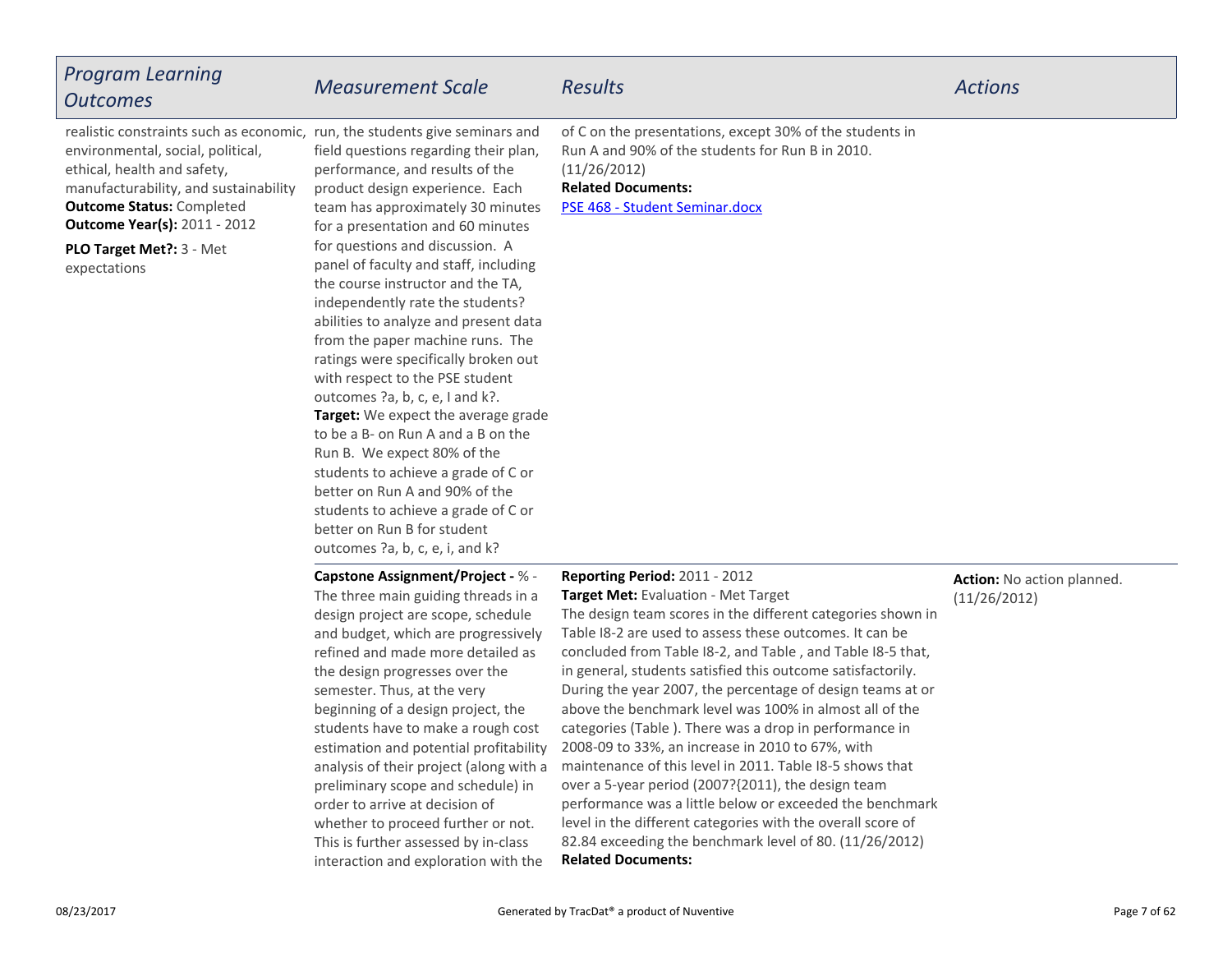| <b>Program Learning</b><br><b>Outcomes</b> | <b>Measurement Scale</b>                                                                                                                                                                                                                                                                                                                                                                                                                                                                                                                                                                                                                                                                                                                                                                                                                                                                  | <b>Results</b>  | <b>Actions</b> |
|--------------------------------------------|-------------------------------------------------------------------------------------------------------------------------------------------------------------------------------------------------------------------------------------------------------------------------------------------------------------------------------------------------------------------------------------------------------------------------------------------------------------------------------------------------------------------------------------------------------------------------------------------------------------------------------------------------------------------------------------------------------------------------------------------------------------------------------------------------------------------------------------------------------------------------------------------|-----------------|----------------|
|                                            | students on the future direction of<br>the design project, and by evaluation<br>of the design team?s weekly class<br>presentations and written<br>summaries (10% of total grade) and<br>engineering log book (10% of total<br>grade). The overall progress of a<br>design team is assessed from two<br>mid-semester progress reports (25%<br>of total grade) and one final<br>technical design report (45% of total<br>grade).                                                                                                                                                                                                                                                                                                                                                                                                                                                            | bc-PSE 481.docx |                |
|                                            | This capstone design course (PSE<br>481) involves the execution of a real-<br>world engineering design project<br>during the fall semester at RockTenn<br>Solvay Mill (previously Solvay<br>Paperboard), a paperboard mill<br>located in Solvay, New York. Each<br>design team maintains an<br>engineering logbook containing all<br>relevant approaches, data and<br>calculations in an organized fashion.<br>Every week, each team submits a<br>brief written summary of its progress<br>and makes a brief in-class<br>presentation. There are extensive<br>discussions and communication<br>between the design teams,<br>instructors, mill personnel, and<br>external vendors with continuous<br>monitoring of the progress of a<br>design team towards the design<br>goal. The results of the work of each<br>team are summarized in a technical<br>design report, which is submitted |                 |                |
|                                            | near the end of the semester. Two<br>mid-semester progress reports are<br>also required. In addition, at the end                                                                                                                                                                                                                                                                                                                                                                                                                                                                                                                                                                                                                                                                                                                                                                          |                 |                |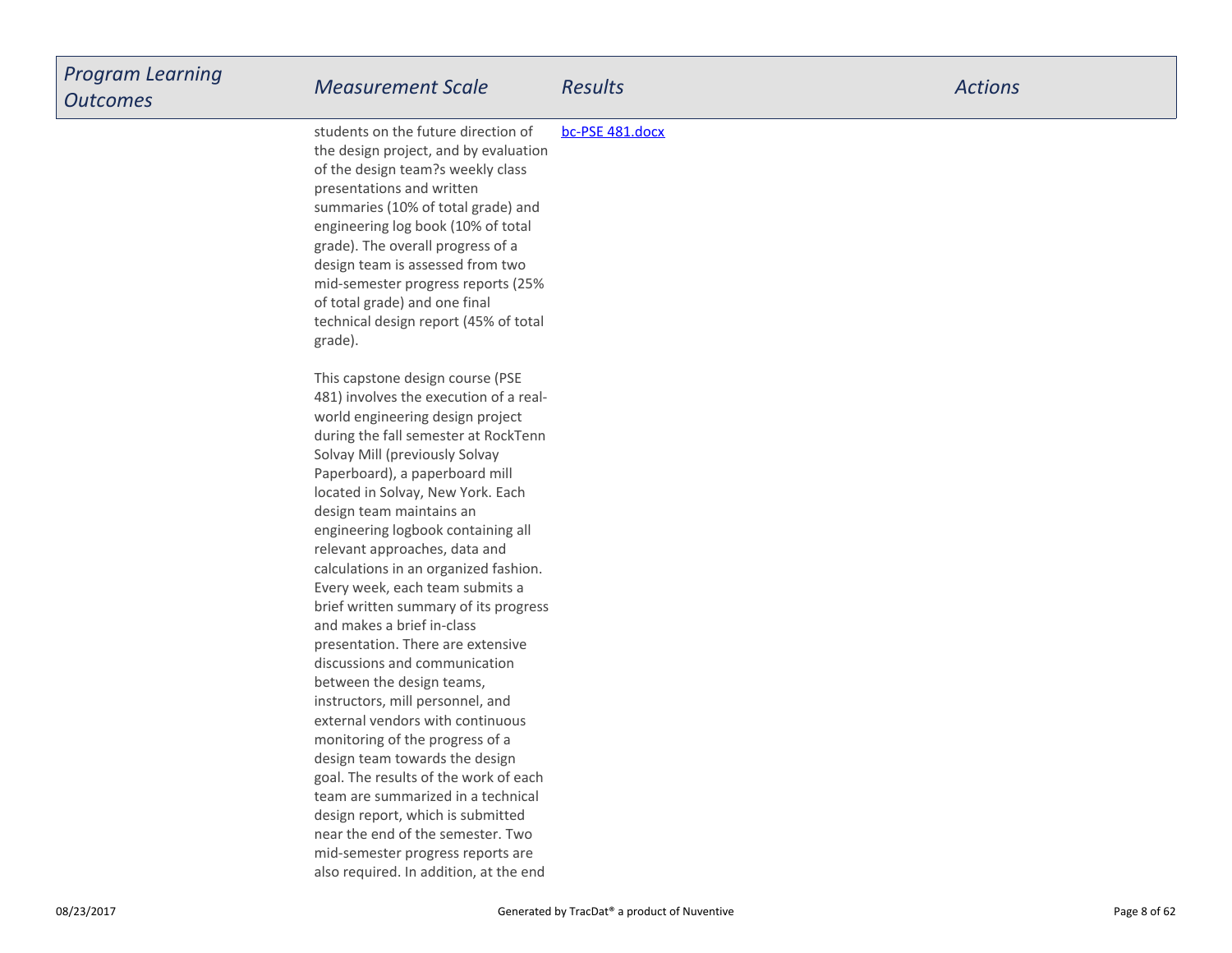**Target:** It is expected that the students perform at a benchmarklevel of 80% in the differentinstrument categories shown inof the semester, each design teammakes a presentation of its completed project to the Paper and Bioprocess Engineering department and prepares a poster of its project.The students undergo safety trainingat the mill so that they can operate safely in an industrial environmentand professional and ethicalresponsibilities of engineers have been communicated via videos andin-class discussion.Most classes are held at the mill site.In 2009, Ms. Shiuli Mahmud, PBEgraduate student, made a presentation to the class that wastitled ?Six Sigma and Managing Changes Effectively.? During 2009-2011 the class watched a video called ?Inferno: Dust Explosion atImperial Sugar? available at the website of the U.S. Chemical SafetyBoard (www.csb.gov). Dr. Jose Iribarne, co-instructor of this course and currently Director, Mill StrategicProjects & Technology, RockTenn Corporate Engineering, usually offersa class presentation on project management issues (titled ?ProjectManagement 101?) to the students.In 2011, the class also watched thefollowing safety video: ?Fatalexposure: Tragedy at DuPont andvideos on engineering ethics.

Table I8-2.

**Group Project -** In PSE 468, students**Reporting Period:** 2011 - 2012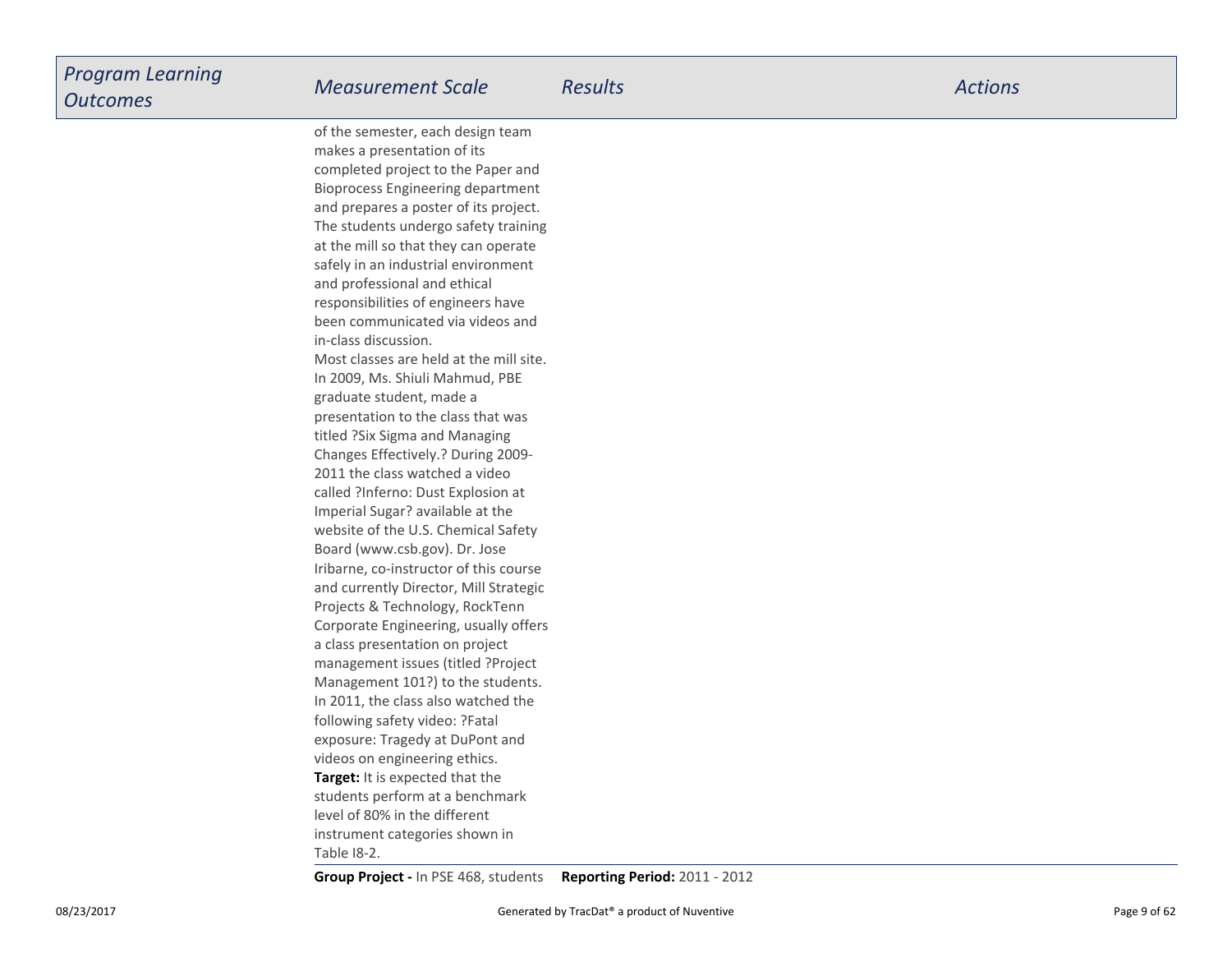| <b>Program Learning</b><br><b>Outcomes</b>                                                                                                                                                                   | <b>Measurement Scale</b>                                                                                                                                                                                                                                                                                                                                                                                                                                                                                                                                                                                                                                                                                                                                                                                                                                                                                                                                                                         | <b>Results</b>                                                                                                                                                                                                                                | <b>Actions</b>                             |
|--------------------------------------------------------------------------------------------------------------------------------------------------------------------------------------------------------------|--------------------------------------------------------------------------------------------------------------------------------------------------------------------------------------------------------------------------------------------------------------------------------------------------------------------------------------------------------------------------------------------------------------------------------------------------------------------------------------------------------------------------------------------------------------------------------------------------------------------------------------------------------------------------------------------------------------------------------------------------------------------------------------------------------------------------------------------------------------------------------------------------------------------------------------------------------------------------------------------------|-----------------------------------------------------------------------------------------------------------------------------------------------------------------------------------------------------------------------------------------------|--------------------------------------------|
|                                                                                                                                                                                                              | cross evaluat each other on their<br>performance in the capstone (lab)<br>project.<br>0 through 10<br>Target: At least 6.5<br>Notes: Student cross evaulation of a<br>through I overall.                                                                                                                                                                                                                                                                                                                                                                                                                                                                                                                                                                                                                                                                                                                                                                                                         | Target Met: Evaluation - Met Target<br>Above 6.5 (11/26/2012)<br><b>Related Documents:</b><br>PSE 468 - CrossEvaulation.docx                                                                                                                  | Action: No action planned.<br>(11/26/2012) |
| ABET - d. Teamwork 11-12 - An<br>ability to function on multi-<br>disciplinary teams<br><b>Outcome Status: Completed</b><br><b>Outcome Year(s): 2011 - 2012</b><br>PLO Target Met ?: 3 - Met<br>expectations | Presentation/Performance - A, B, C,<br>D - In PSE 468 evaluation seminar at<br>the conclusion of the paper machine<br>run, the students give seminars and<br>field questions regarding their plan,<br>performance, and results of the<br>product design experience. Each<br>team has approximately 30 minutes<br>for a presentation and 60 minutes<br>for questions and discussion. A<br>panel of faculty and staff, including<br>the course instructor and the TA,<br>independently rate the students?<br>abilities to analyze and present data<br>from the paper machine runs. The<br>ratings were specifically broken out<br>with respect to the PSE student<br>outcomes ?a, b, c, e, I and k?.<br>Target: We expect the average grade<br>to be a B- on Run A and a B on the<br>Run B. We expect 80% of the<br>students to achieve a grade of C or<br>better on Run A and 90% of the<br>students to achieve a grade of C or<br>better on Run B for student<br>outcomes ?a, b, c, e, i, and k? | Reporting Period: 2011 - 2012<br>Target Met: Evaluation - Met Target<br>All students met the expectations of receiving a grade of C<br>or above for their report. (11/26/2012)<br><b>Related Documents:</b><br>PSE 468 - Student Seminar.docx | Action: No action planned.<br>(11/26/2012) |
|                                                                                                                                                                                                              | <b>Group Project - In PSE 468, students</b><br>cross evaluat each other on their<br>performance in the capstone (lab)<br>project.<br>0 through 10<br>Target: At least 6.5                                                                                                                                                                                                                                                                                                                                                                                                                                                                                                                                                                                                                                                                                                                                                                                                                        | Reporting Period: 2011 - 2012<br>Target Met: Evaluation - Met Target<br>Above 6.5. (11/26/2012)<br><b>Related Documents:</b><br>PSE 468 - CrossEvaulation.docx                                                                                | Action: No action planned.<br>(11/26/2012) |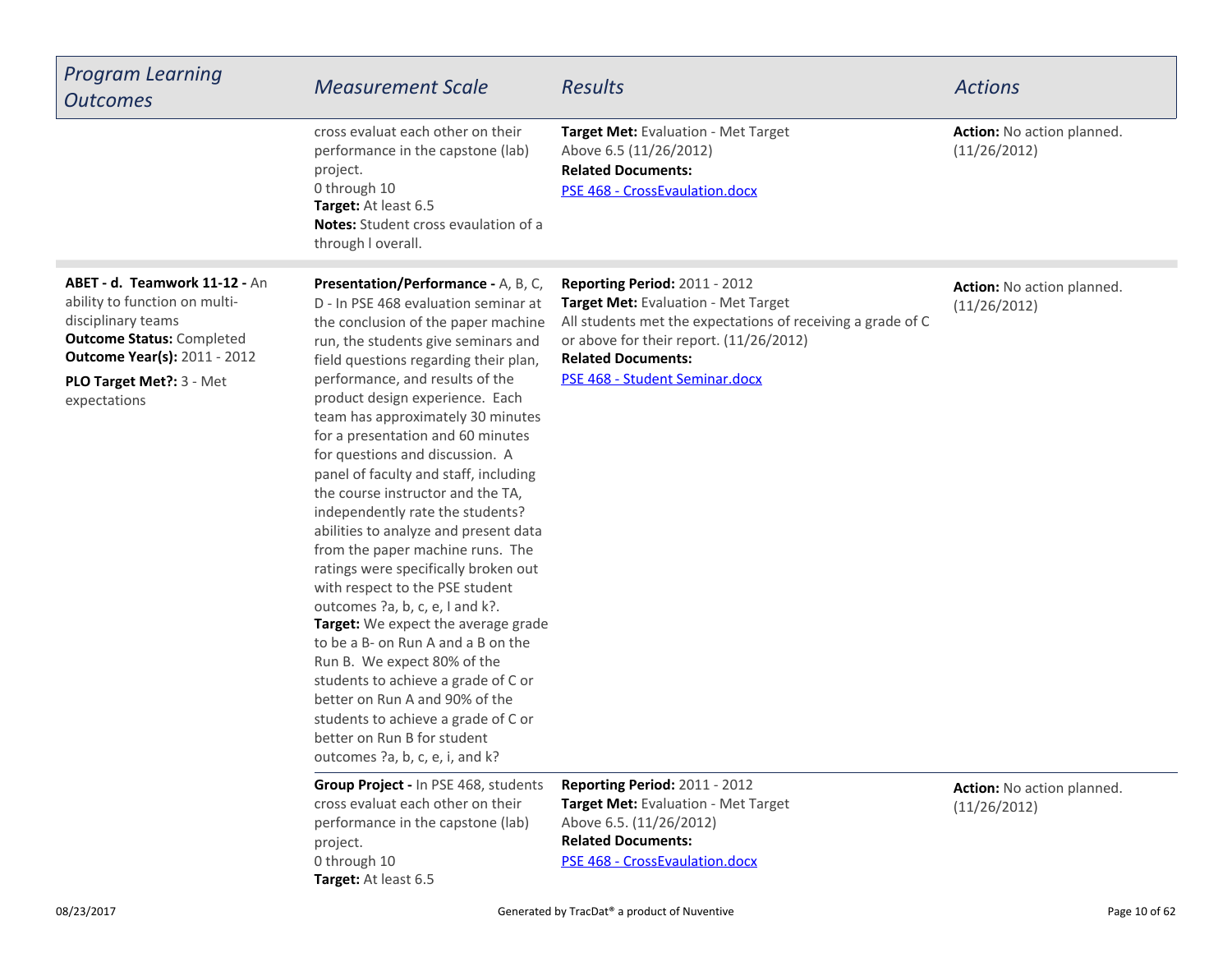| <b>Notes:</b> Student cross evaulation of a |  |
|---------------------------------------------|--|
| through I overall.                          |  |

| <b>Capstone Assignment/Project - % -</b><br>The real-world design problem is<br>undertaken generally in groups of<br>two students in each team. It is<br>emphasized in the first class handout<br>that proper planning and scheduling,<br>and equitable division of<br>responsibilities within each team are<br>essential for the successful<br>completion of the design project.<br>The progress of each design team is<br>regularly monitored through the<br>semester via weekly class meetings,<br>student weekly reports, progress<br>reports, and engineering logbook as<br>mentioned earlier.<br><b>Target:</b> It is expected that the<br>students perform at a benchmark<br>level of 80% (36/45) in the category<br>?Technical design report? shown in<br>Table 18-2 | <b>Reporting Period: 2011 - 2012</b><br><b>Target Met:</b> Evaluation - Met Target<br>The successful solution of the design problem, as<br>exemplified in the final technical design report submitted by<br>each team (45% of total grade), which makes specific<br>recommendations to RockTenn Solvay Mill, is used to assess<br>this outcome. It can be observed from Table I8-2,, and<br>Table that students satisfied this outcome very well since<br>the percentage of design teams at or above the benchmark<br>level was 100% during the period 2007 (Table). We note<br>that in 2011, the class consisted of 3 students, respectively;<br>this resulted in design teams that were constituted of only<br>one person. In 2007 there was only one design team<br>(consisting of 3 members). Table 18-5 shows that over an 5-<br>year period (2007 - 2011), the average score for the<br>technical design report was 36.43 (out of 45) and it ranged<br>from 36.00 to 45.00, which can be compared to the<br>benchmark level of 36. (11/26/2012)<br><b>Related Documents:</b><br>PSE 481.docx | <b>Action:</b> No action planned.<br>(11/26/2012) |
|------------------------------------------------------------------------------------------------------------------------------------------------------------------------------------------------------------------------------------------------------------------------------------------------------------------------------------------------------------------------------------------------------------------------------------------------------------------------------------------------------------------------------------------------------------------------------------------------------------------------------------------------------------------------------------------------------------------------------------------------------------------------------|----------------------------------------------------------------------------------------------------------------------------------------------------------------------------------------------------------------------------------------------------------------------------------------------------------------------------------------------------------------------------------------------------------------------------------------------------------------------------------------------------------------------------------------------------------------------------------------------------------------------------------------------------------------------------------------------------------------------------------------------------------------------------------------------------------------------------------------------------------------------------------------------------------------------------------------------------------------------------------------------------------------------------------------------------------------------------------------------------|---------------------------------------------------|
|                                                                                                                                                                                                                                                                                                                                                                                                                                                                                                                                                                                                                                                                                                                                                                              |                                                                                                                                                                                                                                                                                                                                                                                                                                                                                                                                                                                                                                                                                                                                                                                                                                                                                                                                                                                                                                                                                                    |                                                   |

# **ABET - e. Problem-solving 11-12 - An Presentation/Performance - A, B, C,**

**Outcome Status:** Completed **Outcome Year(s):** 2011 - 2012ability to identify, formulate, andsolve engineering problems

**PLO Target Met?:** 3 - Metexpectations

D - In PSE 468 evaluation seminar at the conclusion of the paper machine run, the students give seminars and field questions regarding their plan,performance, and results of the product design experience. Each team has approximately 30 minutesfor a presentation and 60 minutesfor questions and discussion. A panel of faculty and staff, includingthe course instructor and the TA,independently rate the students? abilities to analyze and present data from the paper machine runs. Theratings were specifically broken out

**Related Documents:**[PSE 468 - Student Seminar.docx](https://esf.tracdat.com:443/tracdat/viewDocument?y=bce5WZ2Y1MBZ)**Reporting Period:** 2011 - 2012 **Target Met:** Evaluation - Met Target All students met the expectations of receiving a grade of Cor above for their report. (11/26/2012)

### **Action:** No action planned.(11/26/2012)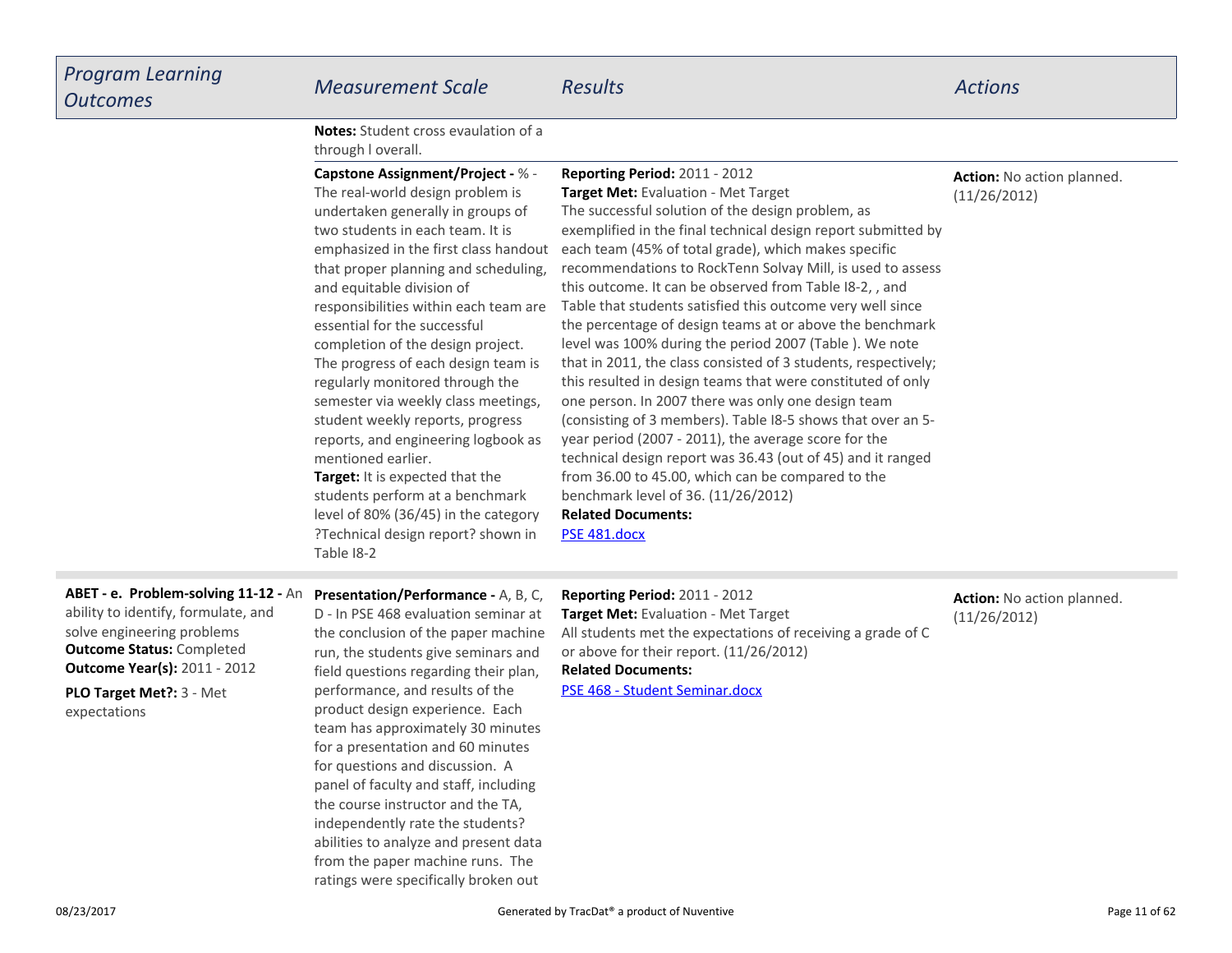| <b>Program Learning</b><br><b>Outcomes</b> | <b>Measurement Scale</b>                                                                                                                                                                                                                                                                                                                                                                                                                                                                                                                                                                                                                                                                                                                                       | <b>Results</b>                                                                                                                                                                                                                                                                                                                                                                                                                                                                                                                                                                                                                                                                                                                                                                                                                                                                                                                                                                                                                                                                            | <b>Actions</b>                                    |
|--------------------------------------------|----------------------------------------------------------------------------------------------------------------------------------------------------------------------------------------------------------------------------------------------------------------------------------------------------------------------------------------------------------------------------------------------------------------------------------------------------------------------------------------------------------------------------------------------------------------------------------------------------------------------------------------------------------------------------------------------------------------------------------------------------------------|-------------------------------------------------------------------------------------------------------------------------------------------------------------------------------------------------------------------------------------------------------------------------------------------------------------------------------------------------------------------------------------------------------------------------------------------------------------------------------------------------------------------------------------------------------------------------------------------------------------------------------------------------------------------------------------------------------------------------------------------------------------------------------------------------------------------------------------------------------------------------------------------------------------------------------------------------------------------------------------------------------------------------------------------------------------------------------------------|---------------------------------------------------|
|                                            | with respect to the PSE student<br>outcomes ?a, b, c, e, I and k?.<br><b>Target:</b> We expect the average grade<br>to be a B- on Run A and a B on the<br>Run B. We expect 80% of the<br>students to achieve a grade of C or<br>better on Run A and 90% of the<br>students to achieve a grade of C or<br>better on Run B for student<br>outcomes ?a, b, c, e, i, and k?                                                                                                                                                                                                                                                                                                                                                                                        |                                                                                                                                                                                                                                                                                                                                                                                                                                                                                                                                                                                                                                                                                                                                                                                                                                                                                                                                                                                                                                                                                           |                                                   |
|                                            | Capstone Assignment/Project - % -<br>The real-world design problem is<br>undertaken generally in groups of<br>two students in each team. It is<br>emphasized in the first class handout<br>that proper planning and scheduling,<br>and equitable division of<br>responsibilities within each team are<br>essential for the successful<br>completion of the design project.<br>The progress of each design team is<br>regularly monitored through the<br>semester via weekly class meetings,<br>student weekly reports, progress<br>reports, and engineering logbook as<br>mentioned earlier.<br>Target: It is expected that the<br>students perform at a benchmark<br>level of 80% (36/45) in the category<br>?Technical design report? shown in<br>Table 18-2 | <b>Reporting Period: 2011 - 2012</b><br>Target Met: Evaluation - Met Target<br>The successful solution of the design problem, as<br>exemplified in the final technical design report submitted by<br>each team (45% of total grade), which makes specific<br>recommendations to RockTenn Solvay Mill, is used to assess<br>this outcome. It can be observed from Table I8-2,, and<br>Table that students satisfied this outcome very well since<br>the percentage of design teams at or above the benchmark<br>level was 100% during the period 2007 (Table ). We note<br>that in 2011, the class consisted of 3 students, respectively;<br>this resulted in design teams that were constituted of only<br>one person. In 2007 there was only one design team<br>(consisting of 3 members). Table I8-5 shows that over an 5-<br>year period (2007?{2011), the average score for the<br>technical design report was 36.43 (out of 45) and it ranged<br>from 36.00jV45.00, which can be compared to the<br>benchmark level of 36. (11/26/2012)<br><b>Related Documents:</b><br>PSE 481.docx | <b>Action:</b> No action planned.<br>(11/26/2012) |
|                                            | <b>Course Grade - A, B, C, D</b><br><b>Target: Average C</b>                                                                                                                                                                                                                                                                                                                                                                                                                                                                                                                                                                                                                                                                                                   | Reporting Period: 2011 - 2012<br><b>Target Met:</b> Evaluation - Met Target<br>all students met the expectations of receiving above a grade<br>of C on the presentations, except 30% of the students in<br>Run A and 90% of the students for Run B in 2010.<br>(11/26/2012)<br><b>Related Documents:</b><br>PSE 468 - Student Seminar docx                                                                                                                                                                                                                                                                                                                                                                                                                                                                                                                                                                                                                                                                                                                                                | Action: No action planned.<br>(11/26/2012)        |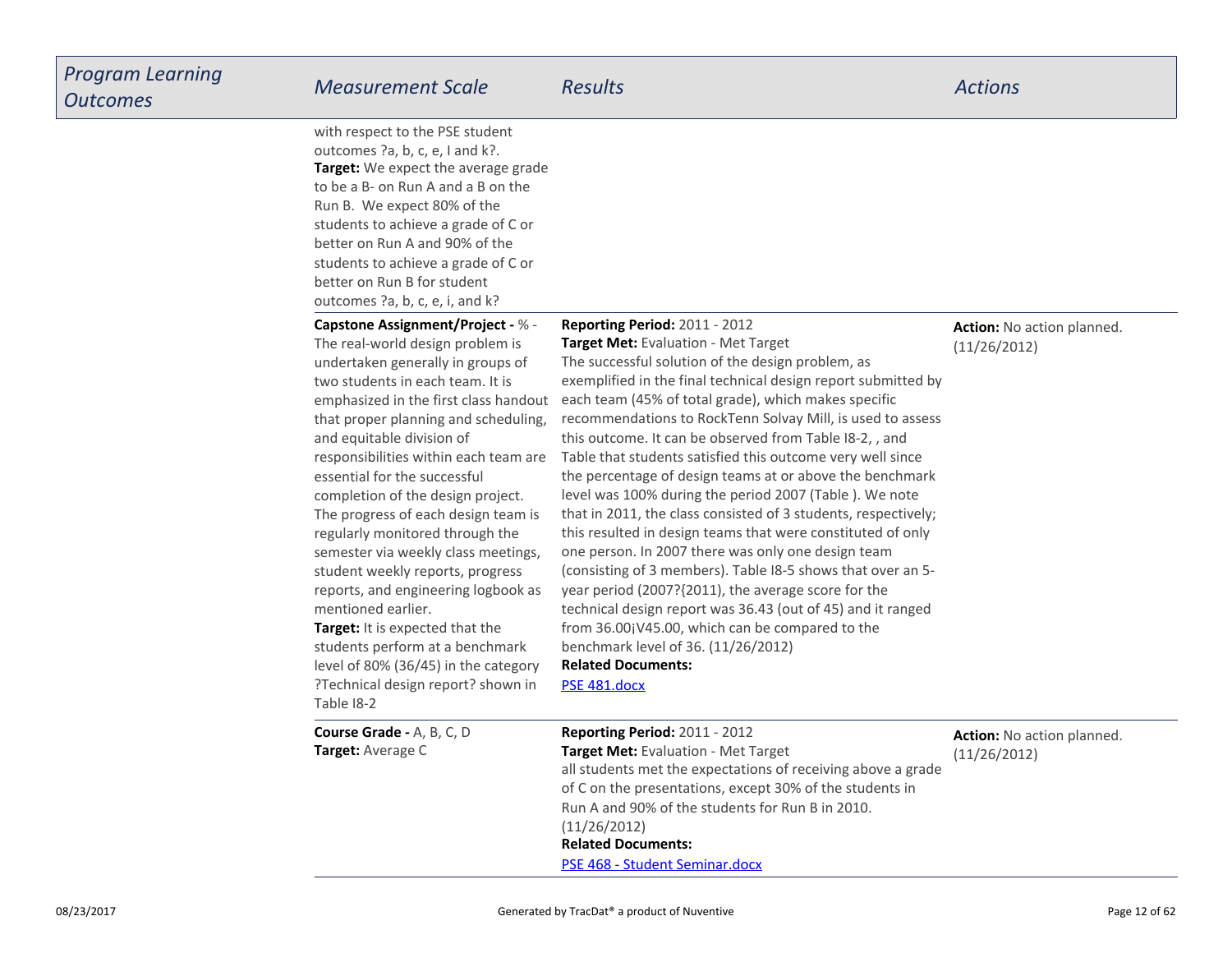| <b>Program Learning</b><br><b>Outcomes</b>                                                                                                                                                                                 | <b>Measurement Scale</b>                                                                                                                                                                                                                                                                                                                                                                                                                                                                                                                                                           | <b>Results</b>                                                                                                                                                                                                                         | <b>Actions</b>                                    |
|----------------------------------------------------------------------------------------------------------------------------------------------------------------------------------------------------------------------------|------------------------------------------------------------------------------------------------------------------------------------------------------------------------------------------------------------------------------------------------------------------------------------------------------------------------------------------------------------------------------------------------------------------------------------------------------------------------------------------------------------------------------------------------------------------------------------|----------------------------------------------------------------------------------------------------------------------------------------------------------------------------------------------------------------------------------------|---------------------------------------------------|
|                                                                                                                                                                                                                            | Group Project - In PSE 468, students<br>cross evaluat each other on their<br>performance in the capstone (lab)<br>project.<br>0 through 10<br>Target: At least 6.5<br><b>Notes:</b> Student cross evaulation of a<br>through I overall.                                                                                                                                                                                                                                                                                                                                            | Reporting Period: 2011 - 2012<br>Target Met: Evaluation - Met Target<br>Above 6.5 (11/26/2012)<br><b>Related Documents:</b><br>PSE 468 - CrossEvaulation.docx                                                                          | Action: No action planned.<br>(11/26/2012)        |
| <b>ABET - f. Ethics 11-12 - An</b><br>understanding of professional and<br>ethical responsibility.<br><b>Outcome Status: Completed</b><br><b>Outcome Year(s): 2011 - 2012</b><br>PLO Target Met ?: 3 - Met<br>expectations | Presentation/Performance - A, B, C,<br>D - The students in PSE 468<br>(Papermaking Processes) must<br>produce a final report for each of the<br>two large paper semi commercial<br>paper machine runs plus a grade<br>specific report for each paper grade<br>produced on the large paper<br>machine. Each report encompasses<br>the paper grades produced.<br>Target: We expect that the mean<br>written quality of the report to be<br>above average (score $=$ 3.0) based on<br>the rubric given. We also expect<br>that all sections will be average<br>$\text{(score = 2)}$ . | Reporting Period: 2011 - 2012<br>Target Met: Evaluation - Met Target<br>all students met the expectations of receiving a grade of ?C?<br>or above for their report. (11/26/2012)<br><b>Related Documents:</b><br>PSE 468 - Report.docx | Action: No action planned.<br>(11/26/2012)        |
|                                                                                                                                                                                                                            | Group Project - In PSE 468, students<br>cross evaluat each other on their<br>performance in the capstone (lab)<br>project.<br>0 through 10<br>Target: At least 6.5<br>Notes: Student cross evaulation of a<br>through I overall.                                                                                                                                                                                                                                                                                                                                                   | Reporting Period: 2011 - 2012<br>Target Met: Evaluation - Met Target<br>Above 6.5 (11/26/2012)<br><b>Related Documents:</b><br>PSE 468 - CrossEvaulation.docx                                                                          | Action: No action planned.<br>(11/26/2012)        |
|                                                                                                                                                                                                                            | <b>Course Assignment - Seminar grade:</b><br>A, B, C, D<br>Target: above C                                                                                                                                                                                                                                                                                                                                                                                                                                                                                                         | Reporting Period: 2011 - 2012<br>Target Met: Evaluation - Met Target<br>All above C (11/26/2012)<br><b>Related Documents:</b><br>PSE 468 - Student Seminar.docx                                                                        | <b>Action:</b> No action planned.<br>(11/26/2012) |
|                                                                                                                                                                                                                            | Course Assignment - PSE 132 -                                                                                                                                                                                                                                                                                                                                                                                                                                                                                                                                                      | Reporting Period: 2011 - 2012                                                                                                                                                                                                          |                                                   |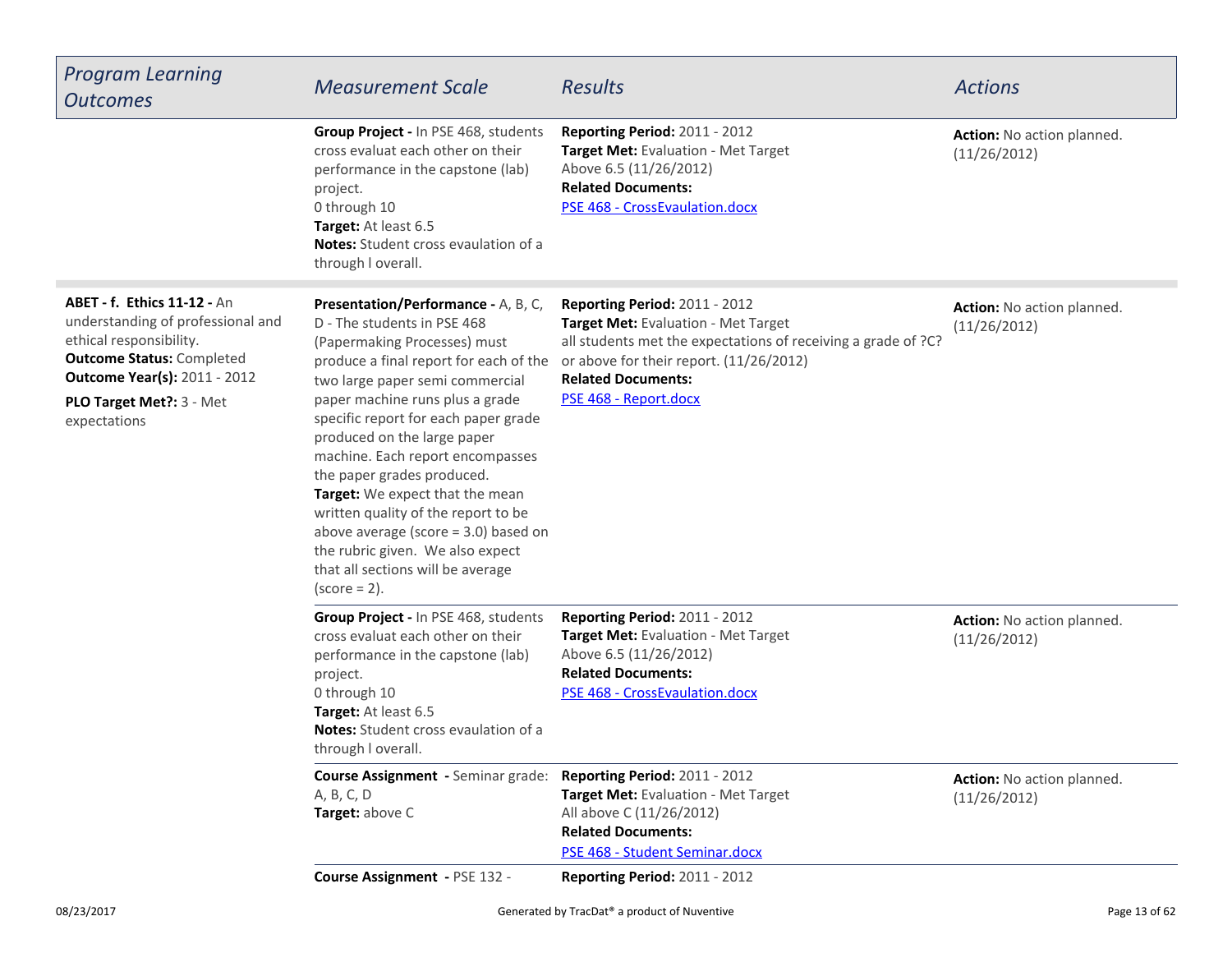| <b>Program Learning</b><br><b>Outcomes</b> | <b>Measurement Scale</b>                                                                                                                                                                                                                                                           | <b>Results</b>                                                                                                                                                                                                                                                                                                                                                                                                                                                                                                                                                                                                                                                                                                                                                                                                                                                                                                                                                                                                                                                                                                                                                                                                                                                                                                                                                                                                                                                                                           | <b>Actions</b>                             |
|--------------------------------------------|------------------------------------------------------------------------------------------------------------------------------------------------------------------------------------------------------------------------------------------------------------------------------------|----------------------------------------------------------------------------------------------------------------------------------------------------------------------------------------------------------------------------------------------------------------------------------------------------------------------------------------------------------------------------------------------------------------------------------------------------------------------------------------------------------------------------------------------------------------------------------------------------------------------------------------------------------------------------------------------------------------------------------------------------------------------------------------------------------------------------------------------------------------------------------------------------------------------------------------------------------------------------------------------------------------------------------------------------------------------------------------------------------------------------------------------------------------------------------------------------------------------------------------------------------------------------------------------------------------------------------------------------------------------------------------------------------------------------------------------------------------------------------------------------------|--------------------------------------------|
|                                            | Ethics seminar reflection paper:<br>Exceptional<br>Satisfactory<br>and ethical responsibility survey in<br>class:<br>1 None<br>2<br>3 Adequate<br>4<br>5 Exceptional<br><b>Target:</b> At least satisfied in ethical<br>responsibility reflection paper and<br>adequate in survey. | Target Met: Evaluation - Met Target<br>100% students demonstrated at least satisfactory in<br>reflection paper, and all scored at least adequate in survey.<br>(11/26/2012)<br><b>Related Documents:</b><br><b>PSE 132 Orientation Seminar Outcome.docx</b>                                                                                                                                                                                                                                                                                                                                                                                                                                                                                                                                                                                                                                                                                                                                                                                                                                                                                                                                                                                                                                                                                                                                                                                                                                              | Action: No action needed.<br>(11/26/2012)  |
|                                            | <b>Field Placement/Internship</b><br><b>Evaluation - PSE 304/5 internship</b><br>survey:<br>1 through 5<br>Target: At least average 3                                                                                                                                              | Reporting Period: 2011 - 2012<br>Target Met: Evaluation - Met Target<br>The student performance in the industrial internship is an<br>excellent test of knowledge of ethical and professional<br>responsibility. The supervisors work in close contact with<br>students in an environment that requires adaptation to<br>engineering professionalism required for a manufacturing<br>facility. Supervisors have rated our students well for their<br>dependability, attendance and punctuality as indicated by<br>scores that well exceed expectations. Professional judgment<br>scores were below 4.00 during 2008-2010 but exceeded the<br>benchmark in 2011. The score for this category may vary<br>depending on the mean class ranking of the cohort being<br>surveyed (average age and maturity). Professional judgment<br>can improve over the course of a single internship, and<br>certainly develops as students repeat the internship<br>experience. Performance of this can be addressed in pre-<br>internship meetings where through e.g. role plays the<br>ethical and professional judgment will be increased. We<br>also note that at present, training in professional ethics is<br>provided to the students in PSE 304/305 in the spring<br>semester (before they leave for their internship) by Dr.<br>William P. Tully, Provost/VP Academic Affairs Emeritus and<br>Professor Emeritus, Environmental Resources and Forest<br>Engineering of SUNY-ESF. As part of this training, the | Action: No action planned.<br>(11/26/2012) |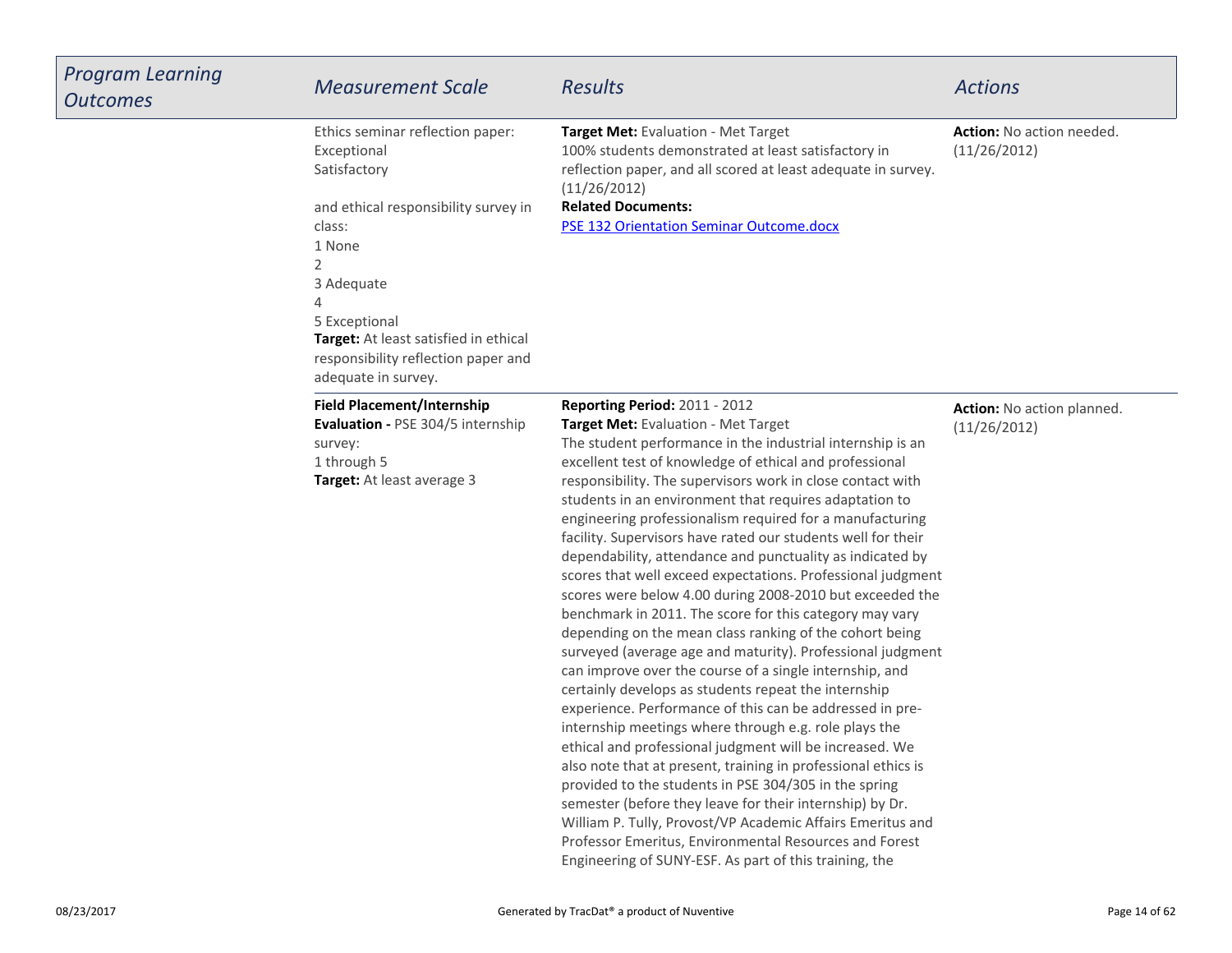| <b>Program Learning</b><br><b>Outcomes</b>                                                                                                                                                       | <b>Measurement Scale</b>                                                                                                                                                                                                         | <b>Results</b>                                                                                                                                                                                                                                                                                                                                                                                                                                                                                                                                                                                                                                                                                                                                                                                                                                                                                                                                                                     | <b>Actions</b>                             |
|--------------------------------------------------------------------------------------------------------------------------------------------------------------------------------------------------|----------------------------------------------------------------------------------------------------------------------------------------------------------------------------------------------------------------------------------|------------------------------------------------------------------------------------------------------------------------------------------------------------------------------------------------------------------------------------------------------------------------------------------------------------------------------------------------------------------------------------------------------------------------------------------------------------------------------------------------------------------------------------------------------------------------------------------------------------------------------------------------------------------------------------------------------------------------------------------------------------------------------------------------------------------------------------------------------------------------------------------------------------------------------------------------------------------------------------|--------------------------------------------|
|                                                                                                                                                                                                  | Exam/Quiz - In Course - A quiz was                                                                                                                                                                                               | students are shown a video on professional ethics titled<br>?Incident at Morales? and are given a six-item survey in<br>which they have to submit paragraph(s) on an aspect of<br>professional ethics. This formed 5% of their final grade in<br>2009, 2010 and 2011 with average scores of 4.125/5,<br>4.563/5 and 3.625/5 (for students who submitted the ethics<br>assignment), respectively. The decrease in this category in<br>2011 is due to a low score obtained by one student and<br>does not reflect the general trend. The Code of Ethics for<br>Engineers (by the National Society of Professional<br>Engineers) is also given to the students as a class handout.<br>Our metric indicates that we are continuing to meet most<br>targets for Outcome (f). Attention should be given to<br>improving our students? awareness of professional<br>judgment. (11/26/2012)<br><b>Related Documents:</b><br><b>PSE 304 Outcome f.docx</b><br>Reporting Period: 2011 - 2012 | Action: No action planned.                 |
|                                                                                                                                                                                                  | administered after industrial (guest)<br>seminar which is relevant to the<br>outcome in the course:<br>A, B, C, D<br>Target: At least C                                                                                          | Target Met: Evaluation - Met Target<br>As can be seen from the attached data, student outcomes<br>?f (Ethics), i (Life-long Learning), j (Contemporary issues)?<br>were achieved by students in the years 2009 to 2012 by<br>achieving a average Seminar grade of B-(2.7) or better. All<br>students except one in 2010 met the expectation of<br>receiving a seminar grade of C (2.0). (11/26/2012)<br><b>Related Documents:</b><br>PSE 468 - Industrial Seminar.docx                                                                                                                                                                                                                                                                                                                                                                                                                                                                                                             | (11/26/2012)                               |
| ABET - g. Communication 11-12 - An<br>ability to communicate effectively<br><b>Outcome Status: Completed</b><br><b>Outcome Year(s): 2011 - 2012</b><br>PLO Target Met ?: 3 - Met<br>expectations | Group Project - In PSE 468, students<br>cross evaluat each other on their<br>performance in the capstone (lab)<br>project.<br>0 through 10<br>Target: At least 6.5<br>Notes: Student cross evaulation of a<br>through I overall. | Reporting Period: 2011 - 2012<br>Target Met: Evaluation - Met Target<br>Above 6.5 (11/26/2012)<br><b>Related Documents:</b><br>PSE 468 - CrossEvaulation.docx                                                                                                                                                                                                                                                                                                                                                                                                                                                                                                                                                                                                                                                                                                                                                                                                                      | Action: No action planned.<br>(11/26/2012) |
|                                                                                                                                                                                                  | Capstone Assignment/Project - % -<br>The real-world design problem is<br>undertaken generally in groups of                                                                                                                       | Reporting Period: 2011 - 2012<br>Target Met: Evaluation - Met Target<br>This outcome is assessed by monitoring and evaluating                                                                                                                                                                                                                                                                                                                                                                                                                                                                                                                                                                                                                                                                                                                                                                                                                                                      | Action: No action planned.<br>(11/26/2012) |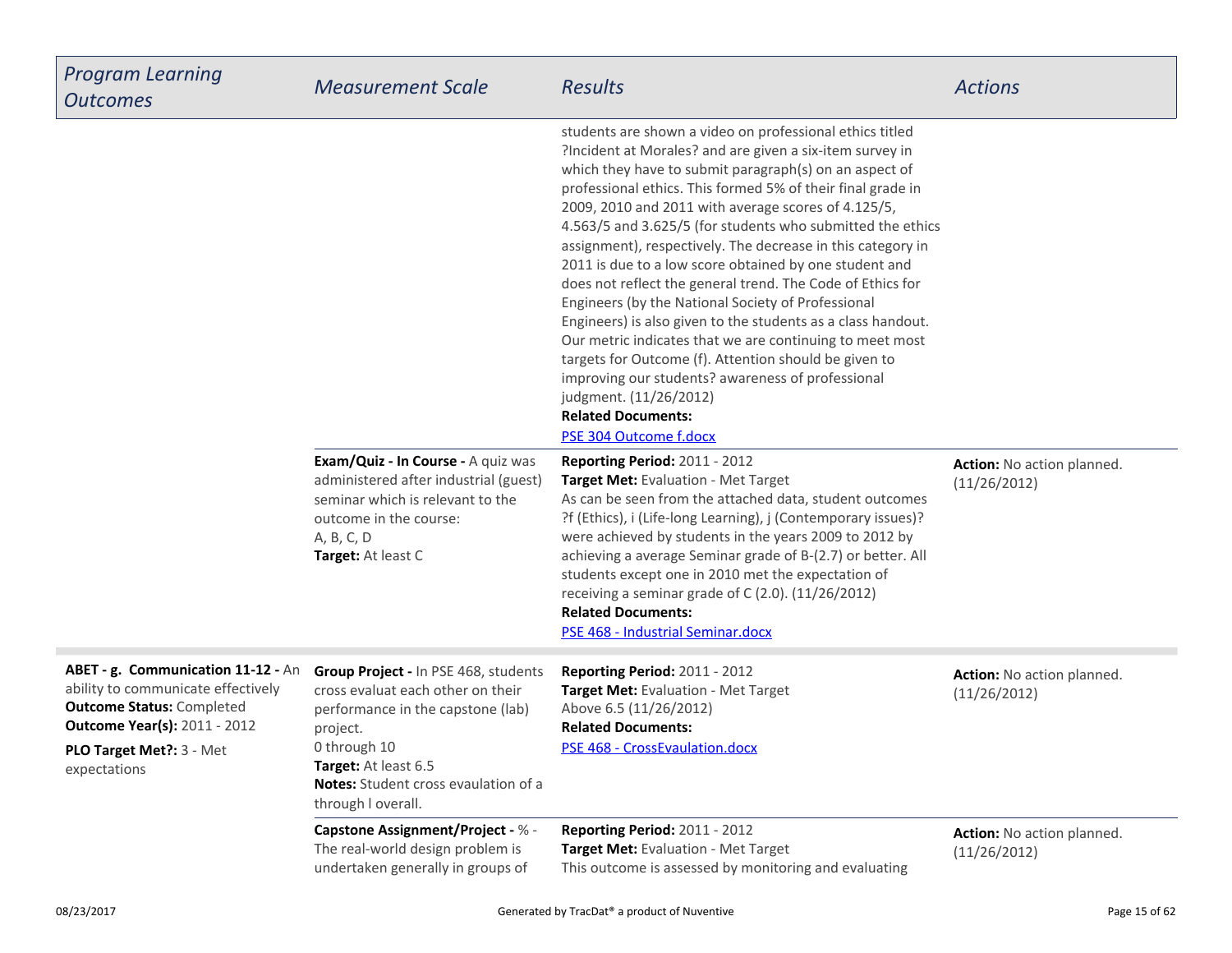two students in each team. It isemphasized in the first class handout

 *Measurement Scale Results Actions* weekly class presentations and written summaries, progress

**Target:** It is expected that the students perform at a benchmarklevel of 80% in the instrumentalcategories that involve oral and written communication (weekly summary and class presentation,progress reports #1 and #2, technicaldesign report, project presentation and poster) shown in Table I8-2. It isexpected that the design team performance, as assessed by Dr. J.Iribarne (Director, Mill Strategic Projects & Technology, RockTennCorporate Engineering), be at a benchmark level of 80% in the following instrumental categories:weekly class presentations of teamprogress, two mid-semesterprogress reports, final technicaldesign report, and team presentation of their design project.that proper planning and scheduling,and equitable division of responsibilities within each team areessential for the successfulcompletion of the design project.The progress of each design team isregularly monitored through the semester via weekly class meetings,student weekly reports, progress reports, and engineering logbook asmentioned earlier.

reports, technical design report, design-team e-mails, and communications with mill personal and external vendors. In addition, each team presents their design to the Paper andBioprocess Engineering (PBE) department and develops a poster of their design towards the end of the semester. The attendees at the design seminar evaluate the presentation.From the data presented in Table I8-2, Table , and Table I8-5, it can be concluded that in general the students met thisoutcome at a reasonably high level. It can be seen from Table I8-2 and Table that: (a) the design teams during 2007?{2011 (except for one team in 2011) did not attain thebenchmark in the ¡¥weekly summary¡¦ category; (b) In2008 and 2010 one design team did not meet the benchmark for progress reports #1 and #2, (c) on average,from 2007-2011, 25% of teams met the benchmark for progress report #1 while 66.6% of teams achieved the benchmark for progress report #2. Also, during 2009 and 2011 one of the design teams fell below the benchmark in the ¡¥project presentation¡¦ category although the team scores in this category are equal or above the benchmark level (Table ). Overall, as can be seen from Table I8-5, onaverage, during 2007?{2011, scores in the top three categories (weekly summary, engineering logbook, progressreport #1) were a little below the benchmark while those inlast three categories (progress report #2, technical design report and project presentation) exceeded the benchmarklevel, which indicates that communication became increasingly more effective with the progress of the design project. Table I8-5 also shows that the average total score of 82.84 is above the benchmark level of 80, which indicatesthat this outcome was satisfied. Further evidence of goodcommunication skills is available in the PBE 481 course notebooks and in student technical design reports, which contain examples of e-mail messages and communications between the design teams and mill personnel and externalvendors. The design problems are real engineering projectsat RockTenn Solvay Mill with a good potential of being implemented. Classes are held at the mill site and thestudents perform their projects in a mill environment. The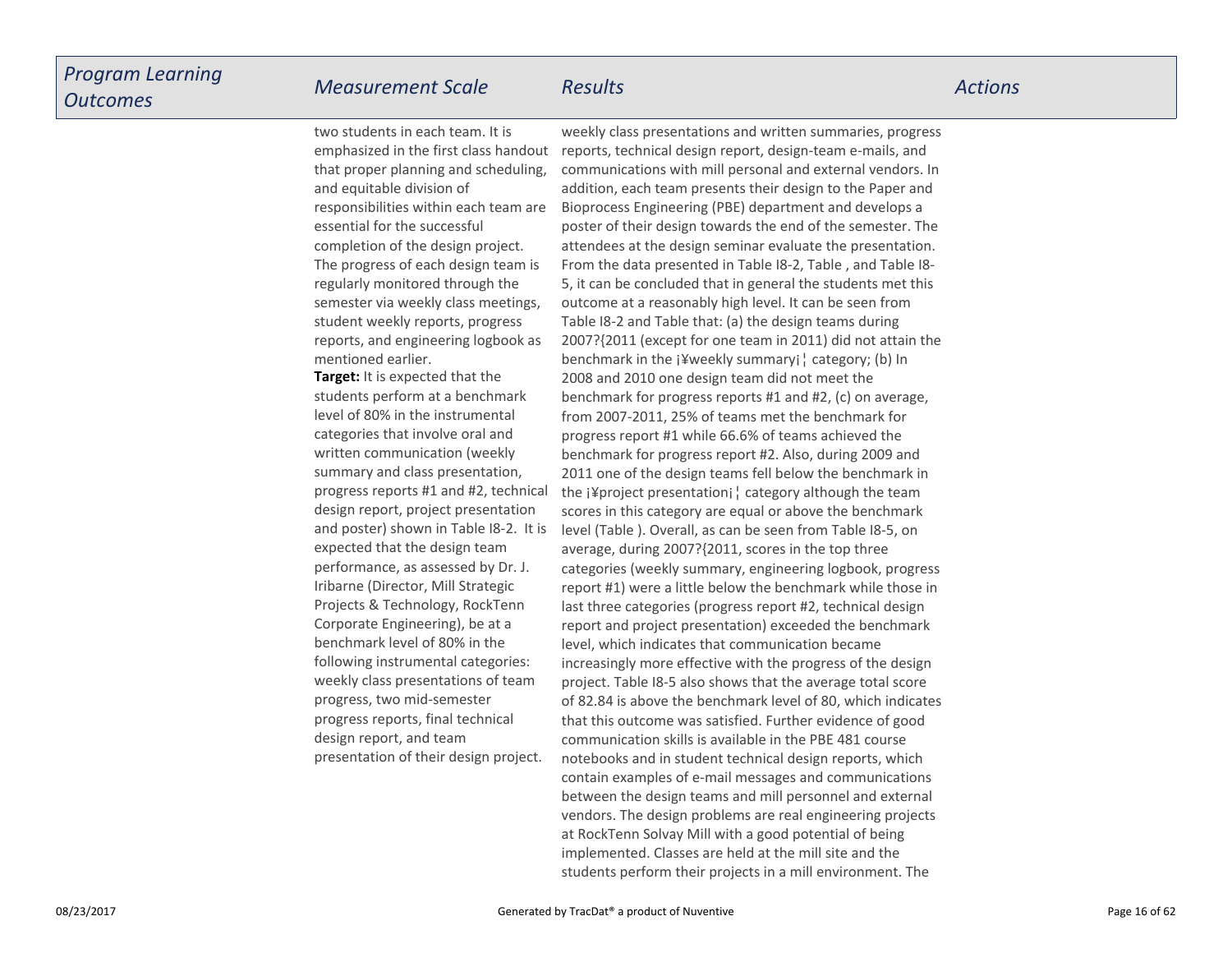| <b>Program Learning</b><br><b>Outcomes</b>                                                                                                                                                                                                                                                                       | <b>Measurement Scale</b>                                                                                                                                                                                                                                                                                                                                                                                                                                                                                                                                                    | <b>Results</b>                                                                                                                                                                                                                                                                                                                                                                                                                                                                                                                                                | <b>Actions</b>                             |
|------------------------------------------------------------------------------------------------------------------------------------------------------------------------------------------------------------------------------------------------------------------------------------------------------------------|-----------------------------------------------------------------------------------------------------------------------------------------------------------------------------------------------------------------------------------------------------------------------------------------------------------------------------------------------------------------------------------------------------------------------------------------------------------------------------------------------------------------------------------------------------------------------------|---------------------------------------------------------------------------------------------------------------------------------------------------------------------------------------------------------------------------------------------------------------------------------------------------------------------------------------------------------------------------------------------------------------------------------------------------------------------------------------------------------------------------------------------------------------|--------------------------------------------|
|                                                                                                                                                                                                                                                                                                                  |                                                                                                                                                                                                                                                                                                                                                                                                                                                                                                                                                                             | students also undergo safety training in the mill so that they<br>can operate safely in an industrial setting. (11/26/2012)<br><b>Related Documents:</b><br>PSE 481.docx                                                                                                                                                                                                                                                                                                                                                                                      |                                            |
|                                                                                                                                                                                                                                                                                                                  | Presentation/Performance - A, B, C,<br>D - The students in PSE 468<br>(Papermaking Processes) must<br>produce a final report for each of the<br>two large paper semi commercial<br>paper machine runs plus a grade<br>specific report for each paper grade<br>produced on the large paper<br>machine. Each report encompasses<br>the paper grades produced.<br>Target: We expect that the mean<br>written quality of the report to be<br>above average (score $=$ 3.0) based on<br>the rubric given. We also expect<br>that all sections will be average<br>$(score = 2)$ . | Reporting Period: 2011 - 2012<br>Target Met: Evaluation - Met Target<br>All students met the expectations of receiving a grade of C<br>or above for their report (11/26/2012)<br><b>Related Documents:</b><br>PSE 468 - Report.docx                                                                                                                                                                                                                                                                                                                           | Action: No action planned.<br>(11/26/2012) |
| ABET - h. Broad education 11-12 -<br>The broad education necessary to<br>understand the impact of engineering<br>solutions in a global, economic,<br>environmental, and societal context<br><b>Outcome Status: Completed</b><br><b>Outcome Year(s): 2011 - 2012</b><br>PLO Target Met ?: 3 - Met<br>expectations | Group Project - In PSE 468, students<br>cross evaluat each other on their<br>performance in the capstone (lab)<br>project.<br>0 through 10<br>Target: At least 6.5<br>Notes: Student cross evaulation of a<br>through I overall.                                                                                                                                                                                                                                                                                                                                            | Reporting Period: 2011 - 2012<br>Target Met: Evaluation - Met Target<br>Above 6.5. (11/26/2012)<br><b>Related Documents:</b><br>PSE 468 - CrossEvaulation.docx                                                                                                                                                                                                                                                                                                                                                                                                | Action: No action planned.<br>(11/26/2012) |
|                                                                                                                                                                                                                                                                                                                  | <b>Field Placement/Internship</b><br>Evaluation - PSE 304/5 internship<br>survey:<br>1 through 5<br>Target: At least average 3                                                                                                                                                                                                                                                                                                                                                                                                                                              | Reporting Period: 2011 - 2012<br>Target Met: Evaluation - Met Target<br>The ?academic preparedness? of the students met the<br>expectations in the most recent years that this survey was<br>administered. This suggests that the students possessed<br>sufficient knowledge of contemporary societal and global<br>issues in the opinion of engineering professionals who are<br>keenly aware of the importance of this outcome. To further<br>support this view, a question on the survey directly<br>addressed the performance of students with regard to? | Action: No action planned.<br>(11/26/2012) |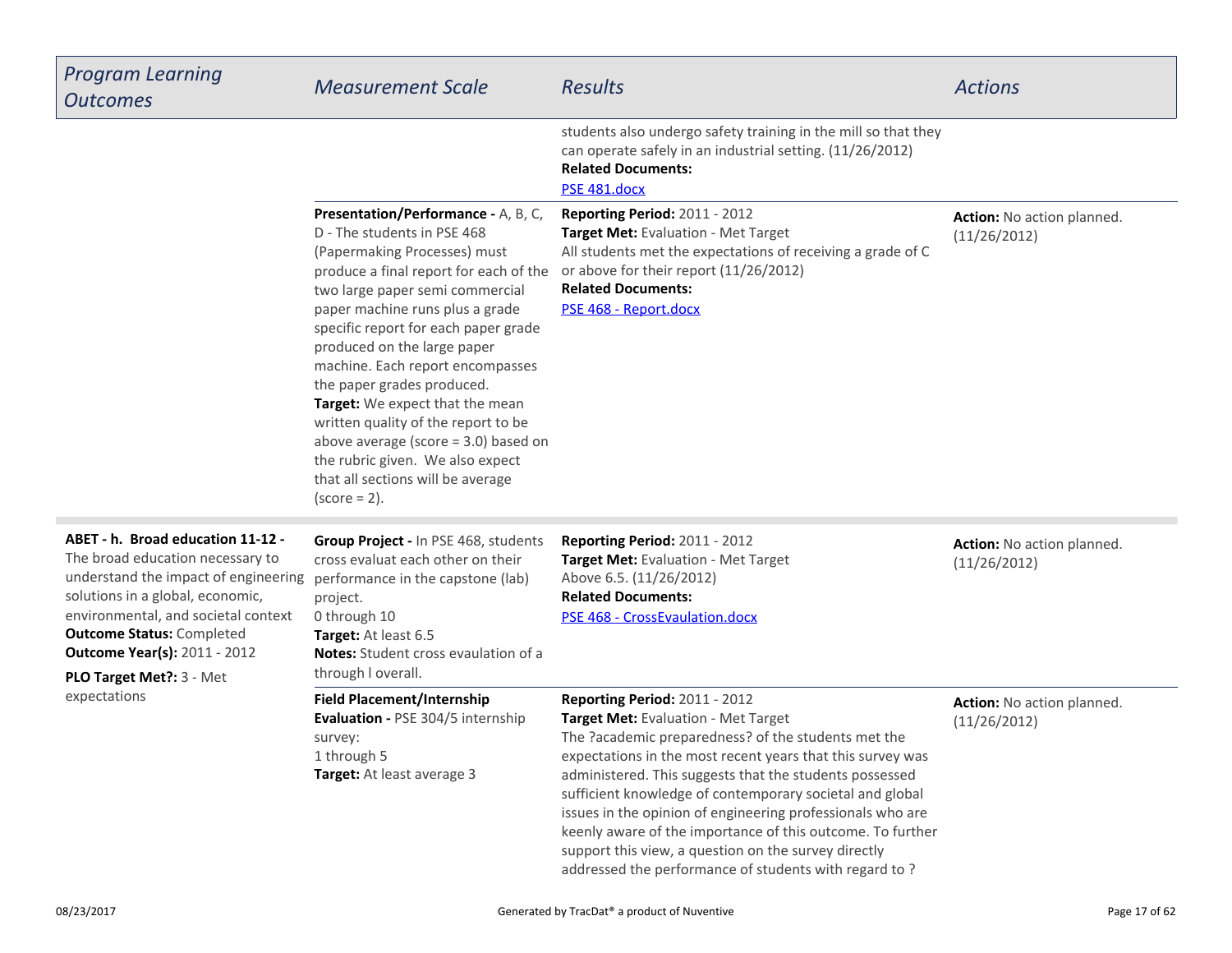| <b>Program Learning</b><br><b>Outcomes</b>                                                                                                                                                                                                          | <b>Measurement Scale</b>                                                                                                                                                                                                         | <b>Results</b>                                                                                                                                                                                                                                                                                                                                                                                                                                                                                                                                                                                                                                                                                                                                                                            | <b>Actions</b>                             |
|-----------------------------------------------------------------------------------------------------------------------------------------------------------------------------------------------------------------------------------------------------|----------------------------------------------------------------------------------------------------------------------------------------------------------------------------------------------------------------------------------|-------------------------------------------------------------------------------------------------------------------------------------------------------------------------------------------------------------------------------------------------------------------------------------------------------------------------------------------------------------------------------------------------------------------------------------------------------------------------------------------------------------------------------------------------------------------------------------------------------------------------------------------------------------------------------------------------------------------------------------------------------------------------------------------|--------------------------------------------|
|                                                                                                                                                                                                                                                     |                                                                                                                                                                                                                                  | Broad societal issues regarding the paper industry (?big<br>picture?)?. Comments were not provided for all students. In<br>those cases where answers were provided, comments<br>reflected, ?developing,? ?learning,? ?showed promise,?<br>?N/A,? ?OK,?? good general understanding,? ?Knows<br>recycled paper. Would benefit from some experience in a<br>pulp mill, caustic area or recovery boiler,? etc. over 2007-<br>2011. In general, it is felt that Outcomes (h) and (j) are<br>directly linked to Outcome (i) ? Life-long Learning, especially<br>the need to adapt to changes in broad societal issues. Our<br>metric indicates that we are continuing to meet our targets<br>for both of these outcomes. (11/26/2012)<br><b>Related Documents:</b><br>PSE 304 Outcome h-j.docx |                                            |
| ABET - i. Life-long learning 11-12 - A<br>recognition of the need for, and an<br>ability to engage in life-long<br>learning<br><b>Outcome Status: Completed</b><br><b>Outcome Year(s): 2011 - 2012</b><br>PLO Target Met ?: 3 - Met<br>expectations | Group Project - In PSE 468, students<br>cross evaluat each other on their<br>performance in the capstone (lab)<br>project.<br>0 through 10<br>Target: At least 6.5<br>Notes: Student cross evaulation of a<br>through I overall. | Reporting Period: 2011 - 2012<br>Target Met: Evaluation - Met Target<br>Above 6.5. (11/26/2012)<br><b>Related Documents:</b><br>PSE 468 - CrossEvaulation.docx                                                                                                                                                                                                                                                                                                                                                                                                                                                                                                                                                                                                                            |                                            |
|                                                                                                                                                                                                                                                     | Course Assignment - Seminar grade:<br>A, B, C, D<br>Target: above C                                                                                                                                                              | Reporting Period: 2011 - 2012<br>Target Met: Evaluation - Met Target<br>Above C (11/26/2012)<br><b>Related Documents:</b><br>PSE 468 - Student Seminar.docx                                                                                                                                                                                                                                                                                                                                                                                                                                                                                                                                                                                                                               | Action: No action planned.<br>(11/26/2012) |
|                                                                                                                                                                                                                                                     | <b>Field Placement/Internship</b><br>Evaluation - PSE 304/5 internship<br>survey:<br>1 through 5<br>Target: At least average 3                                                                                                   | <b>Reporting Period: 2011 - 2012</b><br>Target Met: Evaluation - Met Target<br>Outcome (i) ? Life-long Learning was assessed using the<br>attitude and learning potential of students in the industrial<br>work environment. Two questions on the EEF survey<br>measured student performance by external review. For the<br>11 years shown above, students met the expectations that<br>project the ability to continue life-long learning. The score<br>in the category ?attitude? was 4.00 in 2011, and although it<br>was below 4.00 in 2010 (and also in 2009); in general, as can<br>be seen from the table, students met the expectations                                                                                                                                           | Action: No action planned.<br>(11/26/2012) |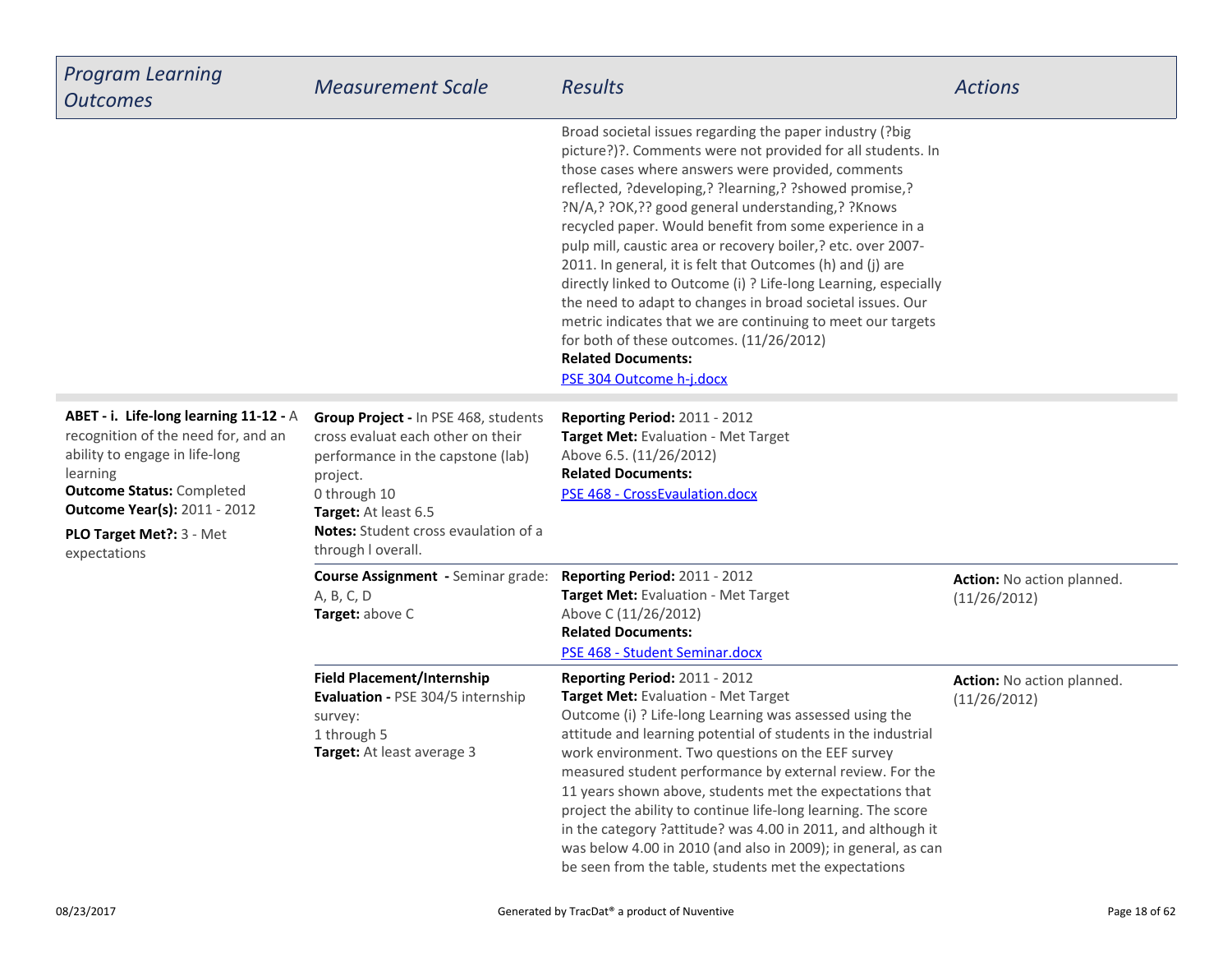| <b>Program Learning</b><br><b>Outcomes</b> | <b>Measurement Scale</b>                                                                                                                                                                                                                                                                                                                                                                                                                                                                                                                                                    | <b>Results</b>                                                                                                                                                                                                                                                                                                                                                                                                                                                                                                                                                                                                                                                                                                                                                                                                                                                                                                                                                                                                                                                                                                | <b>Actions</b>                                   |
|--------------------------------------------|-----------------------------------------------------------------------------------------------------------------------------------------------------------------------------------------------------------------------------------------------------------------------------------------------------------------------------------------------------------------------------------------------------------------------------------------------------------------------------------------------------------------------------------------------------------------------------|---------------------------------------------------------------------------------------------------------------------------------------------------------------------------------------------------------------------------------------------------------------------------------------------------------------------------------------------------------------------------------------------------------------------------------------------------------------------------------------------------------------------------------------------------------------------------------------------------------------------------------------------------------------------------------------------------------------------------------------------------------------------------------------------------------------------------------------------------------------------------------------------------------------------------------------------------------------------------------------------------------------------------------------------------------------------------------------------------------------|--------------------------------------------------|
|                                            |                                                                                                                                                                                                                                                                                                                                                                                                                                                                                                                                                                             | that project the ability to continue life-long learning.<br>Further, in the most recent years, students were generally<br>observed to improve performance over the course of their<br>internship. This is a clear indication of continued growth<br>and learning outside of the academic environment. Our<br>metric indicates that we are continuing to meet our targets<br>for Outcome (i). (11/26/2012)<br><b>Related Documents:</b><br>PSE 304 Outcome i.docx                                                                                                                                                                                                                                                                                                                                                                                                                                                                                                                                                                                                                                              |                                                  |
|                                            | Exam/Quiz - In Course - A quiz was<br>administered after industrial (guest)<br>seminar which is relevant to the<br>outcome in the course:<br>A, B, C, D<br>Target: At least C                                                                                                                                                                                                                                                                                                                                                                                               | Reporting Period: 2011 - 2012<br><b>Target Met: Evaluation - Met Target</b><br>As can be seen from the attached data, student outcomes<br>?f (Ethics), i (Life-long Learning), j (Contemporary issues)?<br>were achieved by students in the years 2009 to 2012 by<br>achieving a average Seminar grade of B-(2.7) or better. All<br>students except one in 2010 met the expectation of<br>receiving a seminar grade of C (2.0). (11/26/2012)<br><b>Related Documents:</b><br>PSE 468 - fij.docx                                                                                                                                                                                                                                                                                                                                                                                                                                                                                                                                                                                                               | <b>Action:</b> No action needed.<br>(11/26/2012) |
|                                            | Presentation/Performance - A, B, C,<br>D - The students in PSE 468<br>(Papermaking Processes) must<br>produce a final report for each of the<br>two large paper semi commercial<br>paper machine runs plus a grade<br>specific report for each paper grade<br>produced on the large paper<br>machine. Each report encompasses<br>the paper grades produced.<br>Target: We expect that the mean<br>written quality of the report to be<br>above average (score $=$ 3.0) based on<br>the rubric given. We also expect<br>that all sections will be average<br>$(score = 2)$ . | <b>Reporting Period: 2011 - 2012</b><br>Target Met: Evaluation - Met Target<br>Students can demonstrate an understanding of the need for<br>life-long learning by improving their performance during the<br>course of a semester. All students in PSE 468 must produce<br>a final report for each of the two large paper semi<br>commercial paper machine runs encompassing the paper<br>grades produced. Since the reports are assessed essentially<br>the same way for Run A and Run B, an improvement in<br>performance for the reports for Run A to Run B can<br>demonstrate the ability for life-long learning The students<br>generally demonstrated improvement from Run A to Run B<br>with respect to the quality of the report presented. Since<br>the outcomes were individually assessed by the instructor<br>the students showed on average, an improvement (on a 4-<br>point scale) of 0.30 for the year 2009 and 1.00 for the year<br>2010. For the year 2011 student could not show an<br>improvement since the second large papermachine run<br>Dun B) could not be norformed due to a covere |                                                  |

(Run B) could not be performed due to a severethunderstorm damage which caused heavy flooding and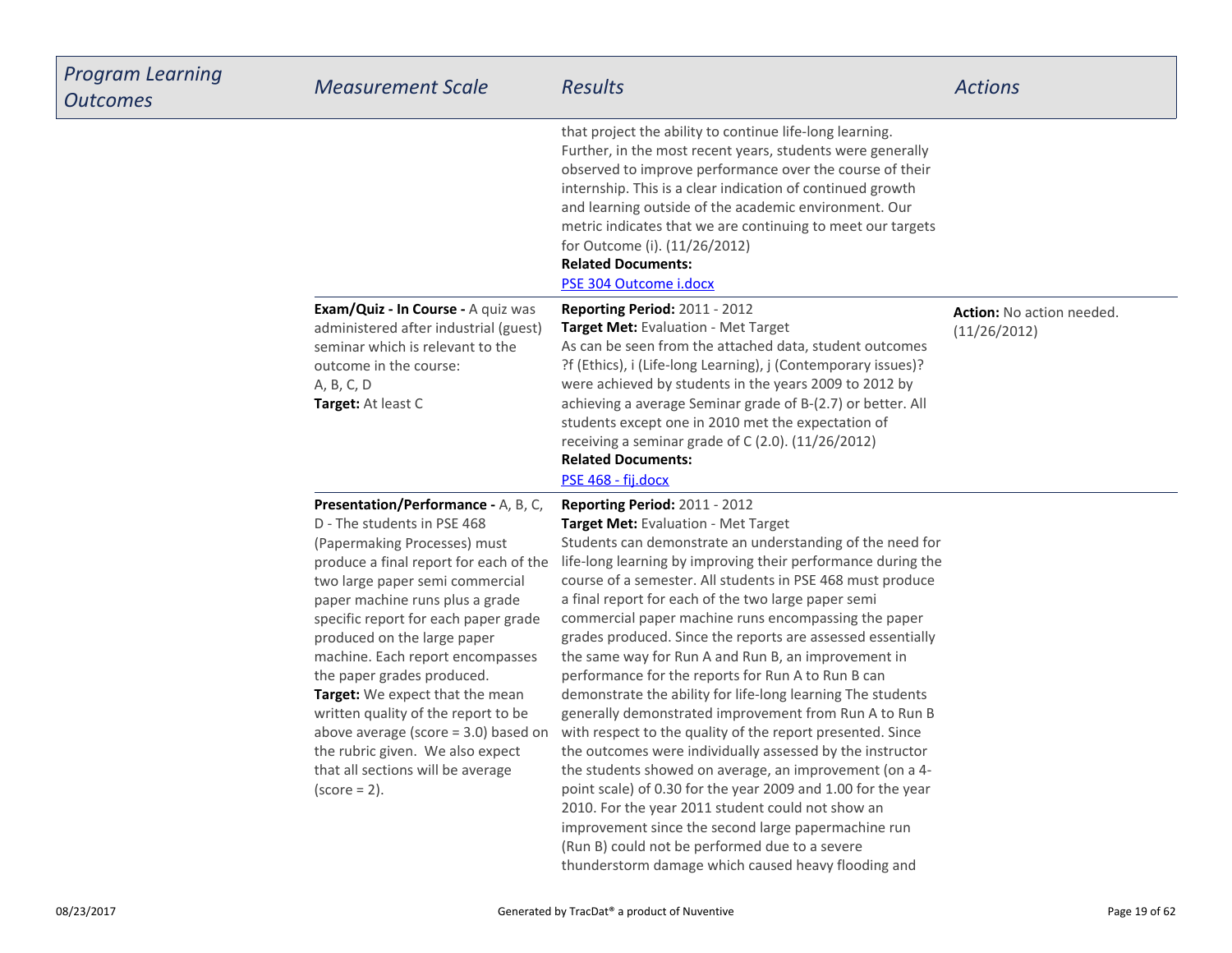| <b>Program Learning</b><br><b>Outcomes</b>                                                                                                                                                                                            | <b>Measurement Scale</b>                                                                                                                                                                           | <b>Results</b>                                                                                                                                                                                                                                                                                                                                                                                                                                                                                                                                                                                                                                                                                                                                                                                                                                                                                                                                                                           | <b>Actions</b> |
|---------------------------------------------------------------------------------------------------------------------------------------------------------------------------------------------------------------------------------------|----------------------------------------------------------------------------------------------------------------------------------------------------------------------------------------------------|------------------------------------------------------------------------------------------------------------------------------------------------------------------------------------------------------------------------------------------------------------------------------------------------------------------------------------------------------------------------------------------------------------------------------------------------------------------------------------------------------------------------------------------------------------------------------------------------------------------------------------------------------------------------------------------------------------------------------------------------------------------------------------------------------------------------------------------------------------------------------------------------------------------------------------------------------------------------------------------|----------------|
|                                                                                                                                                                                                                                       |                                                                                                                                                                                                    | resulted in 6 weeks of pilot plant shut down. In 2012 the<br>student average did not show an improvement since their<br>performance was already superior in Run A. Overall<br>students demonstrated that they learn from their<br>experience on the first run, demonstrating an ability and<br>understanding of life-long learning (11/26/2012)<br><b>Related Documents:</b><br>PSE 468 - Report.docx                                                                                                                                                                                                                                                                                                                                                                                                                                                                                                                                                                                    |                |
| ABET - j. Contemporary issues 11-12<br>- A knowledge of contemporary issues cross evaluat each other on their<br><b>Outcome Status: Completed</b><br><b>Outcome Year(s): 2011 - 2012</b><br>PLO Target Met ?: 3 - Met<br>expectations | Group Project - In PSE 468, students<br>performance in the capstone (lab)<br>project.<br>0 through 10<br>Target: At least 6.5<br><b>Notes:</b> Student cross evaulation of a<br>through I overall. | Reporting Period: 2011 - 2012<br>Target Met: Evaluation - Met Target<br>Above 6.5 (11/26/2012)<br><b>Related Documents:</b><br>PSE 468 - CrossEvaulation.docx                                                                                                                                                                                                                                                                                                                                                                                                                                                                                                                                                                                                                                                                                                                                                                                                                            |                |
|                                                                                                                                                                                                                                       | <b>Course Assignment - Seminar grade:</b><br>A, B, C, D<br>Target: above C                                                                                                                         | Reporting Period: 2011 - 2012<br>Target Met: Evaluation - Met Target<br>Above C (11/26/2012)<br><b>Related Documents:</b><br>PSE 468 - Student Seminar.docx                                                                                                                                                                                                                                                                                                                                                                                                                                                                                                                                                                                                                                                                                                                                                                                                                              |                |
|                                                                                                                                                                                                                                       | <b>Field Placement/Internship</b><br>Evaluation - PSE 304/5 internship<br>survey:<br>1 through 5<br>Target: At least average 3                                                                     | Reporting Period: 2011 - 2012<br>Target Met: Evaluation - Met Target<br>The ?academic preparedness? of the students met the<br>expectations in the most recent years that this survey was<br>administered. This suggests that the students possessed<br>sufficient knowledge of contemporary societal and global<br>issues in the opinion of engineering professionals who are<br>keenly aware of the importance of this outcome. To further<br>support this view, a question on the survey directly<br>addressed the performance of students with regard to<br>?Broad societal issues regarding the paper industry (?big)<br>picture?)?. Comments were not provided for all students. In<br>those cases where answers were provided, comments<br>reflected, ?developing,? ?learning,? ?showed promise,?<br>?N/A,? ?OK,?? good general understanding,? ?Knows<br>recycled paper. Would benefit from some experience in a<br>pulp mill, caustic area or recovery boiler,? etc. over 2007- |                |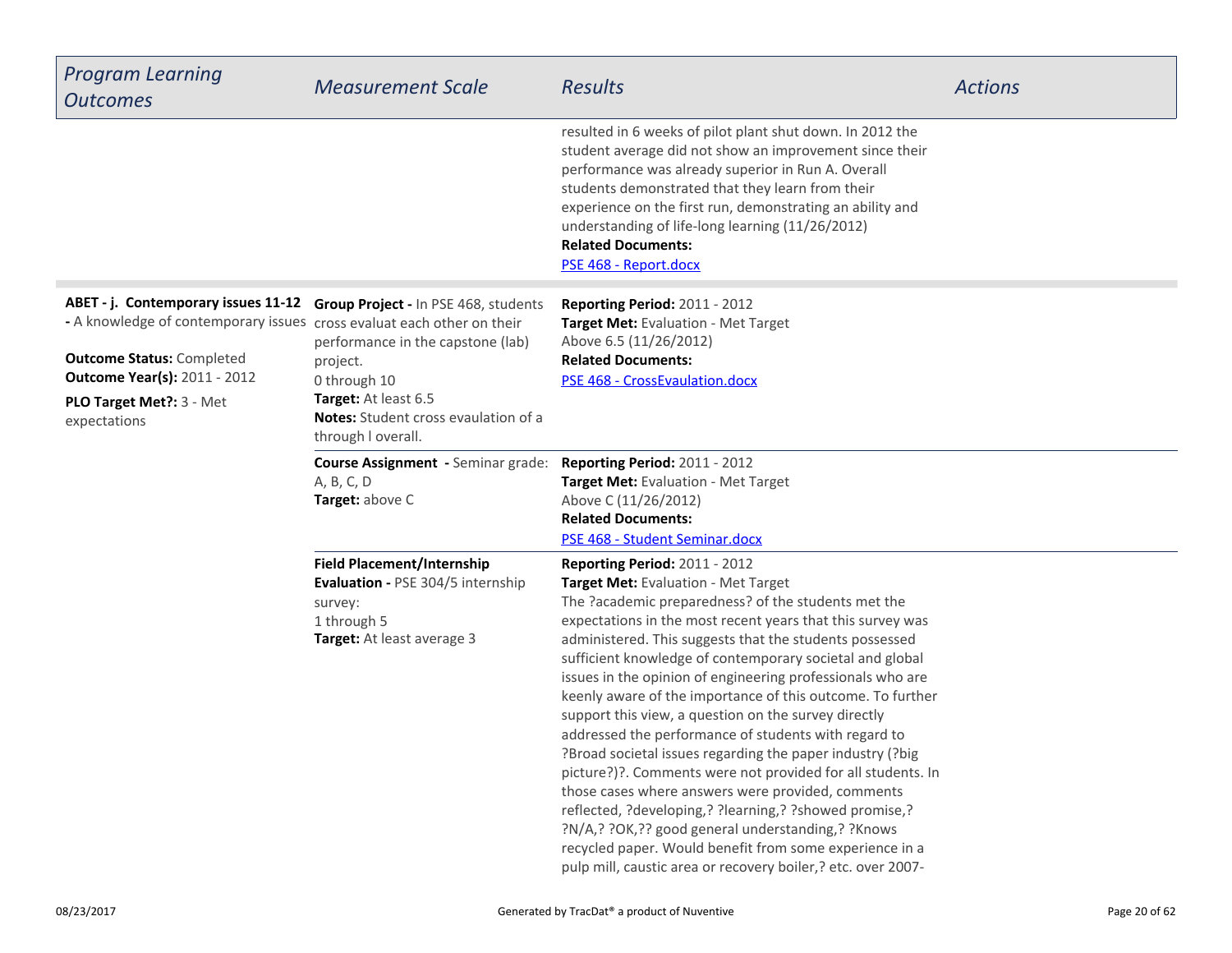| <b>Program Learning</b><br><b>Outcomes</b>                                                                                                            | <b>Measurement Scale</b>                                                                                                                                                                                                                                                                                                                                                                                                                                                                                                                                                    | <b>Results</b>                                                                                                                                                                                                                                                                                                                                                                                                                                                                        | <b>Actions</b> |
|-------------------------------------------------------------------------------------------------------------------------------------------------------|-----------------------------------------------------------------------------------------------------------------------------------------------------------------------------------------------------------------------------------------------------------------------------------------------------------------------------------------------------------------------------------------------------------------------------------------------------------------------------------------------------------------------------------------------------------------------------|---------------------------------------------------------------------------------------------------------------------------------------------------------------------------------------------------------------------------------------------------------------------------------------------------------------------------------------------------------------------------------------------------------------------------------------------------------------------------------------|----------------|
|                                                                                                                                                       |                                                                                                                                                                                                                                                                                                                                                                                                                                                                                                                                                                             | 2011. In general, it is felt that Outcomes (h) and (j) are<br>directly linked to Outcome (i) ? Life-long Learning, especially<br>the need to adapt to changes in broad societal issues. Our<br>metric indicates that we are continuing to meet our targets<br>for both of these outcomes. (11/26/2012)<br><b>Related Documents:</b><br>PSE 304 Outcome h-j.docx                                                                                                                       |                |
|                                                                                                                                                       | Exam/Quiz - In Course - A quiz was<br>administered after industrial (guest)<br>seminar which is relevant to the<br>outcome in the course:<br>A, B, C, D<br>Target: At least C                                                                                                                                                                                                                                                                                                                                                                                               | Reporting Period: 2011 - 2012<br>Target Met: Evaluation - Met Target<br>As can be seen from the above data, student outcomes ?f<br>(Ethics), i (Life-long Learning), j (Contemporary issues)?<br>were achieved by students in the years 2009 to 2012 by<br>achieving a average Seminar grade of B-(2.7) or better. All<br>students except one in 2010 met the expectation of<br>receiving a seminar grade of C (2.0). (11/26/2012)<br><b>Related Documents:</b><br>PSE 468 - fij.docx |                |
|                                                                                                                                                       | Presentation/Performance - A, B, C,<br>D - The students in PSE 468<br>(Papermaking Processes) must<br>produce a final report for each of the<br>two large paper semi commercial<br>paper machine runs plus a grade<br>specific report for each paper grade<br>produced on the large paper<br>machine. Each report encompasses<br>the paper grades produced.<br>Target: We expect that the mean<br>written quality of the report to be<br>above average (score $=$ 3.0) based on<br>the rubric given. We also expect<br>that all sections will be average<br>$(score = 2)$ . | Reporting Period: 2011 - 2012<br>Target Met: Evaluation - Met Target<br>All students met the expectations of receiving a grade of C<br>or above for their report. (11/26/2012)<br><b>Related Documents:</b><br>PSE 468 - Report.docx                                                                                                                                                                                                                                                  |                |
| ABET - k. Engineering tools 11-12 -<br>An ability to use the techniques, skills, D - In PSE 468 evaluation seminar at<br>and modern engineering tools | Presentation/Performance - A, B, C,<br>the conclusion of the paper machine                                                                                                                                                                                                                                                                                                                                                                                                                                                                                                  | Reporting Period: 2011 - 2012<br>Target Met: Evaluation - Met Target<br>Students can demonstrate an understanding and ability of                                                                                                                                                                                                                                                                                                                                                      |                |

**Outcome Status:** Completedand modern engineering toolsnecessary for engineering practice the conclusion of the paper machine run, the students give seminars andfield questions regarding their plan,

the need for life-long learning by improving their

performance during the course of a semester. All students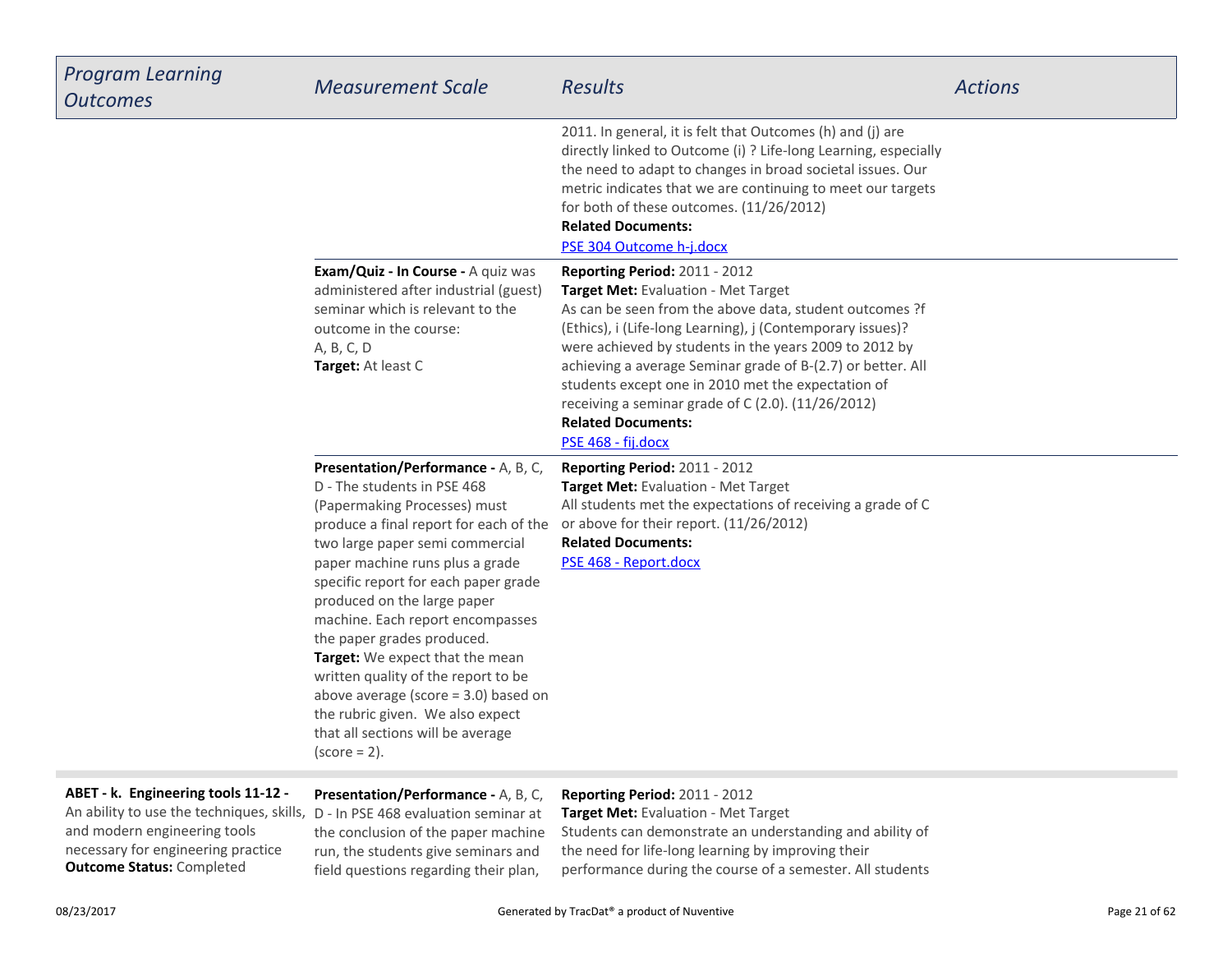| <b>Program Learning</b><br><b>Outcomes</b>                                       | <b>Measurement Scale</b>                                                                                                                                                                                                                                                                                                                                                                                                                                                                                                                                                                                                                                                                                                                                                                   | Results                                                                                                                                                                                                                                                                                                                                                                                                                                                                                                                                                                                                                                                                                                                                                                                                                                                                                                                                                                                                                                                                                                                                                                                                  | <b>Actions</b> |
|----------------------------------------------------------------------------------|--------------------------------------------------------------------------------------------------------------------------------------------------------------------------------------------------------------------------------------------------------------------------------------------------------------------------------------------------------------------------------------------------------------------------------------------------------------------------------------------------------------------------------------------------------------------------------------------------------------------------------------------------------------------------------------------------------------------------------------------------------------------------------------------|----------------------------------------------------------------------------------------------------------------------------------------------------------------------------------------------------------------------------------------------------------------------------------------------------------------------------------------------------------------------------------------------------------------------------------------------------------------------------------------------------------------------------------------------------------------------------------------------------------------------------------------------------------------------------------------------------------------------------------------------------------------------------------------------------------------------------------------------------------------------------------------------------------------------------------------------------------------------------------------------------------------------------------------------------------------------------------------------------------------------------------------------------------------------------------------------------------|----------------|
| <b>Outcome Year(s): 2011 - 2012</b><br>PLO Target Met ?: 3 - Met<br>expectations | performance, and results of the<br>product design experience. Each<br>team has approximately 30 minutes<br>for a presentation and 60 minutes<br>for questions and discussion. A<br>panel of faculty and staff, including<br>the course instructor and the TA,<br>independently rate the students?<br>abilities to analyze and present data<br>from the paper machine runs. The<br>ratings were specifically broken out<br>with respect to the PSE student<br>outcomes ?a, b, c, e, I and k?.<br>Target: We expect the average grade<br>to be a B- on Run A and a B on the<br>Run B. We expect 80% of the<br>students to achieve a grade of C or<br>better on Run A and 90% of the<br>students to achieve a grade of C or<br>better on Run B for student<br>outcomes ?a, b, c, e, i, and k? | in PSE 468 must give a seminar and answer questions in a<br>discussion-type setting based on their results of two semi-<br>commercial paper machine runs (Run A and Run B). Since<br>their performance is assessed essentially the same way in<br>Run A and Run B, an improvement in performance from Run<br>A to Run B can demonstrate the ability for life-long learning.<br>The students generally demonstrated improvement from<br>Run A to Run B with respect to the quality of the seminar<br>and discussion based on their results and analysis. Since the<br>outcomes were individually assessed by the faculty and<br>staff, the students showed on average, an improvement (on<br>a 4-point scale) of 0.12 for the year 2009 and 0.40 for the<br>year 2011 and 0.29 for the year 2012. For 2010, the student<br>average did not show an improvement. However one<br>student in class showed an improvement in the seminar<br>from Run A to Run B. Overall students demonstrated that<br>they learn from their experience on the first run,<br>demonstrating an ability and understanding of life-long<br>learning. (11/26/2012)<br><b>Related Documents:</b><br>PSE 468 - Student Seminar.docx |                |
|                                                                                  | Group Project - In PSE 468, students<br>cross evaluat each other on their<br>performance in the capstone (lab)<br>project.<br>0 through 10<br>Target: At least 6.5<br><b>Notes:</b> Student cross evaulation of a<br>through I overall.                                                                                                                                                                                                                                                                                                                                                                                                                                                                                                                                                    | <b>Reporting Period: 2011 - 2012</b><br>Target Met: Evaluation - Met Target<br>Above 6.5 (11/26/2012)<br><b>Related Documents:</b><br>PSE 468 - CrossEvaulation.docx                                                                                                                                                                                                                                                                                                                                                                                                                                                                                                                                                                                                                                                                                                                                                                                                                                                                                                                                                                                                                                     |                |
|                                                                                  | <b>Presentation/Performance - A, B, C,</b><br>D - The students in PSE 468<br>(Papermaking Processes) must<br>two large paper semi commercial<br>paper machine runs plus a grade<br>specific report for each paper grade<br>produced on the large paper<br>machine. Each report encompasses<br>the paper grades produced.                                                                                                                                                                                                                                                                                                                                                                                                                                                                   | Reporting Period: 2011 - 2012<br>Target Met: Evaluation - Met Target<br>All students met the expectations of receiving a grade of C<br>produce a final report for each of the or above for their report. (11/26/2012)<br><b>Related Documents:</b><br>PSE 468 - Report.docx                                                                                                                                                                                                                                                                                                                                                                                                                                                                                                                                                                                                                                                                                                                                                                                                                                                                                                                              |                |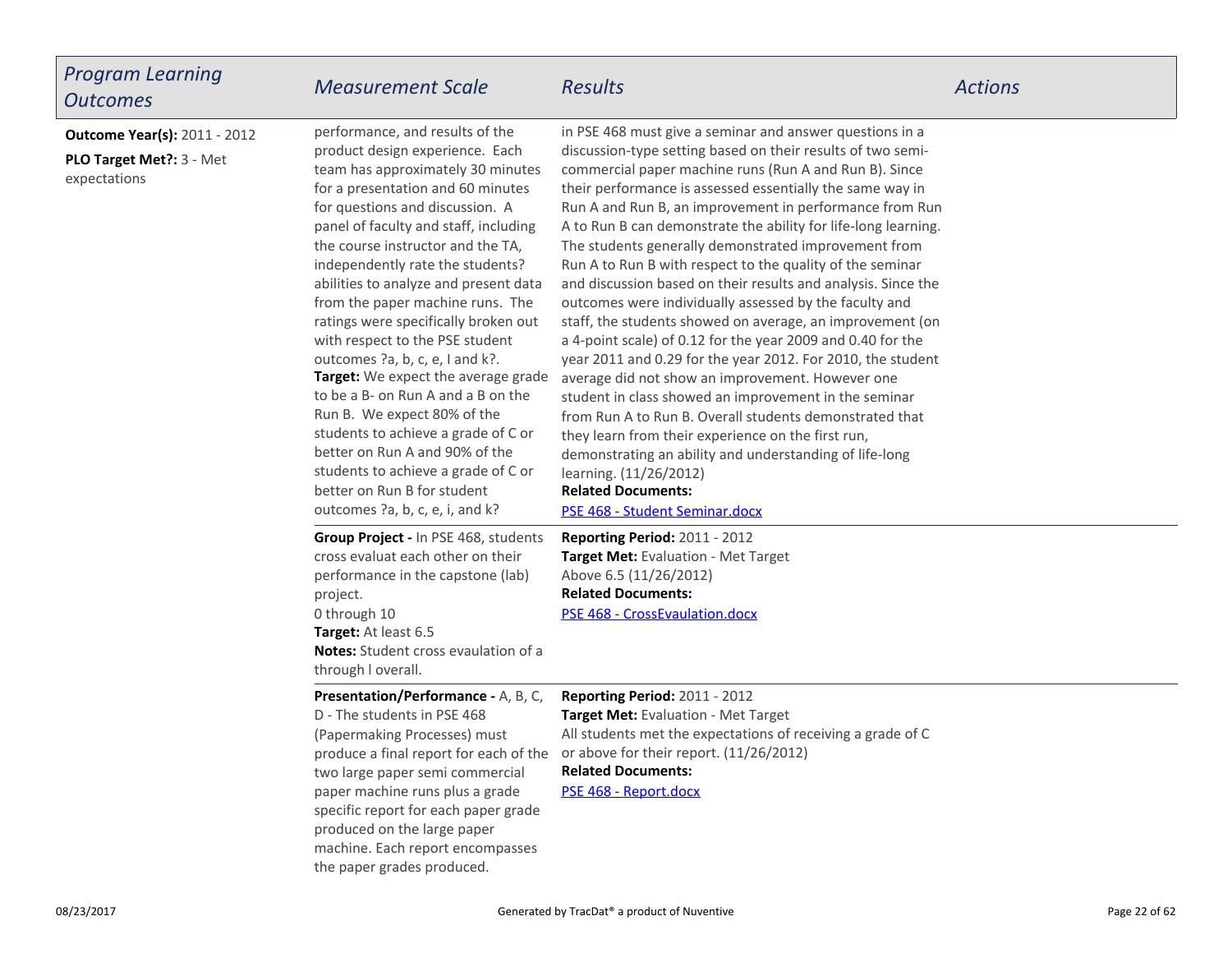**Target:** We expect that the mean written quality of the report to be above average (score = 3.0) based onthe rubric given. We also expectthat all sections will be average $(score = 2)$ .

**Capstone Assignment/Project -** % -

**Reporting Period:** 2011 - 2012

**Target:** It is expected that theThe real-world design problem is undertaken generally in groups oftwo students in each team. It is emphasized in the first class handoutthat proper planning and scheduling,and equitable division ofresponsibilities within each team areessential for the successfulcompletion of the design project.The progress of each design team isregularly monitored through the semester via weekly class meetings,student weekly reports, progress reports, and engineering logbook asmentioned earlier.

 students perform at a benchmark level of 80% (36/45) in the category ?Technical design report? shown inTable I8-2

**Related Documents: Target Met:** Evaluation - Met Target The successful solution of the design problem, as exemplified in the final technical design report submitted byeach team (45% of total grade), which makes specific recommendations to RockTenn Solvay Mill, is used to assessthis outcome. It can be observed from Table I8-2, , and Table that students satisfied this outcome very well since the percentage of design teams at or above the benchmarklevel was 100% during the period 2007 (Table ). We note that in 2011, the class consisted of 3 students, respectively;this resulted in design teams that were constituted of onlyone person. In 2007 there was only one design team (consisting of 3 members). Table I8-5 shows that over an 5year period (2007?{2011), the average score for the technical design report was 36.43 (out of 45) and it rangedfrom 36.00¡V45.00, which can be compared to the benchmark level of 36. Since spreadsheets and process flow diagrams are widely used in a mill environment in order to convey information, present data, and perform calculations,the student teams were expected to become proficient inthe use of these tools in the execution of their design projects. The team progress reports and final technicaldesign reports amply demonstrate that outcome (k) wasattained. (11/26/2012)

[PSE 481.docx](https://esf.tracdat.com:443/tracdat/viewDocument?y=gTPVZnbQI4Fe)

**ABET - l. Industrial Experience 11-12 - Group Project -** In PSE 468, students

**Outcome Status:** Completed an ability to worked in an industrial orresearch position within pulp, paperor related fields.

**Outcome Year(s):** 2011 - 2012

**Target:** At least 6.5 cross evaluat each other on their performance in the capstone (lab)project.0 through 10

**Related Documents:**[PSE 468 - CrossEvaulation.docx](https://esf.tracdat.com:443/tracdat/viewDocument?y=Z3nfQ4j4xLDL) **Reporting Period:** 2011 - 2012 **Target Met:** Evaluation - Met TargetAbove 6.5 (11/26/2012)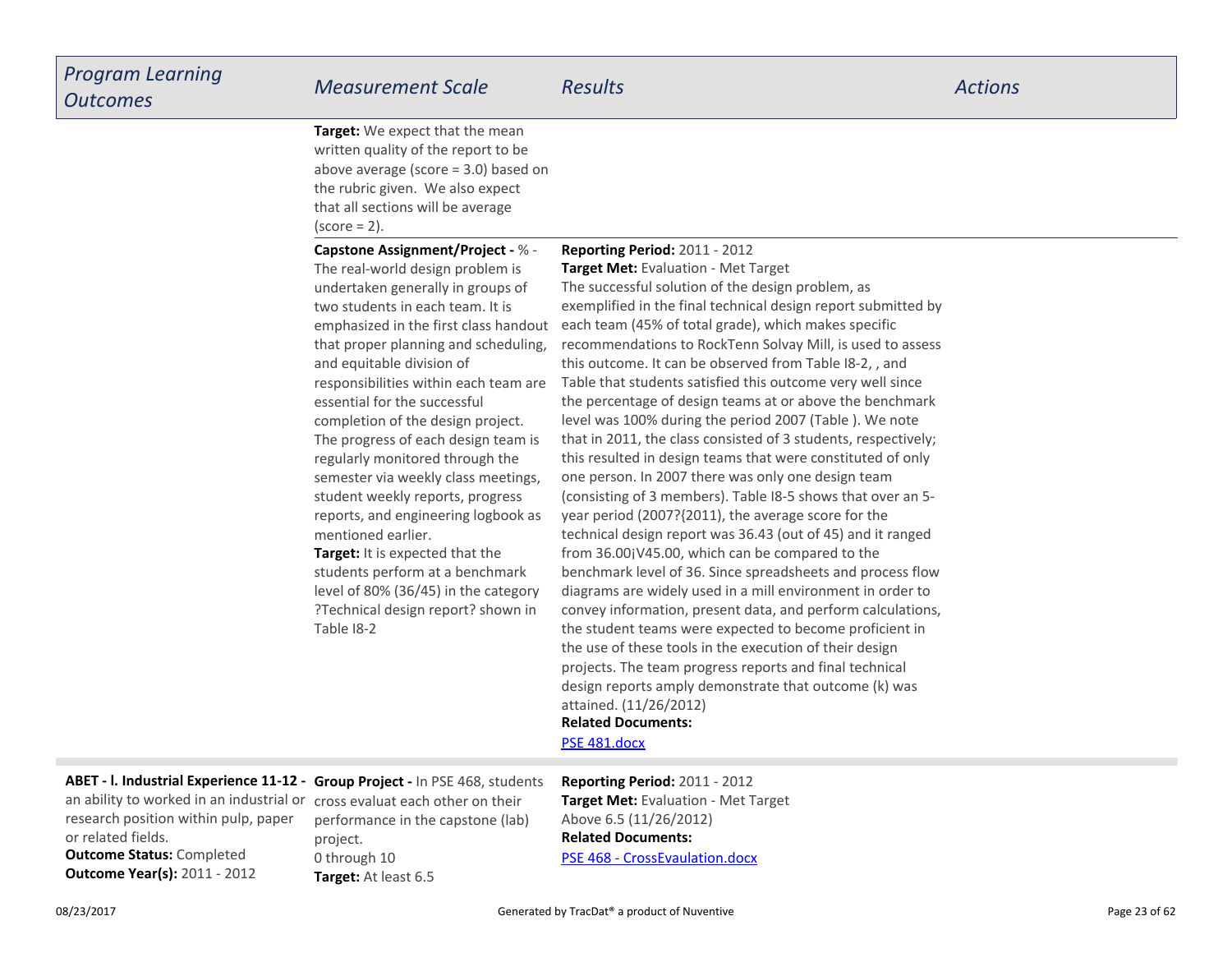| <b>Program Learning</b><br><b>Outcomes</b>                                                                                                                                                      | <b>Measurement Scale</b>                                                                                                                                                                                                                                                    | <b>Results</b>                                                                                                                                                                                                                                                                                                                                                                                                                                                                                                                                                                                                                                                                                                                                                                                                                                                                                                                                                                                                                                                                                                                                                                                                                                                                                                                                                                                                            | <b>Actions</b> |
|-------------------------------------------------------------------------------------------------------------------------------------------------------------------------------------------------|-----------------------------------------------------------------------------------------------------------------------------------------------------------------------------------------------------------------------------------------------------------------------------|---------------------------------------------------------------------------------------------------------------------------------------------------------------------------------------------------------------------------------------------------------------------------------------------------------------------------------------------------------------------------------------------------------------------------------------------------------------------------------------------------------------------------------------------------------------------------------------------------------------------------------------------------------------------------------------------------------------------------------------------------------------------------------------------------------------------------------------------------------------------------------------------------------------------------------------------------------------------------------------------------------------------------------------------------------------------------------------------------------------------------------------------------------------------------------------------------------------------------------------------------------------------------------------------------------------------------------------------------------------------------------------------------------------------------|----------------|
| PLO Target Met ?: 3 - Met                                                                                                                                                                       | <b>Notes:</b> Student cross evaulation of a<br>through I overall.                                                                                                                                                                                                           |                                                                                                                                                                                                                                                                                                                                                                                                                                                                                                                                                                                                                                                                                                                                                                                                                                                                                                                                                                                                                                                                                                                                                                                                                                                                                                                                                                                                                           |                |
| expectations                                                                                                                                                                                    | <b>Field Placement/Internship</b><br>Evaluation - PSE 304/5 internship<br>survey:<br>1 through 5<br>Target: At least average 3                                                                                                                                              | <b>Reporting Period: 2011 - 2012</b><br>Target Met: Evaluation - Met Target<br>Clearly, the internship experience focuses on providing our<br>students with an immersive exposure to working in an<br>industrial experience. Survey responses by internship<br>supervisors assess our students? ability to adapt to the<br>industrial work environment and meet Outcome (I). The<br>survey results indicate the following: 1. Students are well<br>prepared, academically for the experience, as perceived by<br>their engineering supervisor. 2. Students exceed<br>expectations in all of the critical outcomes essential to<br>performance in an industrial engineering position, with the<br>exceptions of ?Attitude? and ?Judgment,? although these<br>outcomes achieved the benchmark of 4 in 2011. 3. The<br>overall performance of our students continues to exceed<br>expectations and is rated highly by engineering supervisors<br>in sponsoring companies. Improvement in ?judgment? can<br>be addressed as described in the following section while<br>Improvement in ?attitude? may be achieved by attentive<br>coaching of students before they begin their internship<br>experience ? both aspects being the focus of pre-internship<br>meetings. Our metric indicates that we are continuing to<br>meet our targets for Outcome (I). (11/26/2012)<br><b>Related Documents:</b><br>PSE 304 Outcome I.docx |                |
|                                                                                                                                                                                                 | Portfolio Review - PSE 304 is<br>required<br>Target: PSE 304 is required                                                                                                                                                                                                    | <b>Reporting Period: 2011 - 2012</b><br>Target Met: Evaluation - Met Target<br>PSE 304 is a required component for the curriculum.<br>(11/26/2012)                                                                                                                                                                                                                                                                                                                                                                                                                                                                                                                                                                                                                                                                                                                                                                                                                                                                                                                                                                                                                                                                                                                                                                                                                                                                        |                |
| ABET - a. Knowledge 12-14 - An<br>ability to apply knowledge of<br>mathematics, science, and<br>engineering<br><b>Outcome Year(s):</b> 2012 - 2013, 2013 -<br>2014<br>PLO Target Met ?: 3 - Met | Exam/Quiz - In Course - %, An exam<br>is given at the first day of class in PSE<br>370 (Mass and energy balances)<br>that covers general chemistry,<br>physics, and calculus for the PSE 370<br>course.<br>The exam should help students<br>identify their deficiencies and |                                                                                                                                                                                                                                                                                                                                                                                                                                                                                                                                                                                                                                                                                                                                                                                                                                                                                                                                                                                                                                                                                                                                                                                                                                                                                                                                                                                                                           |                |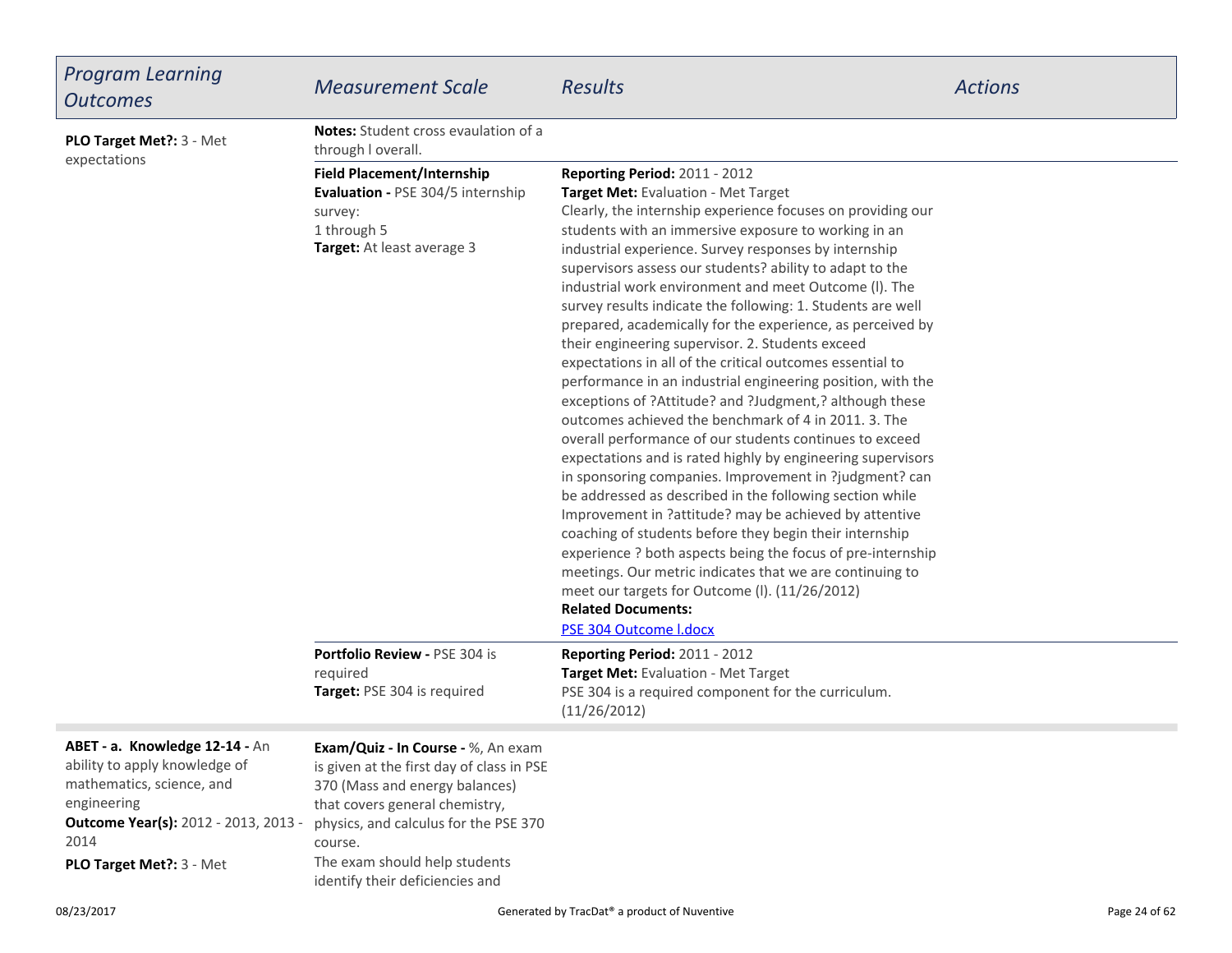| <b>Program Learning</b><br><b>Outcomes</b> | <b>Measurement Scale</b>                                                                                                                                                                                                                                                                                                                                                                                                                                                                                                                                                                                                                                                                                                                                                                                                                                                                | <b>Results</b>                                                                                                                                                                                                                                                                                                                                                                                                                                                                                                                                                                                                                                                                           | <b>Actions</b> |
|--------------------------------------------|-----------------------------------------------------------------------------------------------------------------------------------------------------------------------------------------------------------------------------------------------------------------------------------------------------------------------------------------------------------------------------------------------------------------------------------------------------------------------------------------------------------------------------------------------------------------------------------------------------------------------------------------------------------------------------------------------------------------------------------------------------------------------------------------------------------------------------------------------------------------------------------------|------------------------------------------------------------------------------------------------------------------------------------------------------------------------------------------------------------------------------------------------------------------------------------------------------------------------------------------------------------------------------------------------------------------------------------------------------------------------------------------------------------------------------------------------------------------------------------------------------------------------------------------------------------------------------------------|----------------|
| expectations                               | prepare them for the upcoming<br>assignments in the course.<br>Target: We expect that 80% of the<br>students will score 75% or above on<br>the exam. We expect all students to<br>score 60% or above.                                                                                                                                                                                                                                                                                                                                                                                                                                                                                                                                                                                                                                                                                   |                                                                                                                                                                                                                                                                                                                                                                                                                                                                                                                                                                                                                                                                                          |                |
|                                            | Exam/Quiz - In Course - %, Pre-<br>requisite exam in PSE 468. A quiz<br>was administered in the first week of<br>the class to ensure general<br>papermaking knowledge for the PSE<br>468 course.<br>Target: We expect that 80% of the<br>students will score 75% or above on<br>the exam. We expect all students to<br>score 60% or above.                                                                                                                                                                                                                                                                                                                                                                                                                                                                                                                                              | Reporting Period: 2013 - 2014<br>Target Met: Evaluation - Met Target<br>This outcome is addressed with Exam #1 (Take home). It<br>applies knowledge of, science and engineering as it relates<br>to paper making. It identifies students that have a<br>deficiency in some areas and a review of the basic material<br>may be needed. It also informs the students of the<br>expectations of knowledge going into this class. The average<br>score was 97.23. 100% of the students had a score above<br>75, were as 100% of the students had a score above 60%.<br>(02/13/2015)                                                                                                          |                |
|                                            | Presentation/Performance - A, B, C,<br>D - In PSE 468 evaluation seminar at<br>the conclusion of the paper machine<br>run, the students give seminars and<br>field questions regarding their plan,<br>performance, and results of the<br>product design experience. Each<br>team has approximately 30 minutes<br>for a presentation and 60 minutes<br>for questions and discussion. A<br>panel of faculty and staff, including<br>the course instructor and the TA,<br>independently rate the students?<br>abilities to analyze and present data<br>from the paper machine runs. The<br>ratings were specifically broken out<br>with respect to the PSE student<br>outcomes ?a, b, c, e, I and k?.<br>Target: We expect the average grade<br>to be a B- on Run A and a B on the<br>Run B. We expect 80% of the<br>students to achieve a grade of C or<br>better on Run A and 90% of the | Reporting Period: 2013 - 2014<br>Target Met: No Evaluation - Data Point<br>Students need to work in teams throughout the class<br>assignments. The student work is evaluated in a final<br>seminar were each team presents their work, followed by<br>an oral examination involving the entire class in a questions<br>and discussions related to the paper machine run. The<br>average score of both seminars was 92.14. The average<br>score of the first seminar was 90.85 (A) and 93.43 (A) for<br>the second oral examination which showed an<br>improvement from the first to the second paper machine<br>run. All Students were above the minimum 75% expectancy.<br>(02/13/2015) |                |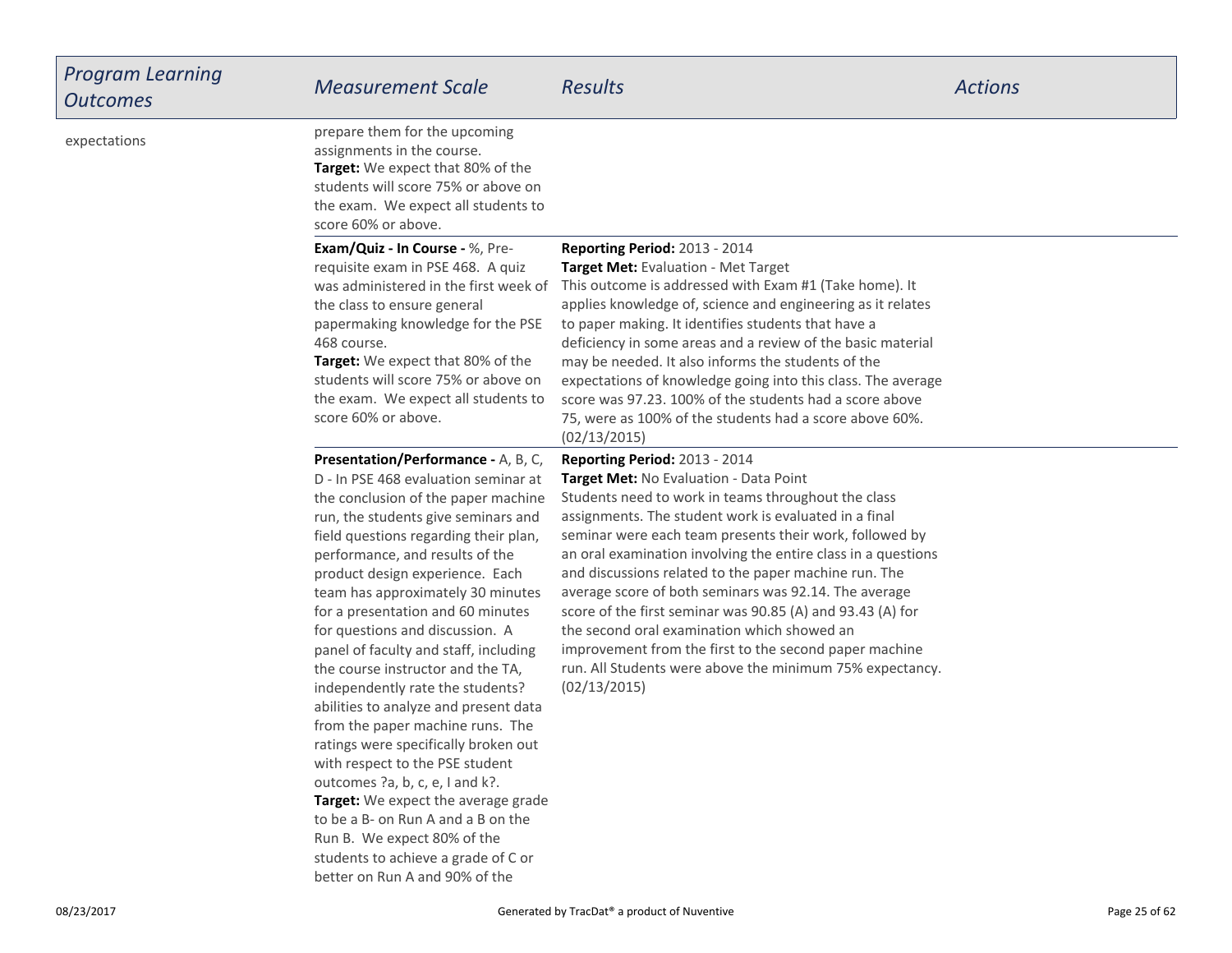| <b>Program Learning</b><br><b>Outcomes</b>                                                                                                                                                                                        | <b>Measurement Scale</b>                                                                                                                                                                                                                                                                                                                                                                                                                                                                                                                                                                                                                                                                                                                                                                                                                                                                                                                                                                         | <b>Results</b>                                                                                                                                                                                                                                                                                                                                                                                                                                                                                                                                                                                                                                                                             | <b>Actions</b> |
|-----------------------------------------------------------------------------------------------------------------------------------------------------------------------------------------------------------------------------------|--------------------------------------------------------------------------------------------------------------------------------------------------------------------------------------------------------------------------------------------------------------------------------------------------------------------------------------------------------------------------------------------------------------------------------------------------------------------------------------------------------------------------------------------------------------------------------------------------------------------------------------------------------------------------------------------------------------------------------------------------------------------------------------------------------------------------------------------------------------------------------------------------------------------------------------------------------------------------------------------------|--------------------------------------------------------------------------------------------------------------------------------------------------------------------------------------------------------------------------------------------------------------------------------------------------------------------------------------------------------------------------------------------------------------------------------------------------------------------------------------------------------------------------------------------------------------------------------------------------------------------------------------------------------------------------------------------|----------------|
|                                                                                                                                                                                                                                   | students to achieve a grade of C or<br>better on Run B for student<br>outcomes ?a, b, c, e, i, and k?                                                                                                                                                                                                                                                                                                                                                                                                                                                                                                                                                                                                                                                                                                                                                                                                                                                                                            |                                                                                                                                                                                                                                                                                                                                                                                                                                                                                                                                                                                                                                                                                            |                |
|                                                                                                                                                                                                                                   | Group Project - In PSE 468, students<br>cross evaluat each other on their<br>performance in the capstone (lab)<br>project.<br>0 through 10<br>Target: At least 6.5<br><b>Notes:</b> Student cross evaulation of<br>outcome a through I overall.                                                                                                                                                                                                                                                                                                                                                                                                                                                                                                                                                                                                                                                                                                                                                  |                                                                                                                                                                                                                                                                                                                                                                                                                                                                                                                                                                                                                                                                                            |                |
| ABET - b. Experiments 12-14 - An<br>ability to design and conduct<br>experiments, as well as to analyze<br>and interpret data<br><b>Outcome Year(s): 2012 - 2013, 2013 -</b><br>2014<br>PLO Target Met ?: 3 - Met<br>expectations | Presentation/Performance - A, B, C,<br>D - In PSE 468 evaluation seminar at<br>the conclusion of the paper machine<br>run, the students give seminars and<br>field questions regarding their plan,<br>performance, and results of the<br>product design experience. Each<br>team has approximately 30 minutes<br>for a presentation and 60 minutes<br>for questions and discussion. A<br>panel of faculty and staff, including<br>the course instructor and the TA,<br>independently rate the students?<br>abilities to analyze and present data<br>from the paper machine runs. The<br>ratings were specifically broken out<br>with respect to the PSE student<br>outcomes ?a, b, c, e, I and k?.<br>Target: We expect the average grade<br>to be a B- on Run A and a B on the<br>Run B. We expect 80% of the<br>students to achieve a grade of C or<br>better on Run A and 90% of the<br>students to achieve a grade of C or<br>better on Run B for student<br>outcomes ?a, b, c, e, i, and k? | Reporting Period: 2013 - 2014<br>Target Met: No Evaluation - Data Point<br>Students need to work in teams throughout the class<br>assignments. The student work is evaluated in a final<br>seminar were each team presents their work, followed by<br>an oral examination involving the entire class in a questions<br>and discussions related to the paper machine run. The<br>average score of both seminars was 92.14. The average<br>score of the first seminar was 90.85 (A-) and 93.43 (A-) for<br>the second oral examination which showed an<br>improvement from the first to the second paper machine<br>run. All Students were above the minimum 75% expectancy.<br>(02/13/2015) |                |

**Course Grade -** A, B, C, D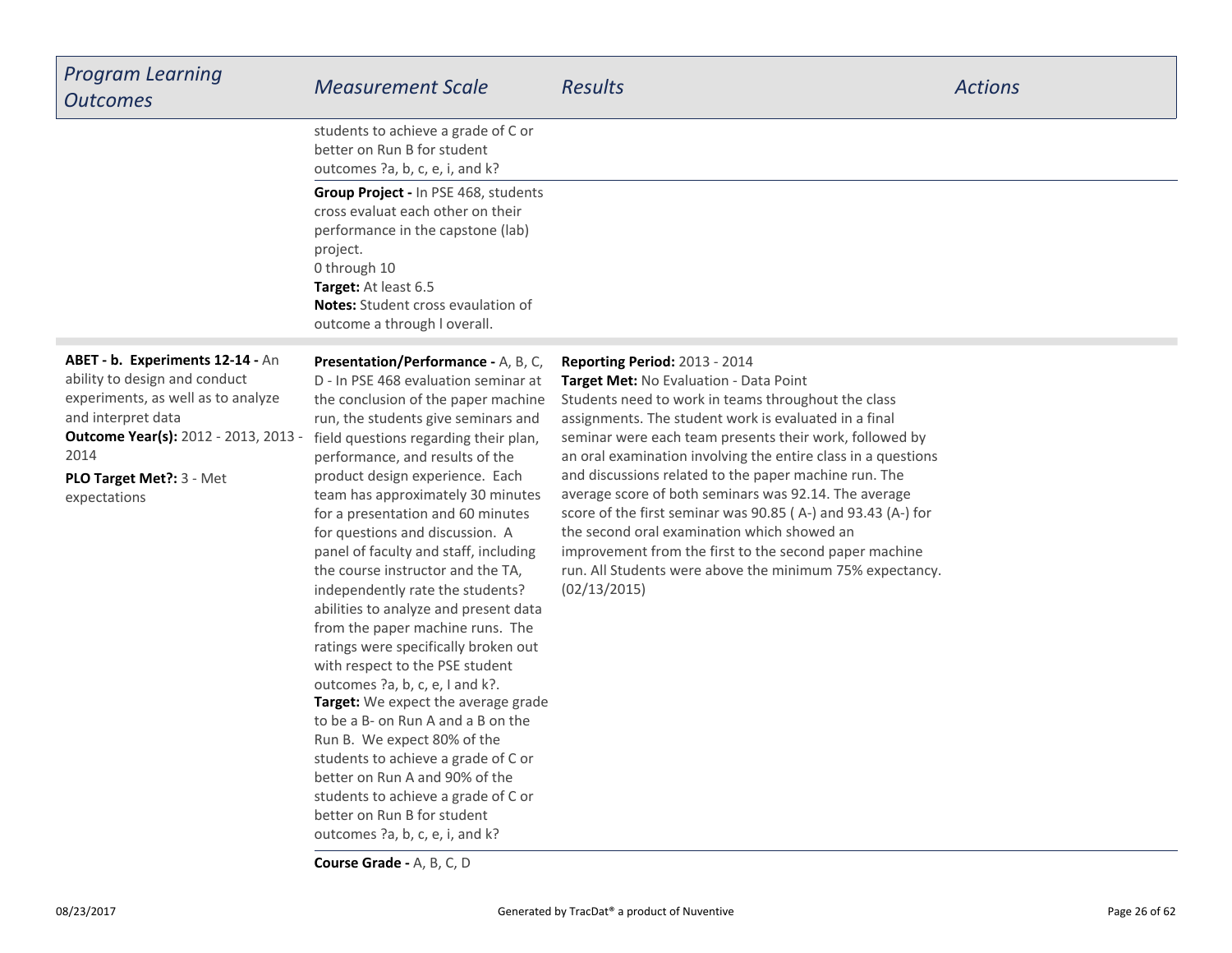| <b>Target:</b> Average C                    |                                                           |  |
|---------------------------------------------|-----------------------------------------------------------|--|
| Group Project - In PSE 468, students        | <b>Reporting Period: 2013 - 2014</b>                      |  |
| cross evaluat each other on their           | <b>Target Met: No Evaluation - Data Point</b>             |  |
| performance in the capstone (lab)           | Students are asked to fill out a confidential self & peer |  |
| project.                                    | assessment for the individual paper machine runs. The     |  |
| 0 through 10                                | average score from both paper machine runs was 76.13.     |  |
| <b>Target:</b> At least 6.5                 | (76.1%) of the students had a score above 75, were as     |  |
| <b>Notes:</b> Student cross evaulation of a | (96.1%) of the students had a score above 60%. However,   |  |
| through I overall.                          | the 75% benchmark was missed by 4.1% (5 students for the  |  |
|                                             | first and second PM run. The 100% benchmark was missed    |  |
|                                             | by 3.9% (1 student in the second PM run). (02/13/2015)    |  |

#### **Capstone Assignment/Project -** % -

 The three main guiding threads in a design project are scope, schedule and budget, which are progressively refined and made more detailed asthe design progresses over thesemester. Thus, at the very beginning of a design project, the students have to make a rough cost estimation and potential profitability analysis of their project (along with apreliminary scope and schedule) inorder to arrive at decision ofwhether to proceed further or not.This is further assessed by in-class interaction and exploration with the students on the future direction of the design project, and by evaluationof the design team?s weekly classpresentations and written summaries (10% of total grade) and engineering log book (10% of totalgrade). The overall progress of a design team is assessed from two mid-semester progress reports (25%of total grade) and one finaltechnical design report (45% of totalgrade).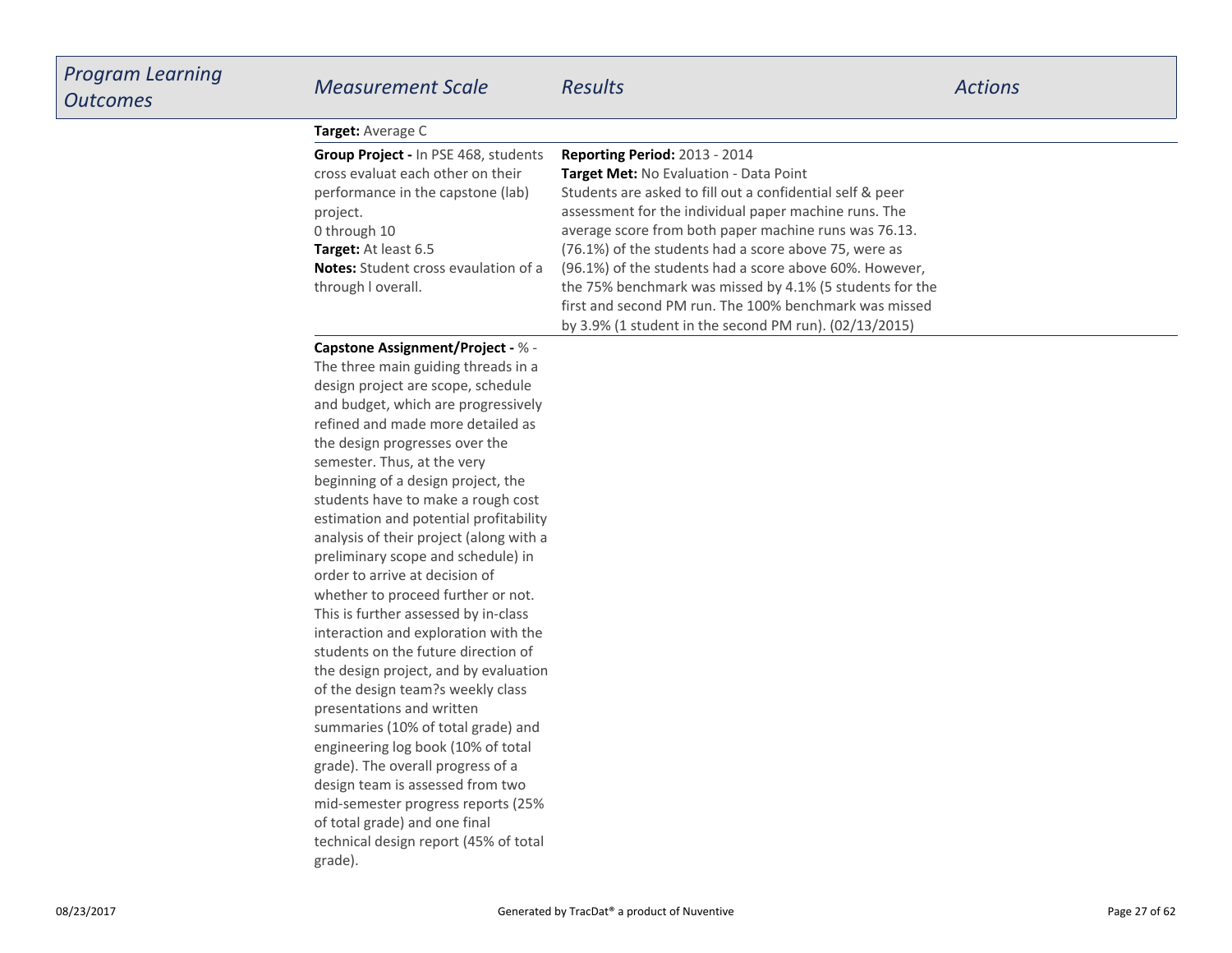This capstone design course (PSE 481) involves the execution of a realworld engineering design project during the fall semester at RockTennSolvay Mill (previously Solvay Paperboard), a paperboard milllocated in Solvay, New York. Eachdesign team maintains an engineering logbook containing allrelevant approaches, data and calculations in an organized fashion.Every week, each team submits a brief written summary of its progressand makes a brief in-class presentation. There are extensivediscussions and communicationbetween the design teams,instructors, mill personnel, and external vendors with continuousmonitoring of the progress of a design team towards the design goal. The results of the work of each team are summarized in a technicaldesign report, which is submitted near the end of the semester. Two mid-semester progress reports are also required. In addition, at the endof the semester, each design teammakes a presentation of its completed project to the Paper and Bioprocess Engineering departmentand prepares a poster of its project.The students undergo safety trainingat the mill so that they can operate safely in an industrial environmentand professional and ethicalresponsibilities of engineers have been communicated via videos andin-class discussion.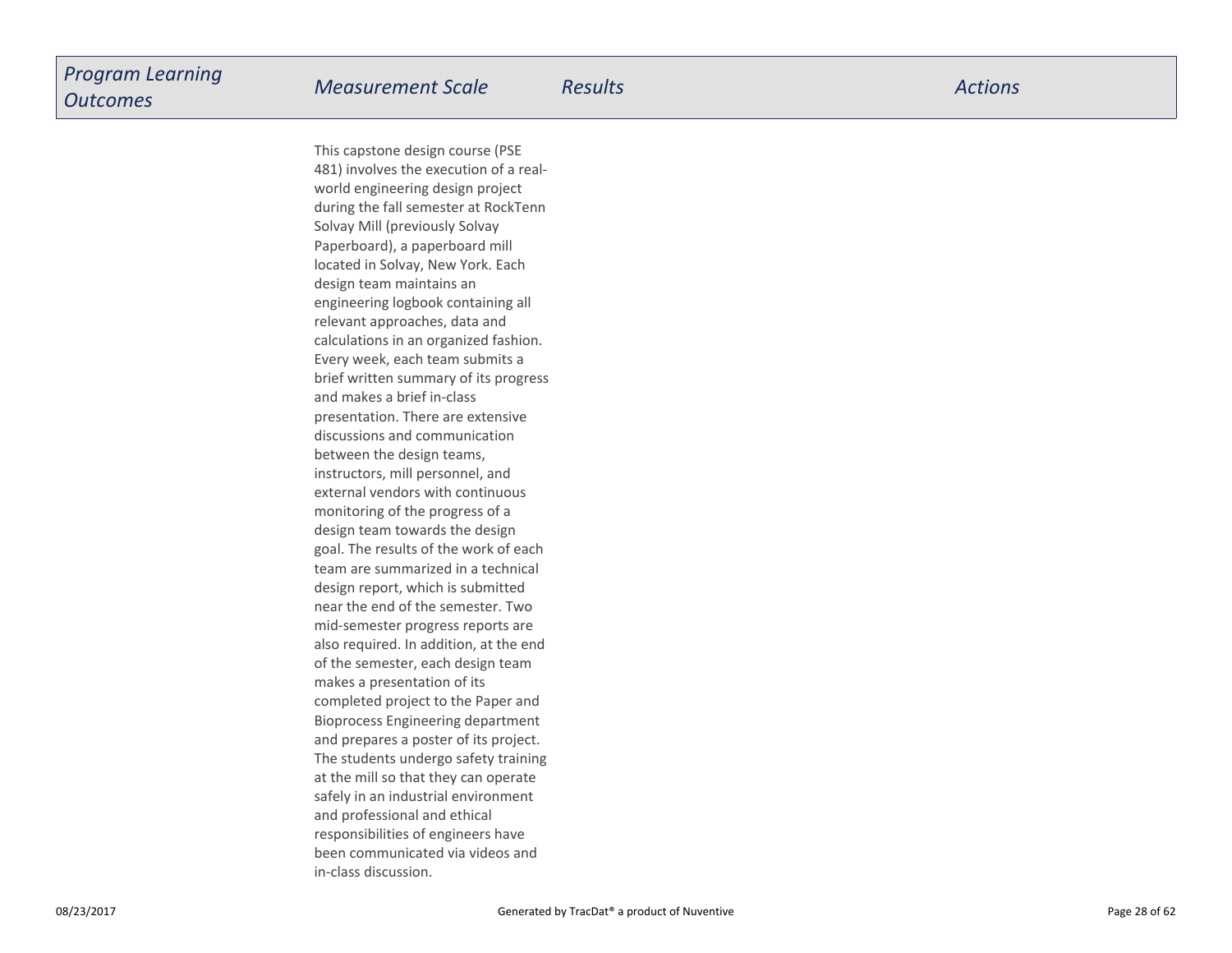| <b>Program Learning</b><br><b>Outcomes</b> | <b>Measurement Scale</b>                | Results | <b>Actions</b> |
|--------------------------------------------|-----------------------------------------|---------|----------------|
|                                            | Most classes are held at the mill site. |         |                |

**Target:** It is expected that the students perform at a benchmarklevel of 80% in the different instrument categories shown inTable I8-2.In 2009, Ms. Shiuli Mahmud, PBEgraduate student, made a presentation to the class that wastitled ?Six Sigma and Managing Changes Effectively.? During 2009-2011 the class watched a video called ?Inferno: Dust Explosion atImperial Sugar? available at the website of the U.S. Chemical SafetyBoard (www.csb.gov). Dr. Jose Iribarne, co-instructor of this course and currently Director, Mill StrategicProjects & Technology, RockTenn Corporate Engineering, usually offersa class presentation on project management issues (titled ?Project Management 101?) to the students.In 2011, the class also watched thefollowing safety video: ?Fatalexposure: Tragedy at DuPont andvideos on engineering ethics.

## process to meet desired needs within the conclusion of the paper machine **Outcome Year(s):** 2012 - 2013, 2013 - 2014**ABET - c. Design 12-14 -** An ability todesign a system, component, or realistic constraints such as economic,environmental, social, political,ethical, health and safety,manufacturability, and sustainability

**PLO Target Met?:** 3 - Metexpectations

**Presentation/Performance -** A, B, C,D - In PSE 468 evaluation seminar at run, the students give seminars and field questions regarding their plan,performance, and results of the product design experience. Each team has approximately 30 minutesfor a presentation and 60 minutesfor questions and discussion. A panel of faculty and staff, includingthe course instructor and the TA,

#### **Reporting Period:** 2013 - 2014

 **Target Met:** No Evaluation - Data PointStudents have to design research and develop and producea four paper products under economic, environmental,health and safety, manufacturability and sustainability issues. The average score of the instructor assessment for both paper machine runs was 93.04 (A-). The average score of the first seminar was 92.62 and 93.46 for the second oralexamination which showed an improvement from the first to the second paper machine run. All Students were abovethe minimum 75% expectancy. (02/13/2015)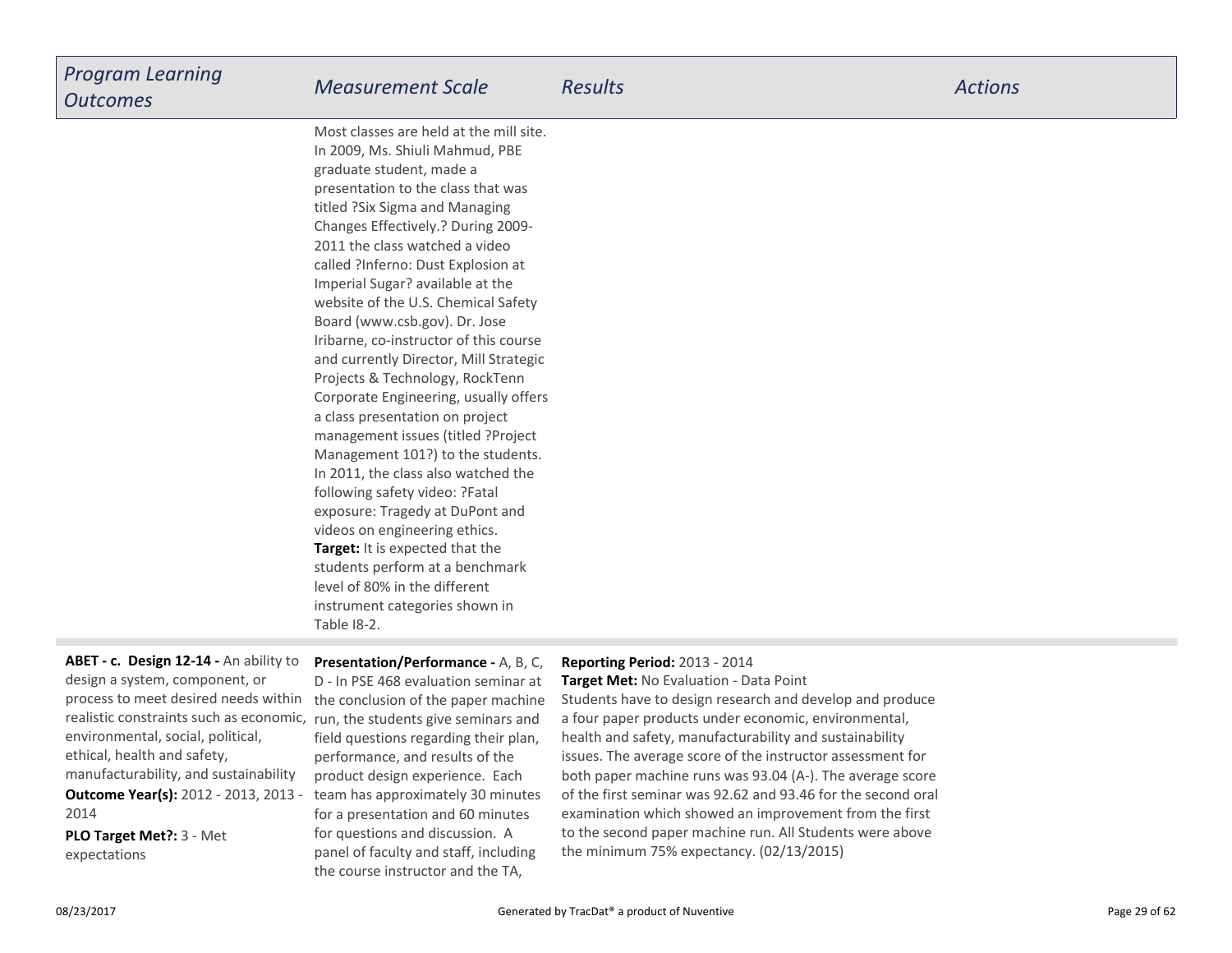**Target:** We expect the average gradeto be a B- on Run A and a B on theRun B. We expect 80% of the students to achieve a grade of C orbetter on Run A and 90% of the students to achieve a grade of C orbetter on Run B for student outcomes ?a, b, c, e, i, and k?independently rate the students? abilities to analyze and present data from the paper machine runs. The ratings were specifically broken outwith respect to the PSE studentoutcomes ?a, b, c, e, I and k?.

**Capstone Assignment/Project -** % - The three main guiding threads in a design project are scope, schedule and budget, which are progressively refined and made more detailed asthe design progresses over thesemester. Thus, at the very beginning of a design project, the students have to make a rough cost estimation and potential profitability analysis of their project (along with apreliminary scope and schedule) inorder to arrive at decision of whether to proceed further or not.This is further assessed by in-class interaction and exploration with the students on the future direction of the design project, and by evaluationof the design team?s weekly classpresentations and written summaries (10% of total grade) and engineering log book (10% of totalgrade). The overall progress of a design team is assessed from two mid-semester progress reports (25%of total grade) and one final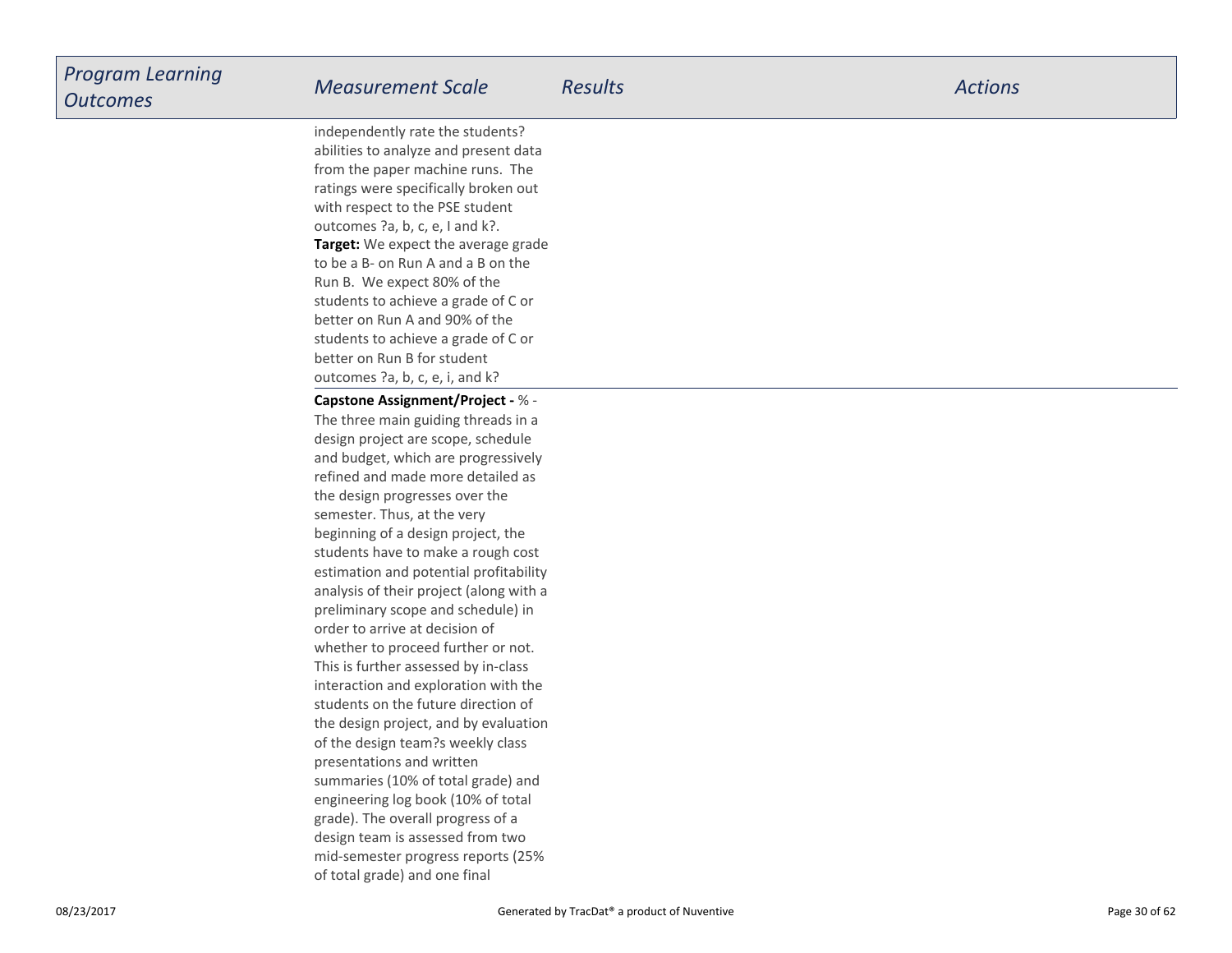| <b>Program Learning</b> |
|-------------------------|
| <b>Outcomes</b>         |

technical design report (45% of totalgrade).

This capstone design course (PSE 481) involves the execution of a realworld engineering design project during the fall semester at RockTennSolvay Mill (previously Solvay Paperboard), a paperboard milllocated in Solvay, New York. Eachdesign team maintains an engineering logbook containing allrelevant approaches, data and calculations in an organized fashion.Every week, each team submits a brief written summary of its progressand makes a brief in-class presentation. There are extensivediscussions and communicationbetween the design teams,instructors, mill personnel, and external vendors with continuousmonitoring of the progress of a design team towards the design goal. The results of the work of each team are summarized in a technicaldesign report, which is submitted near the end of the semester. Two mid-semester progress reports are also required. In addition, at the endof the semester, each design teammakes a presentation of its completed project to the Paper and Bioprocess Engineering department and prepares a poster of its project.The students undergo safety trainingat the mill so that they can operate safely in an industrial environmentand professional and ethicalresponsibilities of engineers have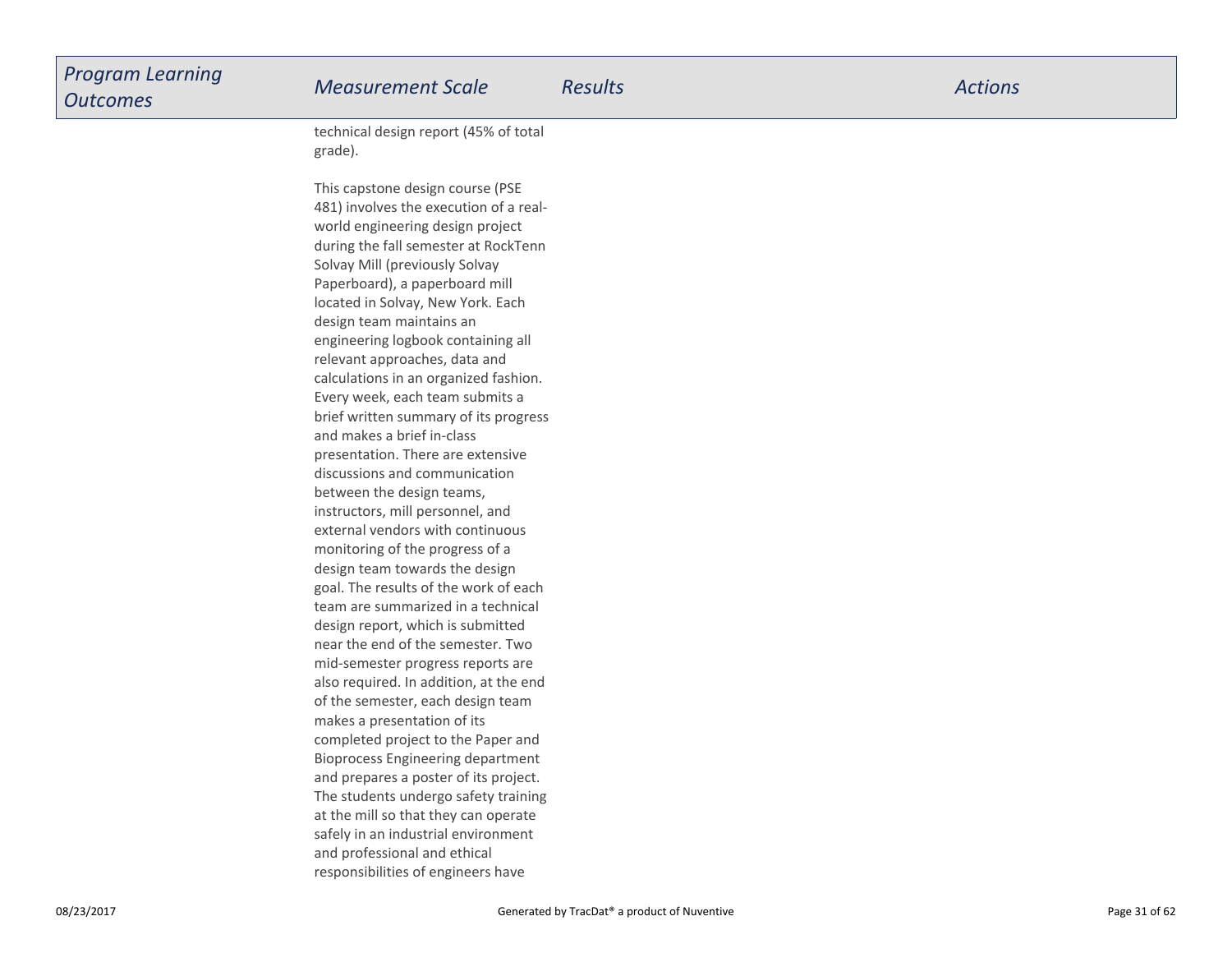| <b>Program Learning</b><br><b>Outcomes</b> | <b>Measurement Scale</b>                                 | <b>Results</b> | <b>Actions</b> |
|--------------------------------------------|----------------------------------------------------------|----------------|----------------|
|                                            | been communicated via videos and<br>in-class discussion. |                |                |
|                                            | Most classes are held at the mill site.                  |                |                |
|                                            | In 2009, Ms. Shiuli Mahmud, PBE                          |                |                |
|                                            | graduate student, made a                                 |                |                |
|                                            | presentation to the class that was                       |                |                |

**Target:** It is expected that the students perform at a benchmarklevel of 80% in the differentinstrument categories shown inTable I8-2.titled ?Six Sigma and Managing Changes Effectively.? During 2009-2011 the class watched a video called ?Inferno: Dust Explosion atImperial Sugar? available at the website of the U.S. Chemical SafetyBoard (www.csb.gov). Dr. Jose Iribarne, co-instructor of this course and currently Director, Mill StrategicProjects & Technology, RockTenn Corporate Engineering, usually offersa class presentation on project management issues (titled ?Project Management 101?) to the students.In 2011, the class also watched thefollowing safety video: ?Fatalexposure: Tragedy at DuPont andvideos on engineering ethics.

**Target:** At least 6.5

project.0 through 10

through l overall.

**Notes:** Student cross evaulation of a

**Group Project -** In PSE 468, studentscross evaluat each other on theirperformance in the capstone (lab)

#### **Reporting Period:** 2013 - 2014

 **Target Met:** No Evaluation - Data Point Students are asked to fill out a confidential self & peer assessment for the individual paper machine runs. The average score from both paper machine runs was 76.13.(76.1%) of the students had a score above 75, were as (96.1%) of the students had a score above 60%. However,the 75% benchmark was missed by 4.1% (5 students for the first and second PM run. The 100% benchmark was missedby 3.9% (1 student in the second PM run). (02/13/2015)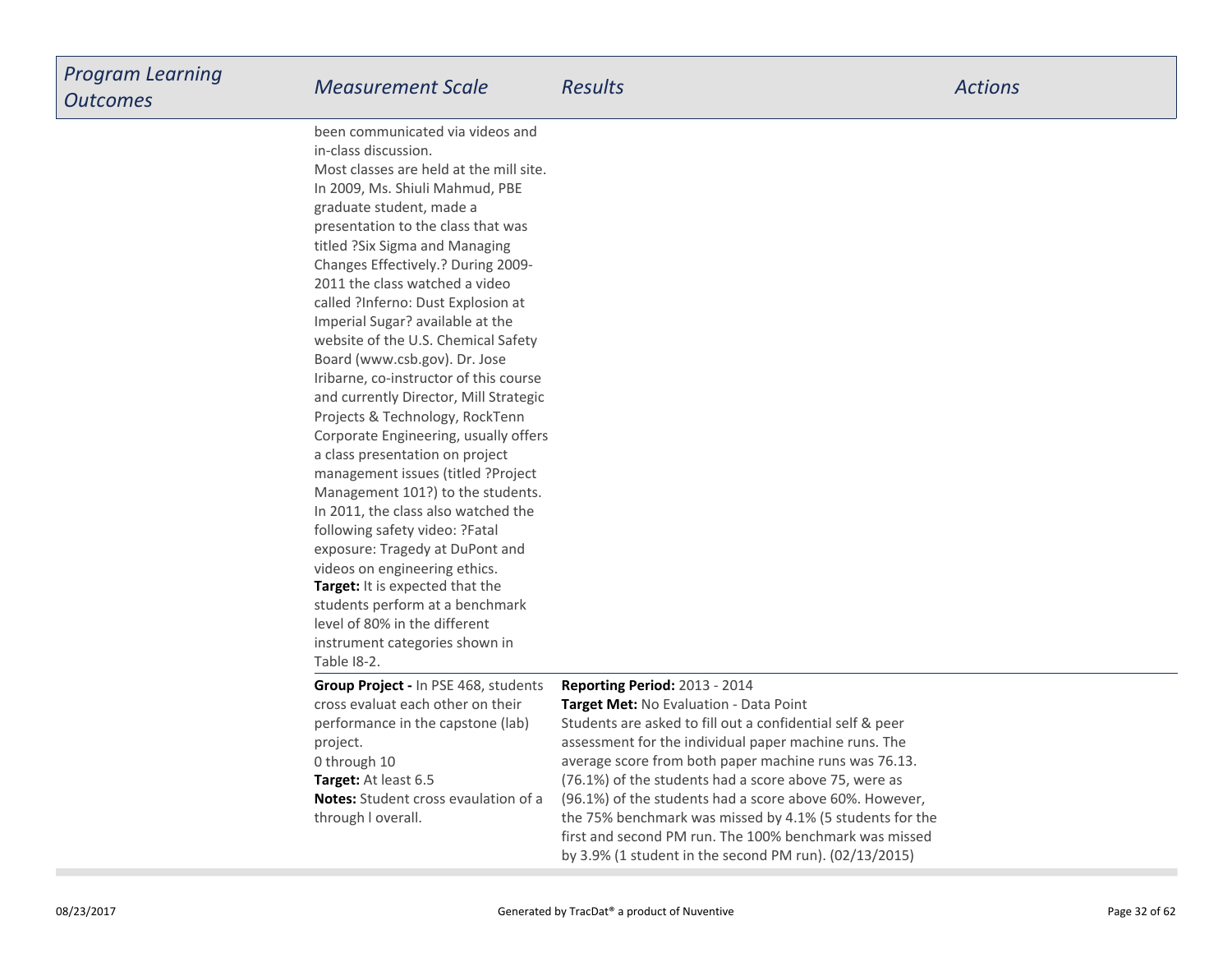# *Program LearningOutcomes*

# *Measurement Scale Results Actions*

**PLO Target Met?:** 3 - Met**Outcome Year(s):** 2012 - 2013, 2013 - 2014**ABET - d. Teamwork 12-14 -** Anability to function on multidisciplinary teams

expectations

**Target:** We expect the average grade to be a B- on Run A and a B on theRun B. We expect 80% of the students to achieve a grade of C orbetter on Run A and 90% of the students to achieve a grade of C orbetter on Run B for studentoutcomes ?a, b, c, e, i, and k?**Presentation/Performance -** A, B, C,D - In PSE 468 evaluation seminar at the conclusion of the paper machine run, the students give seminars and field questions regarding their plan,performance, and results of the product design experience. Each team has approximately 30 minutesfor a presentation and 60 minutesfor questions and discussion. A panel of faculty and staff, includingthe course instructor and the TA,independently rate the students? abilities to analyze and present data from the paper machine runs. The ratings were specifically broken outwith respect to the PSE studentoutcomes ?a, b, c, e, I and k?.

### **Reporting Period:** 2013 - 2014

 **Target Met:** No Evaluation - Data Point Student use engineering tools to solve the assigned problems. This outcome is assessed during the oralexamination. The average score of both large paper machine run oral evaluations was 92.14 (A-). (100%) of thestudents had a score above 75, were as (100%) of thestudents had a score above 60%. (02/13/2015)

#### **Reporting Period:** 2013 - 2014**Group Project -** In PSE 468, students

**Target:** At least 6.5 **Notes:** Student cross evaulation of a **Target Met:** No Evaluation - Data Point Students are asked to fill out a confidential self & peer assessment for the individual paper machine runs. The average score from both paper machine runs was 76.13.(76.1%) of the students had a score above 75, were as (96.1%) of the students had a score above 60%. However,the 75% benchmark was missed by 4.1% (5 students for the first and second PM run. The 100% benchmark was missedby 3.9% (1 student in the second PM run). (02/13/2015)through l overall.cross evaluat each other on their performance in the capstone (lab)project.0 through 10

#### **Capstone Assignment/Project -** % -

The real-world design problem isundertaken generally in groups of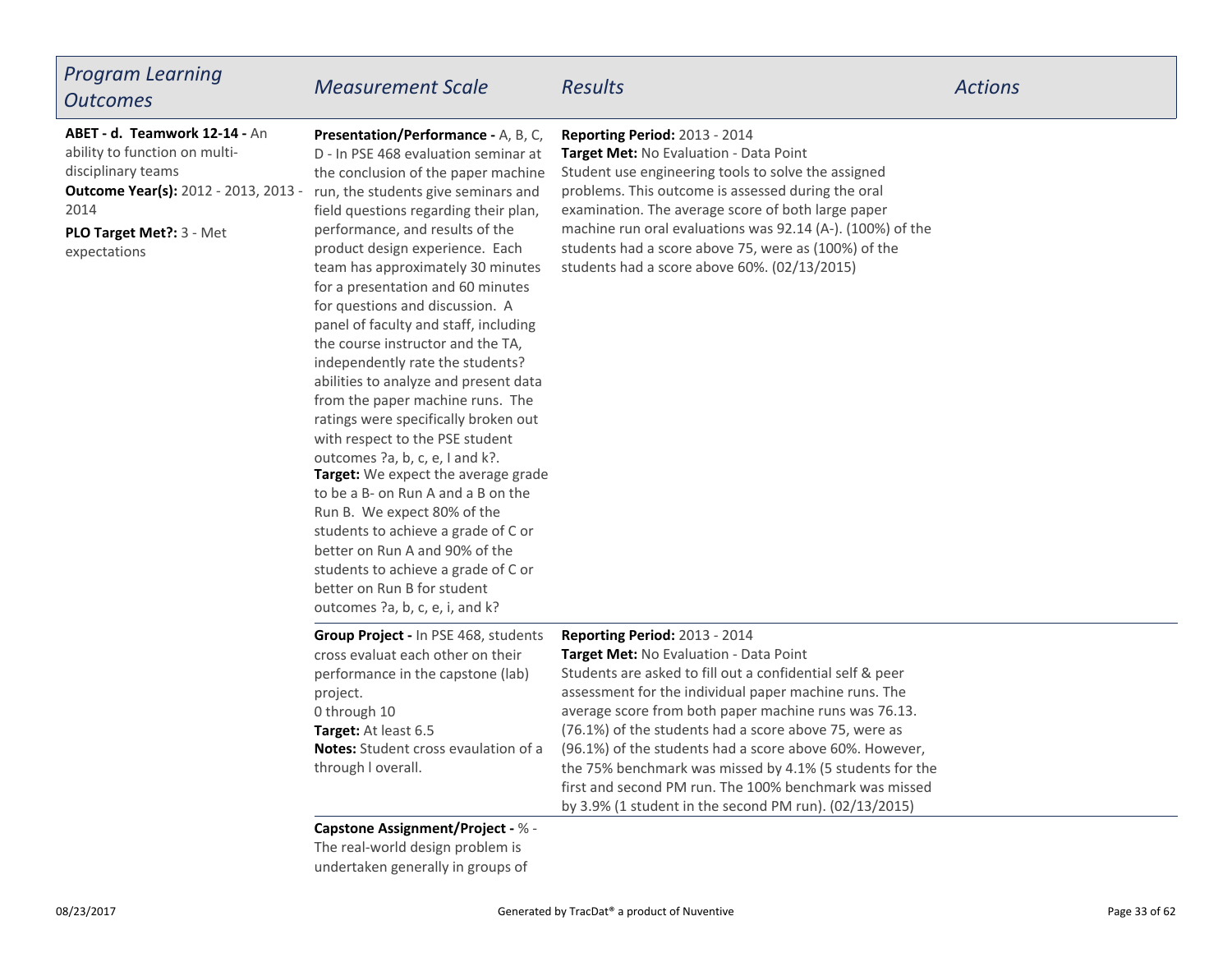| <b>Program Learning</b><br><b>Outcomes</b>                                                                                                                                                                    | <b>Measurement Scale</b>                                                                                                                                                                                                                                                                                                                                                                                                                                                                                                                                                                                                                         | <b>Results</b>                                                                                                                                                                                                                                                                                                                                                                                                                                                                                                                                             | <b>Actions</b> |
|---------------------------------------------------------------------------------------------------------------------------------------------------------------------------------------------------------------|--------------------------------------------------------------------------------------------------------------------------------------------------------------------------------------------------------------------------------------------------------------------------------------------------------------------------------------------------------------------------------------------------------------------------------------------------------------------------------------------------------------------------------------------------------------------------------------------------------------------------------------------------|------------------------------------------------------------------------------------------------------------------------------------------------------------------------------------------------------------------------------------------------------------------------------------------------------------------------------------------------------------------------------------------------------------------------------------------------------------------------------------------------------------------------------------------------------------|----------------|
|                                                                                                                                                                                                               | two students in each team. It is<br>emphasized in the first class handout<br>that proper planning and scheduling,<br>and equitable division of<br>responsibilities within each team are<br>essential for the successful<br>completion of the design project.<br>The progress of each design team is<br>regularly monitored through the<br>semester via weekly class meetings,<br>student weekly reports, progress<br>reports, and engineering logbook as<br>mentioned earlier.<br>Target: It is expected that the<br>students perform at a benchmark<br>level of 80% (36/45) in the category<br>?Technical design report? shown in<br>Table 18-2 |                                                                                                                                                                                                                                                                                                                                                                                                                                                                                                                                                            |                |
| ABET - e. Problem-solving 12-14 - An<br>ability to identify, formulate, and<br>solve engineering problems<br><b>Outcome Year(s): 2012 - 2013, 2013 -</b><br>2014<br>PLO Target Met ?: 3 - Met<br>expectations | Presentation/Performance - A, B, C,<br>D - In PSE 468 evaluation seminar at<br>the conclusion of the paper machine<br>run, the students give seminars and<br>field questions regarding their plan,<br>performance, and results of the<br>product design experience. Each<br>team has approximately 30 minutes<br>for a presentation and 60 minutes<br>for questions and discussion. A<br>panel of faculty and staff, including<br>the course instructor and the TA,<br>independently rate the students?                                                                                                                                          | Reporting Period: 2013 - 2014<br>Target Met: No Evaluation - Data Point<br>Students are asked to fill out a confidential self & peer<br>assessment for the individual paper machine runs. The<br>average score from both paper machine runs was 76.13.<br>(76.1%) of the students had a score above 75, were as<br>(96.1%) of the students had a score above 60%. However,<br>the 75% benchmark was missed by 4.1% (5 students for the<br>first and second PM run. The 100% benchmark was missed<br>by 3.9% (1 student in the second PM run). (02/13/2015) |                |

**Target:** We expect the average grade to be a B- on Run A and a B on theRun B. We expect 80% of the

 abilities to analyze and present data from the paper machine runs. The ratings were specifically broken outwith respect to the PSE studentoutcomes ?a, b, c, e, I and k?.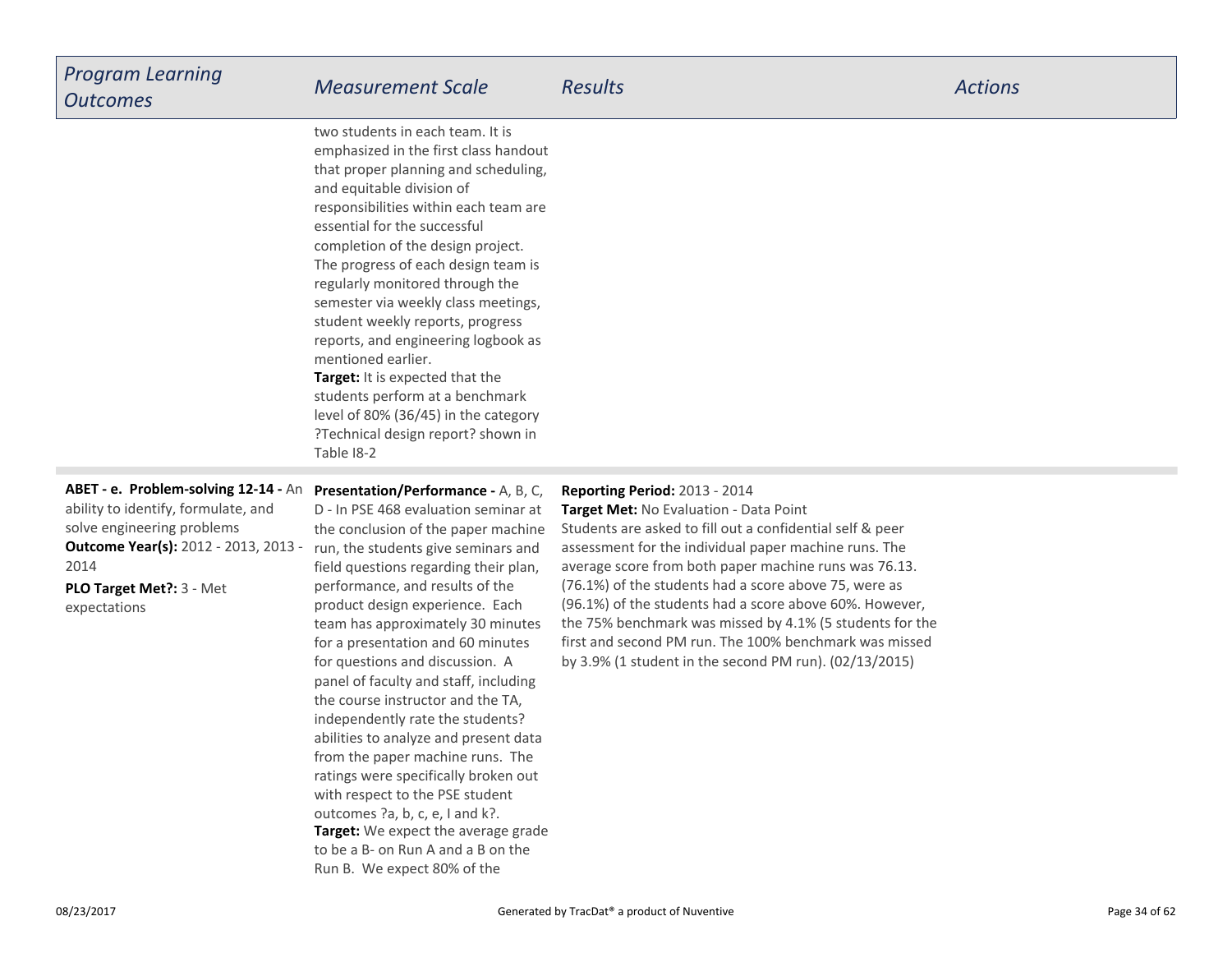| Program Learning<br><b>Outcomes</b> | <b>Measurement Scale</b>                                                                                                                                                                                                                                                                                                                                                                                                                                                                                                                                                                                                                                                                                                                                              | <b>Results</b>                                                                                                                                                                                                                                                                                                                                                                                                                                                                                                                                                                                                                                                                                                                          | <b>Actions</b> |
|-------------------------------------|-----------------------------------------------------------------------------------------------------------------------------------------------------------------------------------------------------------------------------------------------------------------------------------------------------------------------------------------------------------------------------------------------------------------------------------------------------------------------------------------------------------------------------------------------------------------------------------------------------------------------------------------------------------------------------------------------------------------------------------------------------------------------|-----------------------------------------------------------------------------------------------------------------------------------------------------------------------------------------------------------------------------------------------------------------------------------------------------------------------------------------------------------------------------------------------------------------------------------------------------------------------------------------------------------------------------------------------------------------------------------------------------------------------------------------------------------------------------------------------------------------------------------------|----------------|
|                                     | students to achieve a grade of C or<br>better on Run A and 90% of the<br>students to achieve a grade of C or<br>better on Run B for student<br>outcomes ?a, b, c, e, i, and k?                                                                                                                                                                                                                                                                                                                                                                                                                                                                                                                                                                                        |                                                                                                                                                                                                                                                                                                                                                                                                                                                                                                                                                                                                                                                                                                                                         |                |
|                                     | <b>Capstone Assignment/Project - % -</b><br>The real-world design problem is<br>undertaken generally in groups of<br>two students in each team. It is<br>emphasized in the first class handout<br>that proper planning and scheduling,<br>and equitable division of<br>responsibilities within each team are<br>essential for the successful<br>completion of the design project.<br>The progress of each design team is<br>regularly monitored through the<br>semester via weekly class meetings,<br>student weekly reports, progress<br>reports, and engineering logbook as<br>mentioned earlier.<br>Target: It is expected that the<br>students perform at a benchmark<br>level of 80% (36/45) in the category<br>?Technical design report? shown in<br>Table 18-2 |                                                                                                                                                                                                                                                                                                                                                                                                                                                                                                                                                                                                                                                                                                                                         |                |
|                                     | <b>Course Grade - A, B, C, D</b><br>Target: Average C                                                                                                                                                                                                                                                                                                                                                                                                                                                                                                                                                                                                                                                                                                                 | Reporting Period: 2013 - 2014<br>Target Met: No Evaluation - Data Point<br>Program outcome s are incorporated in the class<br>assignment were students are asked to develop paper<br>products from the laboratory stage for a test run on our 12?<br>paper machine and upscale the results to our semi<br>commercial 48? paper machine. Students have to solve a<br>variety of problems relates to the specific development of<br>the paper product and the problems involved in operating a<br>paper machine to produce the paper product. The average<br>large paper machine run score was 95.85. The average<br>score of the first paper machine grade developments was<br>94.49 and for the second paper development project 97.20, |                |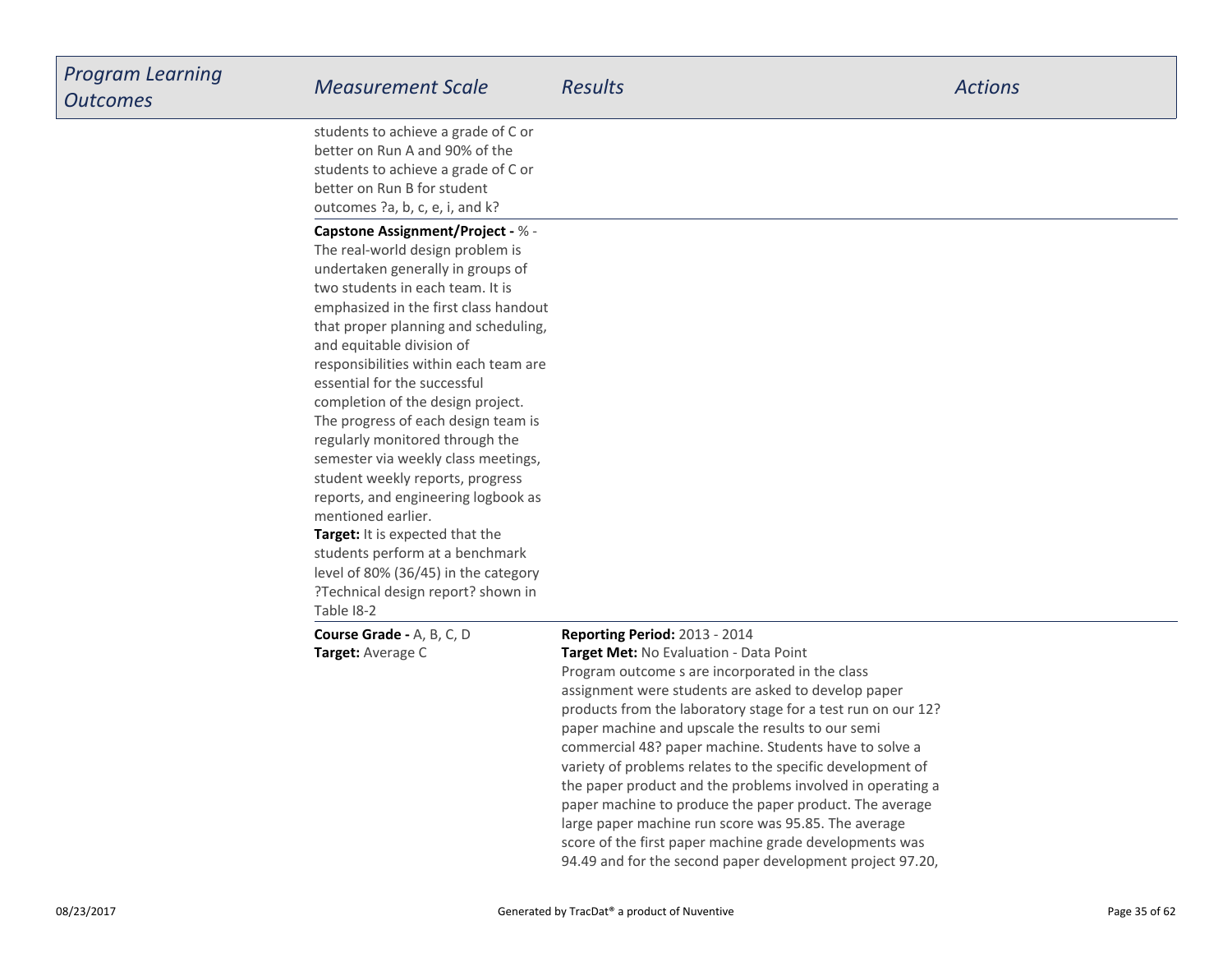| <b>Program Learning</b><br><b>Outcomes</b>                                                                                                                                                             | <b>Measurement Scale</b>                                                                                                                                                                                                                                                                                                                                                                                                                                                                                                                                                    | <b>Results</b>                                                                                                                                                                                                                                                                                                                                                                                                                                                                                                                                                                                                                                                           | <b>Actions</b> |
|--------------------------------------------------------------------------------------------------------------------------------------------------------------------------------------------------------|-----------------------------------------------------------------------------------------------------------------------------------------------------------------------------------------------------------------------------------------------------------------------------------------------------------------------------------------------------------------------------------------------------------------------------------------------------------------------------------------------------------------------------------------------------------------------------|--------------------------------------------------------------------------------------------------------------------------------------------------------------------------------------------------------------------------------------------------------------------------------------------------------------------------------------------------------------------------------------------------------------------------------------------------------------------------------------------------------------------------------------------------------------------------------------------------------------------------------------------------------------------------|----------------|
|                                                                                                                                                                                                        |                                                                                                                                                                                                                                                                                                                                                                                                                                                                                                                                                                             | which showed an improvement from the first to the second<br>paper machine run. All Students were above the minimum<br>75% expectancy. (02/13/2015)                                                                                                                                                                                                                                                                                                                                                                                                                                                                                                                       |                |
|                                                                                                                                                                                                        | Group Project - In PSE 468, students<br>cross evaluat each other on their<br>performance in the capstone (lab)<br>project.<br>0 through 10<br>Target: At least 6.5<br><b>Notes:</b> Student cross evaulation of a<br>through I overall.                                                                                                                                                                                                                                                                                                                                     | Reporting Period: 2013 - 2014<br>Target Met: No Evaluation - Data Point<br>Students are asked to fill out a confidential self & peer<br>assessment for the individual paper machine runs. The<br>average score from both paper machine runs was 76.13.<br>(76.1%) of the students had a score above 75, were as<br>(96.1%) of the students had a score above 60%. However,<br>the 75% benchmark was missed by 4.1% (5 students for the<br>first and second PM run. The 100% benchmark was missed<br>by 3.9% (1 student in the second PM run). (02/13/2015)                                                                                                               |                |
| <b>ABET - f. Ethics 12-14 - An</b><br>understanding of professional and<br>ethical responsibility.<br><b>Outcome Year(s):</b> 2012 - 2013, 2013 -<br>2014<br>PLO Target Met ?: 3 - Met<br>expectations | Presentation/Performance - A, B, C,<br>D - The students in PSE 468<br>(Papermaking Processes) must<br>produce a final report for each of the<br>two large paper semi commercial<br>paper machine runs plus a grade<br>specific report for each paper grade<br>produced on the large paper<br>machine. Each report encompasses<br>the paper grades produced.<br>Target: We expect that the mean<br>written quality of the report to be<br>above average (score $=$ 3.0) based on<br>the rubric given. We also expect<br>that all sections will be average<br>$(score = 2)$ . | <b>Reporting Period: 2013 - 2014</b><br>Target Met: No Evaluation - Data Point<br>Students must produce a final report for each of the two<br>large paper machine runs plus a specific report for each<br>paper grade. It is expected that the quality of the reports<br>are above average (score of 80%). The average score of the<br>report was 91.50 for both grades. This year student put a<br>high effort into their reports. The first seminar report was<br>89.00 (B+) and 94.0 (A) for the second report which showed<br>an improvement from the first to the second report<br>preparation. All Students were above the minimum 75%<br>expectancy. (02/13/2015) |                |
|                                                                                                                                                                                                        | Group Project - In PSE 468, students<br>cross evaluat each other on their<br>performance in the capstone (lab)<br>project.<br>0 through 10<br>Target: At least 6.5<br><b>Notes:</b> Student cross evaulation of a<br>through I overall.                                                                                                                                                                                                                                                                                                                                     | Reporting Period: 2013 - 2014<br>Target Met: No Evaluation - Data Point<br>Students are asked to fill out a confidential self & peer<br>assessment for the individual paper machine runs. The<br>average score from both paper machine runs was 76.13.<br>(76.1%) of the students had a score above 75, were as<br>(96.1%) of the students had a score above 60%. However,<br>the 75% benchmark was missed by 4.1% (5 students for the<br>first and second PM run. The 100% benchmark was missed                                                                                                                                                                         |                |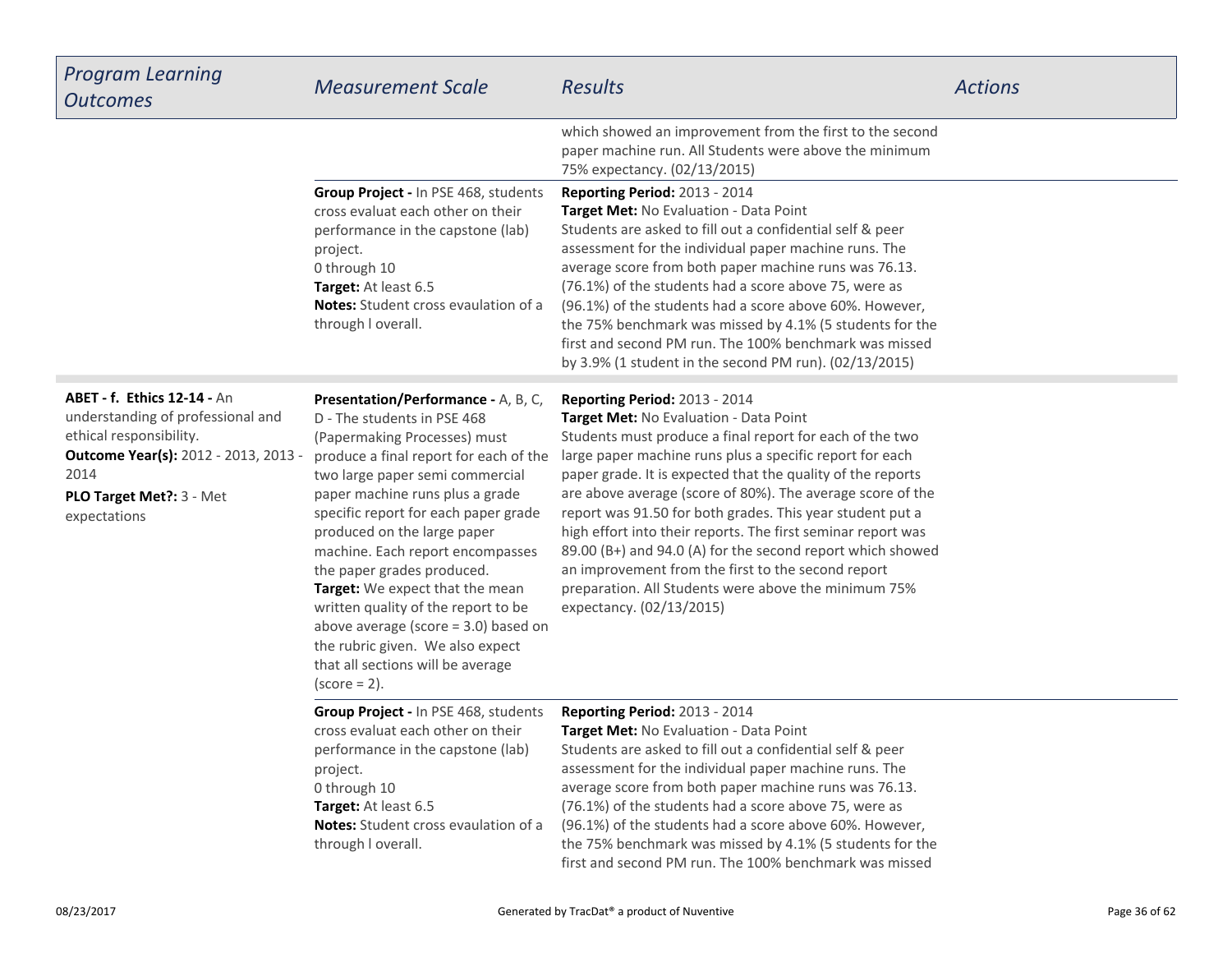| <b>Program Learning</b><br><b>Outcomes</b>                                                                                                                                   | <b>Measurement Scale</b>                                                                                                                                                                                                         | Results                                                                                                                                                                                                                                                                                                                                                                                                                                       | <b>Actions</b> |
|------------------------------------------------------------------------------------------------------------------------------------------------------------------------------|----------------------------------------------------------------------------------------------------------------------------------------------------------------------------------------------------------------------------------|-----------------------------------------------------------------------------------------------------------------------------------------------------------------------------------------------------------------------------------------------------------------------------------------------------------------------------------------------------------------------------------------------------------------------------------------------|----------------|
|                                                                                                                                                                              |                                                                                                                                                                                                                                  | by 3.9% (1 student in the second PM run). (02/13/2015)                                                                                                                                                                                                                                                                                                                                                                                        |                |
|                                                                                                                                                                              | Course Assignment - Seminar grade:<br>A, B, C, D<br>Target: above C                                                                                                                                                              |                                                                                                                                                                                                                                                                                                                                                                                                                                               |                |
|                                                                                                                                                                              | Course Assignment - PSE 132 -<br>Ethics seminar reflection paper:<br>Exceptional<br>Satisfactory                                                                                                                                 |                                                                                                                                                                                                                                                                                                                                                                                                                                               |                |
|                                                                                                                                                                              | and ethical responsibility survey in<br>class:<br>1 None<br>2<br>3 Adequate<br>5 Exceptional<br>Target: At least satisfied in ethical<br>responsibility reflection paper and<br>adequate in survey.                              |                                                                                                                                                                                                                                                                                                                                                                                                                                               |                |
|                                                                                                                                                                              | <b>Field Placement/Internship</b><br>Evaluation - PSE 304/5 internship<br>survey:<br>1 through 5<br>Target: At least average 3                                                                                                   |                                                                                                                                                                                                                                                                                                                                                                                                                                               |                |
|                                                                                                                                                                              | Exam/Quiz - In Course - A quiz was<br>administered after industrial (guest)<br>seminar which is relevant to the<br>outcome in the course:<br>A, B, C, D<br>Target: At least C                                                    |                                                                                                                                                                                                                                                                                                                                                                                                                                               |                |
| ABET - g. Communication 12-14 - An<br>ability to communicate effectively<br><b>Outcome Year(s):</b> 2012 - 2013, 2013 -<br>2014<br>PLO Target Met ?: 3 - Met<br>expectations | Group Project - In PSE 468, students<br>cross evaluat each other on their<br>performance in the capstone (lab)<br>project.<br>0 through 10<br>Target: At least 6.5<br>Notes: Student cross evaulation of a<br>through I overall. | Reporting Period: 2013 - 2014<br><b>Target Met: No Evaluation - Data Point</b><br>Students are asked to fill out a confidential self & peer<br>assessment for the individual paper machine runs. The<br>average score from both paper machine runs was 76.13.<br>(76.1%) of the students had a score above 75, were as<br>(96.1%) of the students had a score above 60%. However,<br>the 75% benchmark was missed by 4.1% (5 students for the |                |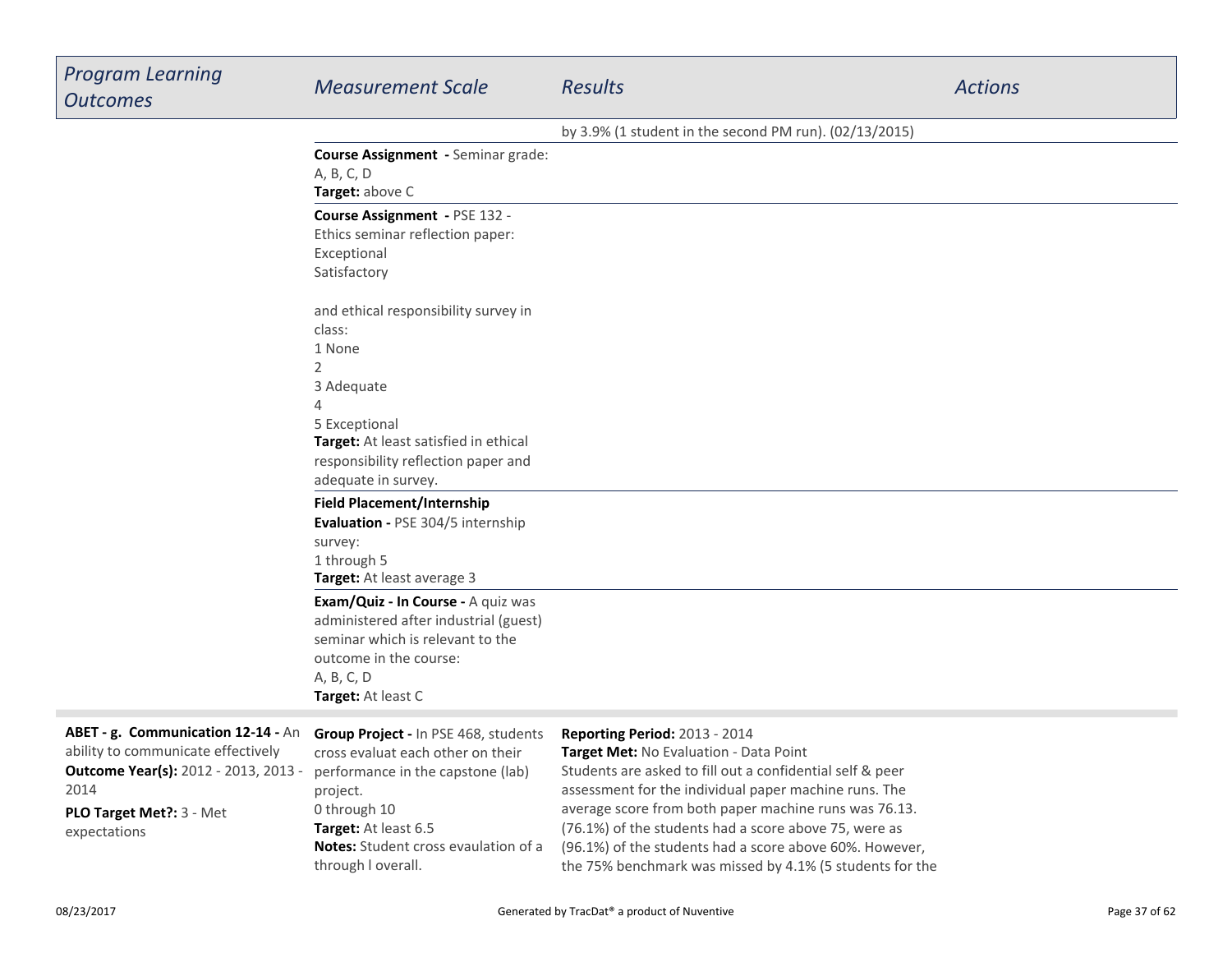## *Program LearningOutcomes Measurement Scale Results Actions* first and second PM run. The 100% benchmark was missedby 3.9% (1 student in the second PM run). (02/13/2015)**Capstone Assignment/Project -** % -The real-world design problem isundertaken generally in groups of

**Target:** It is expected that the students perform at a benchmarklevel of 80% in the instrumentalcategories that involve oral and written communication (weekly summary and class presentation,progress reports #1 and #2, technicaldesign report, project presentation and poster) shown in Table I8-2. It isexpected that the design team performance, as assessed by Dr. J.Iribarne (Director, Mill Strategic Projects & Technology, RockTennCorporate Engineering), be at a benchmark level of 80% in the following instrumental categories:weekly class presentations of teamprogress, two mid-semester emphasized in the first class handoutthat proper planning and scheduling,and equitable division of responsibilities within each team areessential for the successfulcompletion of the design project.The progress of each design team isregularly monitored through the semester via weekly class meetings,student weekly reports, progress reports, and engineering logbook asmentioned earlier.

two students in each team. It is

 progress reports, final technicaldesign report, and teampresentation of their design project.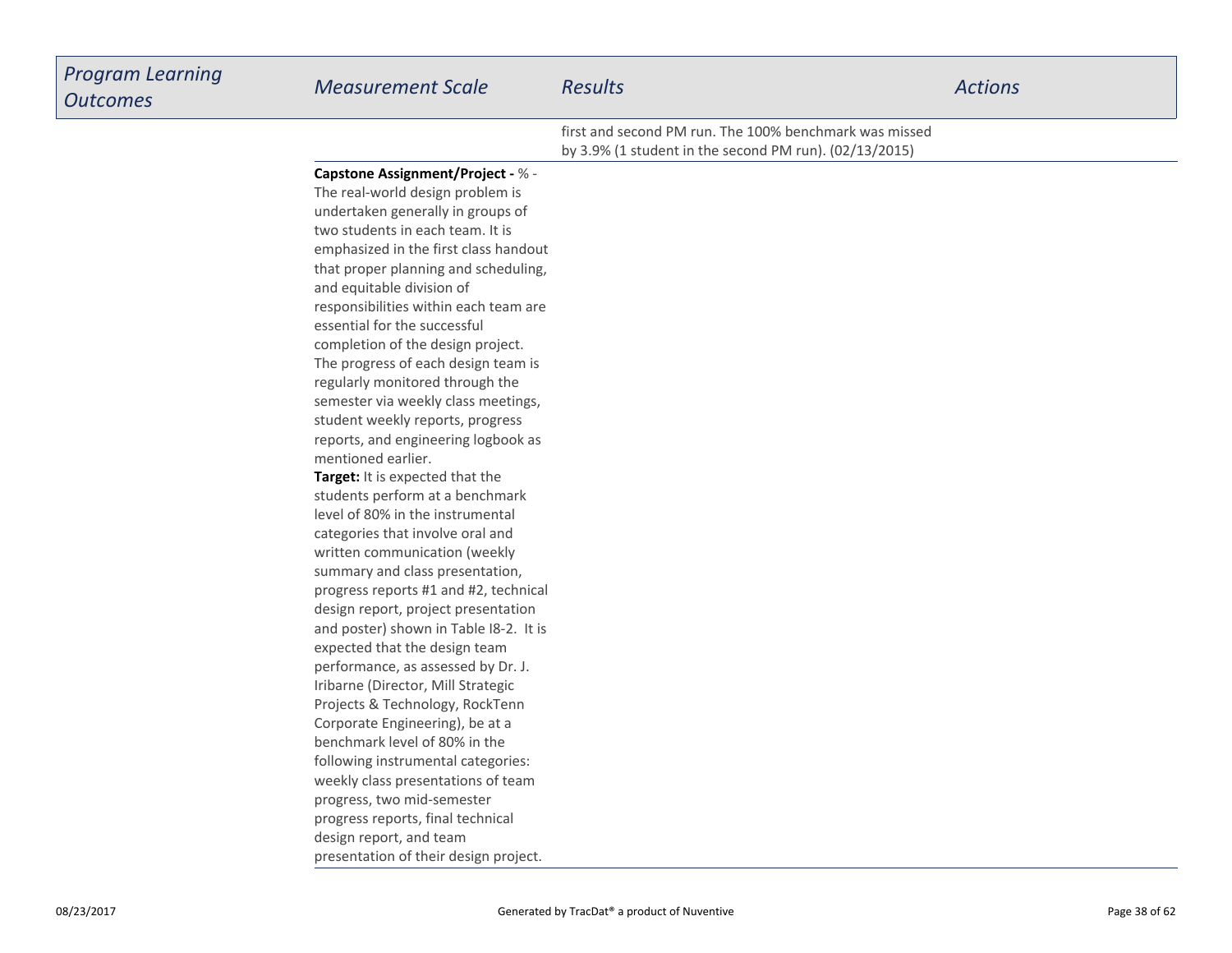| <b>Program Learning</b><br><b>Outcomes</b>                                                                                                                                                                                                                                            | <b>Measurement Scale</b>                                                                                                                                                                                                                                                                                                                                                                                                                                                                                                                                                    | <b>Results</b>                                                                                                                                                                                                                                                                                                                                                                                                                                                                                                                                                                                                                                                         | <b>Actions</b> |
|---------------------------------------------------------------------------------------------------------------------------------------------------------------------------------------------------------------------------------------------------------------------------------------|-----------------------------------------------------------------------------------------------------------------------------------------------------------------------------------------------------------------------------------------------------------------------------------------------------------------------------------------------------------------------------------------------------------------------------------------------------------------------------------------------------------------------------------------------------------------------------|------------------------------------------------------------------------------------------------------------------------------------------------------------------------------------------------------------------------------------------------------------------------------------------------------------------------------------------------------------------------------------------------------------------------------------------------------------------------------------------------------------------------------------------------------------------------------------------------------------------------------------------------------------------------|----------------|
|                                                                                                                                                                                                                                                                                       | Presentation/Performance - A, B, C,<br>D - The students in PSE 468<br>(Papermaking Processes) must<br>produce a final report for each of the<br>two large paper semi commercial<br>paper machine runs plus a grade<br>specific report for each paper grade<br>produced on the large paper<br>machine. Each report encompasses<br>the paper grades produced.<br>Target: We expect that the mean<br>written quality of the report to be<br>above average (score $=$ 3.0) based on<br>the rubric given. We also expect<br>that all sections will be average<br>$(score = 2)$ . | Reporting Period: 2013 - 2014<br>Target Met: No Evaluation - Data Point<br>Students must produce a final report for each of the two<br>large paper machine runs plus a specific report for each<br>paper grade. It is expected that the quality of the reports<br>are above average (score of 80%). The average score of the<br>report was 91.50 (A-) for both grades. This year student put<br>a high effort into their reports. The first seminar report was<br>89.00 (B+) and 94.0 (A) for the second report which showed<br>an improvement from the first to the second report<br>preparation. All Students were above the minimum 75%<br>expectancy. (02/13/2015) |                |
| ABET - h. Broad education 12-14 -<br>The broad education necessary to<br>understand the impact of engineering<br>solutions in a global, economic,<br>environmental, and societal context<br>Outcome Year(s): 2012 - 2013, 2013 -<br>2014<br>PLO Target Met ?: 3 - Met<br>expectations | Group Project - In PSE 468, students<br>cross evaluat each other on their<br>performance in the capstone (lab)<br>project.<br>0 through 10<br>Target: At least 6.5<br><b>Notes:</b> Student cross evaulation of a<br>through I overall.                                                                                                                                                                                                                                                                                                                                     | <b>Reporting Period: 2013 - 2014</b><br>Target Met: No Evaluation - Data Point<br>Students are asked to fill out a confidential self & peer<br>assessment for the individual paper machine runs. The<br>average score from both paper machine runs was 76.13.<br>(76.1%) of the students had a score above 75, were as<br>(96.1%) of the students had a score above 60%. However,<br>the 75% benchmark was missed by 4.1% (5 students for the<br>first and second PM run. The 100% benchmark was missed<br>by 3.9% (1 student in the second PM run). (02/13/2015)                                                                                                      |                |
|                                                                                                                                                                                                                                                                                       | <b>Field Placement/Internship</b><br>Evaluation - PSE 304/5 internship<br>survey:<br>1 through 5<br>Target: At least average 3                                                                                                                                                                                                                                                                                                                                                                                                                                              |                                                                                                                                                                                                                                                                                                                                                                                                                                                                                                                                                                                                                                                                        |                |
| ABET - i. Life-long learning 12-14 - A<br>recognition of the need for, and an<br>ability to engage in life-long<br>learning<br>Outcome Year(s): 2012 - 2013, 2013 -<br>2014<br>PLO Target Met ?: 3 - Met                                                                              | <b>Group Project - In PSE 468, students</b><br>cross evaluat each other on their<br>performance in the capstone (lab)<br>project.<br>0 through 10<br>Target: At least 6.5<br><b>Notes:</b> Student cross evaulation of a                                                                                                                                                                                                                                                                                                                                                    | <b>Reporting Period: 2013 - 2014</b><br>Target Met: No Evaluation - Data Point<br>Students are asked to fill out a confidential self & peer<br>assessment for the individual paper machine runs. The<br>average score from both paper machine runs was 76.13.<br>(76.1%) of the students had a score above 75, were as<br>(96.1%) of the students had a score above 60%. However,                                                                                                                                                                                                                                                                                      |                |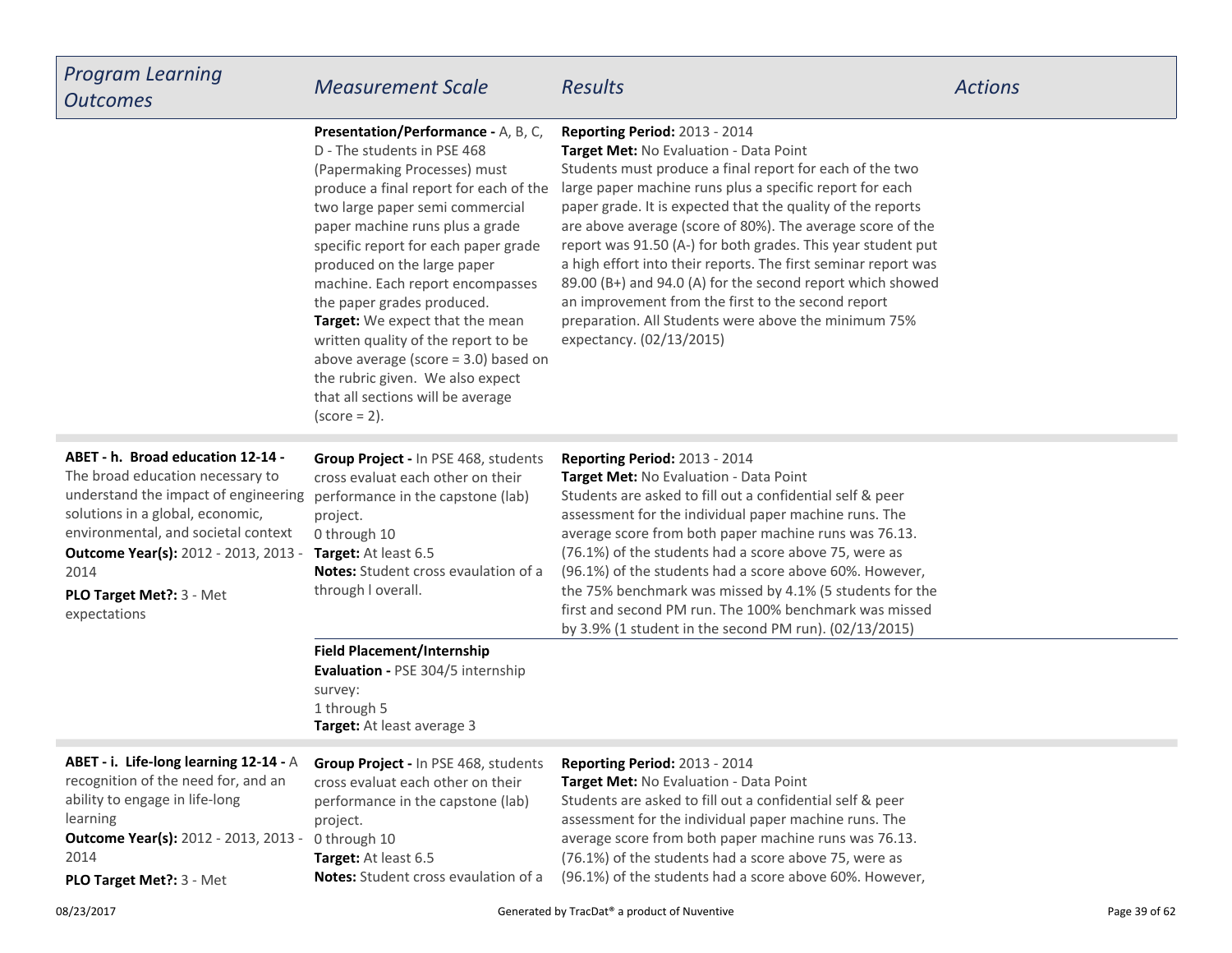| <b>Program Learning</b><br><b>Outcomes</b>                                                                                                                                                                 | <b>Measurement Scale</b>                                                                                                                                                                                                                                                                                                                                                                                                                                                                                                                                                    | <b>Results</b>                                                                                                                                                                                                                                                                                                                                                                                                                                                                                                                                                                                                                                                                                                                                                                                                                                                                                                                                                 | <b>Actions</b> |
|------------------------------------------------------------------------------------------------------------------------------------------------------------------------------------------------------------|-----------------------------------------------------------------------------------------------------------------------------------------------------------------------------------------------------------------------------------------------------------------------------------------------------------------------------------------------------------------------------------------------------------------------------------------------------------------------------------------------------------------------------------------------------------------------------|----------------------------------------------------------------------------------------------------------------------------------------------------------------------------------------------------------------------------------------------------------------------------------------------------------------------------------------------------------------------------------------------------------------------------------------------------------------------------------------------------------------------------------------------------------------------------------------------------------------------------------------------------------------------------------------------------------------------------------------------------------------------------------------------------------------------------------------------------------------------------------------------------------------------------------------------------------------|----------------|
| expectations                                                                                                                                                                                               | through I overall.                                                                                                                                                                                                                                                                                                                                                                                                                                                                                                                                                          | the 75% benchmark was missed by 4.1% (5 students for the<br>first and second PM run. The 100% benchmark was missed<br>by 3.9% (1 student in the second PM run). (02/13/2015)                                                                                                                                                                                                                                                                                                                                                                                                                                                                                                                                                                                                                                                                                                                                                                                   |                |
|                                                                                                                                                                                                            | Course Assignment - Seminar grade:<br>A, B, C, D<br>Target: above C                                                                                                                                                                                                                                                                                                                                                                                                                                                                                                         |                                                                                                                                                                                                                                                                                                                                                                                                                                                                                                                                                                                                                                                                                                                                                                                                                                                                                                                                                                |                |
|                                                                                                                                                                                                            | <b>Field Placement/Internship</b><br>Evaluation - PSE 304/5 internship<br>survey:<br>1 through 5<br><b>Target:</b> At least average 3                                                                                                                                                                                                                                                                                                                                                                                                                                       |                                                                                                                                                                                                                                                                                                                                                                                                                                                                                                                                                                                                                                                                                                                                                                                                                                                                                                                                                                |                |
|                                                                                                                                                                                                            | Exam/Quiz - In Course - A quiz was<br>administered after industrial (guest)<br>seminar which is relevant to the<br>outcome in the course:<br>A, B, C, D<br>Target: At least C                                                                                                                                                                                                                                                                                                                                                                                               |                                                                                                                                                                                                                                                                                                                                                                                                                                                                                                                                                                                                                                                                                                                                                                                                                                                                                                                                                                |                |
|                                                                                                                                                                                                            | Presentation/Performance - A, B, C,<br>D - The students in PSE 468<br>(Papermaking Processes) must<br>produce a final report for each of the<br>two large paper semi commercial<br>paper machine runs plus a grade<br>specific report for each paper grade<br>produced on the large paper<br>machine. Each report encompasses<br>the paper grades produced.<br>Target: We expect that the mean<br>written quality of the report to be<br>above average (score $=$ 3.0) based on<br>the rubric given. We also expect<br>that all sections will be average<br>$(score = 2)$ . | <b>Reporting Period: 2013 - 2014</b><br>Target Met: No Evaluation - Data Point<br>This outcome is incorporated into the mandatory seminar<br>of the course, which consists of approximately 10 selected<br>presentations from industry covering various topics of<br>papermaking including safety, new developments and the<br>actual state of the papermaking industry. Each seminar runs<br>approximately 2 hours. At the end of the seminar, students<br>have to take a quiz that tests their knowledge of the<br>presented materials. The students are expected to<br>incorporate their assignments into the seminar discussion<br>and gather information that might be necessary for their<br>assignments. The average score was 84.17 (B) (76.9%) of<br>the students had a score above 75, were as (100%) of the<br>students had a score above 60%. However, the 80%<br>benchmark of students with a score above 75% was missed<br>by 4.1%. (02/13/2015) |                |
| ABET - j. Contemporary issues 12-14 Group Project - In PSE 468, students<br>- A knowledge of contemporary issues cross evaluat each other on their<br><b>Outcome Year(s):</b> 2012 - 2013, 2013 - project. | performance in the capstone (lab)                                                                                                                                                                                                                                                                                                                                                                                                                                                                                                                                           | Reporting Period: 2013 - 2014<br>Target Met: No Evaluation - Data Point<br>Students are asked to fill out a confidential self & peer<br>assessment for the individual paper machine runs. The                                                                                                                                                                                                                                                                                                                                                                                                                                                                                                                                                                                                                                                                                                                                                                  |                |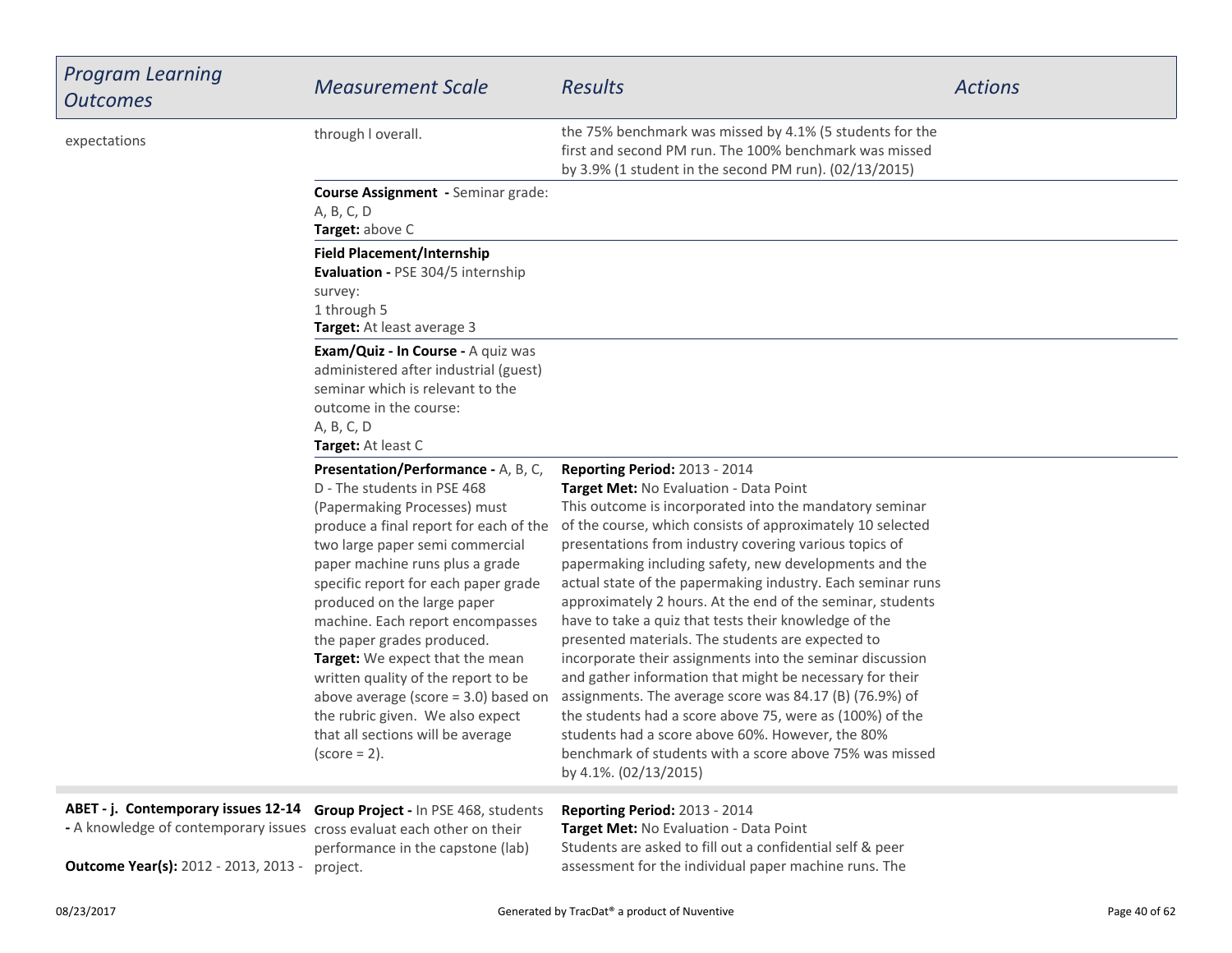| <b>Program Learning</b><br><b>Outcomes</b>        | <b>Measurement Scale</b>                                                                                                                                                                                                                                                                                                                                                                                                                                                                                                                                                    | <b>Results</b>                                                                                                                                                                                                                                                                                                                                                                                                                                                                                                                                                                                                                                                         | <b>Actions</b> |
|---------------------------------------------------|-----------------------------------------------------------------------------------------------------------------------------------------------------------------------------------------------------------------------------------------------------------------------------------------------------------------------------------------------------------------------------------------------------------------------------------------------------------------------------------------------------------------------------------------------------------------------------|------------------------------------------------------------------------------------------------------------------------------------------------------------------------------------------------------------------------------------------------------------------------------------------------------------------------------------------------------------------------------------------------------------------------------------------------------------------------------------------------------------------------------------------------------------------------------------------------------------------------------------------------------------------------|----------------|
| 2014<br>PLO Target Met ?: 3 - Met<br>expectations | 0 through 10<br>Target: At least 6.5<br>Notes: Student cross evaulation of a<br>through I overall.                                                                                                                                                                                                                                                                                                                                                                                                                                                                          | average score from both paper machine runs was 76.13.<br>(76.1%) of the students had a score above 75, were as<br>(96.1%) of the students had a score above 60%. However,<br>the 75% benchmark was missed by 4.1% (5 students for the<br>first and second PM run. The 100% benchmark was missed<br>by 3.9% (1 student in the second PM run). (02/13/2015)                                                                                                                                                                                                                                                                                                              |                |
|                                                   | Course Assignment - Seminar grade:<br>A, B, C, D<br>Target: above C                                                                                                                                                                                                                                                                                                                                                                                                                                                                                                         |                                                                                                                                                                                                                                                                                                                                                                                                                                                                                                                                                                                                                                                                        |                |
|                                                   | <b>Field Placement/Internship</b><br>Evaluation - PSE 304/5 internship<br>survey:<br>1 through 5<br>Target: At least average 3                                                                                                                                                                                                                                                                                                                                                                                                                                              |                                                                                                                                                                                                                                                                                                                                                                                                                                                                                                                                                                                                                                                                        |                |
|                                                   | Exam/Quiz - In Course - A quiz was<br>administered after industrial (guest)<br>seminar which is relevant to the<br>outcome in the course:<br>A, B, C, D<br>Target: At least C                                                                                                                                                                                                                                                                                                                                                                                               |                                                                                                                                                                                                                                                                                                                                                                                                                                                                                                                                                                                                                                                                        |                |
|                                                   | Presentation/Performance - A, B, C,<br>D - The students in PSE 468<br>(Papermaking Processes) must<br>produce a final report for each of the<br>two large paper semi commercial<br>paper machine runs plus a grade<br>specific report for each paper grade<br>produced on the large paper<br>machine. Each report encompasses<br>the paper grades produced.<br>Target: We expect that the mean<br>written quality of the report to be<br>above average (score $=$ 3.0) based on<br>the rubric given. We also expect<br>that all sections will be average<br>$(score = 2)$ . | Reporting Period: 2013 - 2014<br>Target Met: No Evaluation - Data Point<br>Students must produce a final report for each of the two<br>large paper machine runs plus a specific report for each<br>paper grade. It is expected that the quality of the reports<br>are above average (score of 80%). The average score of the<br>report was 91.50 (A-) for both grades. This year student put<br>a high effort into their reports. The first seminar report was<br>89.00 (B+) and 94.0 (A) for the second report which showed<br>an improvement from the first to the second report<br>preparation. All Students were above the minimum 75%<br>expectancy. (02/13/2015) |                |

**ABET - k. Engineering tools 12-14 -**

**Presentation/Performance -** A, B, C,

**Reporting Period:** 2013 - 2014An ability to use the techniques, skills, D - In PSE 468 evaluation seminar at **Target Met:** No Evaluation - Data Point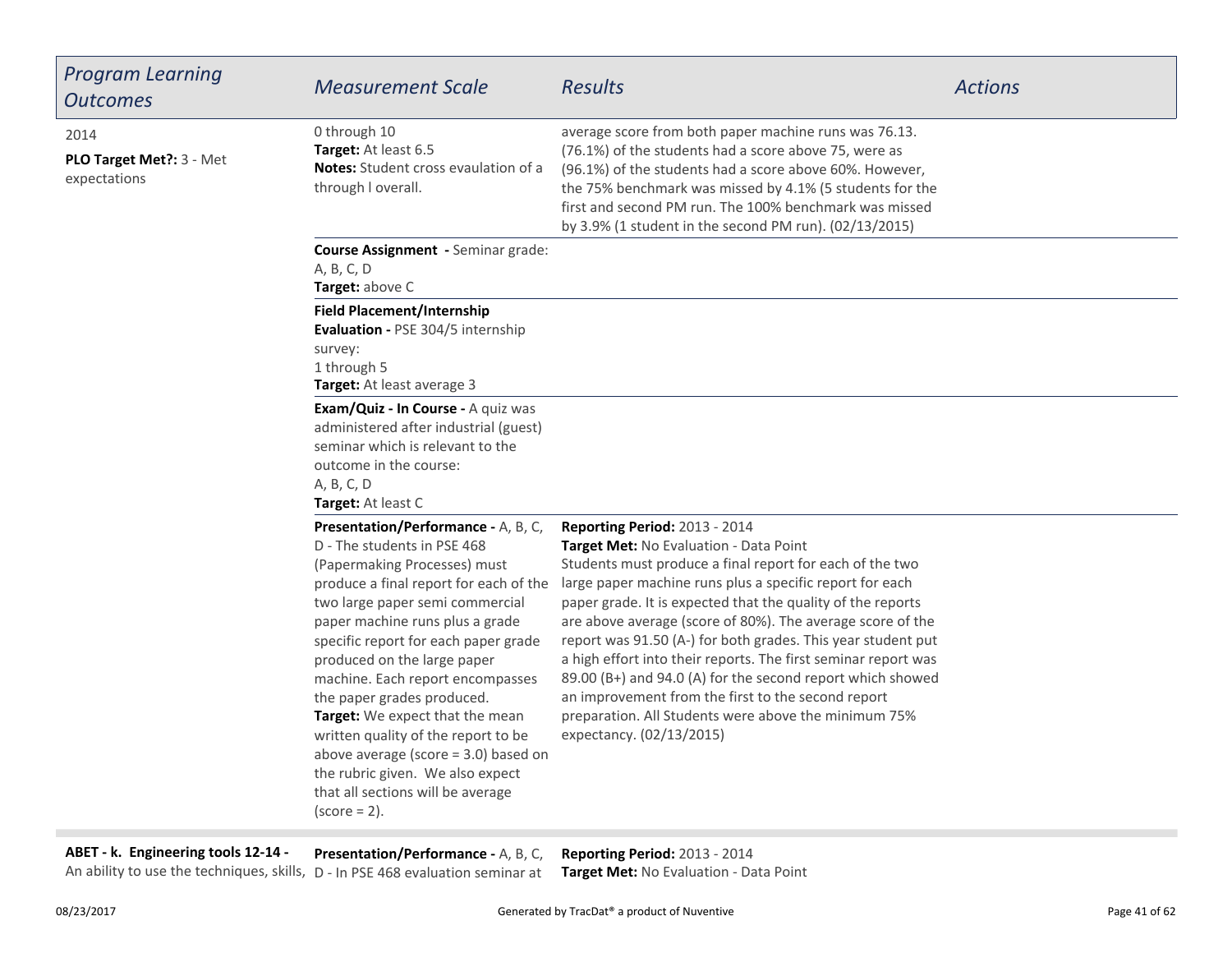| <b>Program Learning</b><br><b>Outcomes</b>                                                                                                                             | <b>Measurement Scale</b>                                                                                                                                                                                                                                                                                                                                                                                                                                                                                                                                                                                                                                                                                                                                                                                                                                                                                          | <b>Results</b>                                                                                                                                                                                                                                                                                                                                                                                              | <b>Actions</b> |
|------------------------------------------------------------------------------------------------------------------------------------------------------------------------|-------------------------------------------------------------------------------------------------------------------------------------------------------------------------------------------------------------------------------------------------------------------------------------------------------------------------------------------------------------------------------------------------------------------------------------------------------------------------------------------------------------------------------------------------------------------------------------------------------------------------------------------------------------------------------------------------------------------------------------------------------------------------------------------------------------------------------------------------------------------------------------------------------------------|-------------------------------------------------------------------------------------------------------------------------------------------------------------------------------------------------------------------------------------------------------------------------------------------------------------------------------------------------------------------------------------------------------------|----------------|
| and modern engineering tools<br>necessary for engineering practice<br><b>Outcome Year(s):</b> 2012 - 2013, 2013 -<br>2014<br>PLO Target Met ?: 3 - Met<br>expectations | the conclusion of the paper machine<br>run, the students give seminars and<br>field questions regarding their plan,<br>performance, and results of the<br>product design experience. Each<br>team has approximately 30 minutes<br>for a presentation and 60 minutes<br>for questions and discussion. A<br>panel of faculty and staff, including<br>the course instructor and the TA,<br>independently rate the students?<br>abilities to analyze and present data<br>from the paper machine runs. The<br>ratings were specifically broken out<br>with respect to the PSE student<br>outcomes ?a, b, c, e, I and k?.<br>Target: We expect the average grade<br>to be a B- on Run A and a B on the<br>Run B. We expect 80% of the<br>students to achieve a grade of C or<br>better on Run A and 90% of the<br>students to achieve a grade of C or<br>better on Run B for student<br>outcomes ?a, b, c, e, i, and k? | Student use engineering tools to solve the assigned<br>problems. This outcome is assessed during the oral<br>examination. The average score of both large paper<br>machine run oral evaluations was 92.14 (A). (100%) of the<br>students had a score above 75, were as (100%) of the<br>students had a score above 60%. (02/13/2015)                                                                        |                |
|                                                                                                                                                                        | Group Project - In PSE 468, students<br>cross evaluat each other on their<br>performance in the capstone (lab)<br>project.<br>0 through 10<br>Target: At least 6.5<br>Notes: Student cross evaulation of a<br>through I overall.                                                                                                                                                                                                                                                                                                                                                                                                                                                                                                                                                                                                                                                                                  | Reporting Period: 2013 - 2014<br>Target Met: No Evaluation - Data Point<br>Student use engineering tools to solve the assigned<br>problems. This outcome is assessed during the oral<br>examination. The average score of both large paper<br>machine run oral evaluations was 92.14. (100%) of the<br>students had a score above 75, were as (100%) of the<br>students had a score above 60%. (02/13/2015) |                |
|                                                                                                                                                                        | Presentation/Performance - A, B, C,<br>D - The students in PSE 468<br>(Papermaking Processes) must<br>produce a final report for each of the<br>two large paper semi commercial<br>paper machine runs plus a grade<br>specific report for each paper grade                                                                                                                                                                                                                                                                                                                                                                                                                                                                                                                                                                                                                                                        |                                                                                                                                                                                                                                                                                                                                                                                                             |                |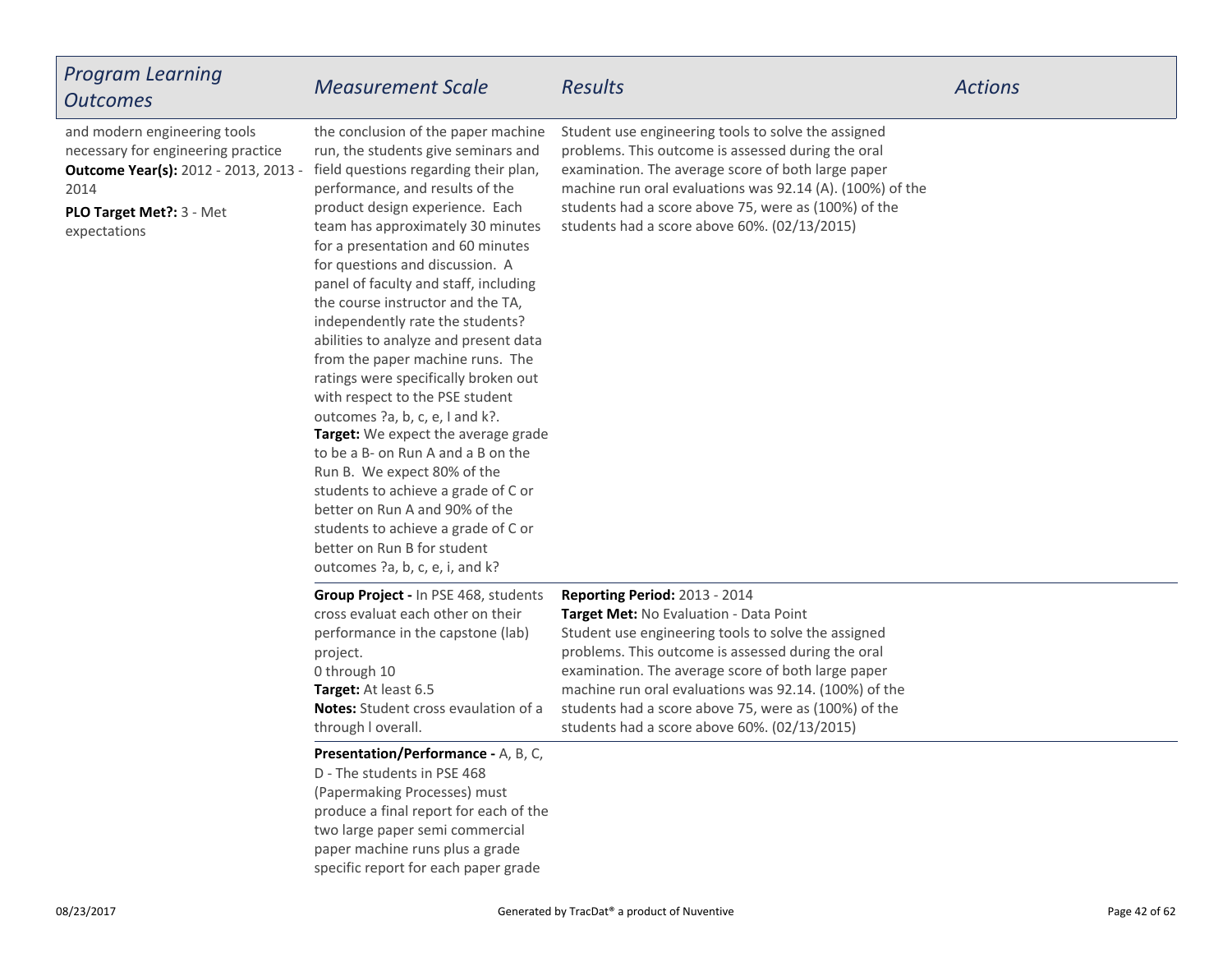**Target:** We expect that the mean written quality of the report to be above average (score = 3.0) based onthe rubric given. We also expectthat all sections will be average $(score = 2)$ . produced on the large paper machine. Each report encompassesthe paper grades produced.

#### **Capstone Assignment/Project -** % -

**Target:** It is expected that the students perform at a benchmark level of 80% (36/45) in the category ?Technical design report? shown inTable I8-2The real-world design problem is undertaken generally in groups oftwo students in each team. It is emphasized in the first class handout that proper planning and scheduling,and equitable division of responsibilities within each team areessential for the successfulcompletion of the design project. The progress of each design team isregularly monitored through the semester via weekly class meetings,student weekly reports, progress reports, and engineering logbook asmentioned earlier.

**Outcome Year(s):** 2012 - 2013, 2013 - 0 through 10 **PLO Target Met?:** 3 - Metexpectations2014**ABET - l. Industrial Experience 12-14** an ability to worked in an industrial orresearch position within pulp, paperor related fields.

**Target:** At least 6.5 **Notes:** Student cross evaulation of athrough l overall.**Group Project -** In PSE 468, studentscross evaluat each other on their performance in the capstone (lab)project.

#### **Reporting Period:** 2013 - 2014

 **Target Met:** No Evaluation - Data Point Students are asked to fill out a confidential self & peerassessment for the individual paper machine runs. The average score from both paper machine runs was 76.13.(76.1%) of the students had a score above 75, were as (96.1%) of the students had a score above 60%. However,the 75% benchmark was missed by 4.1% (5 students for thefirst and second PM run. The 100% benchmark was missed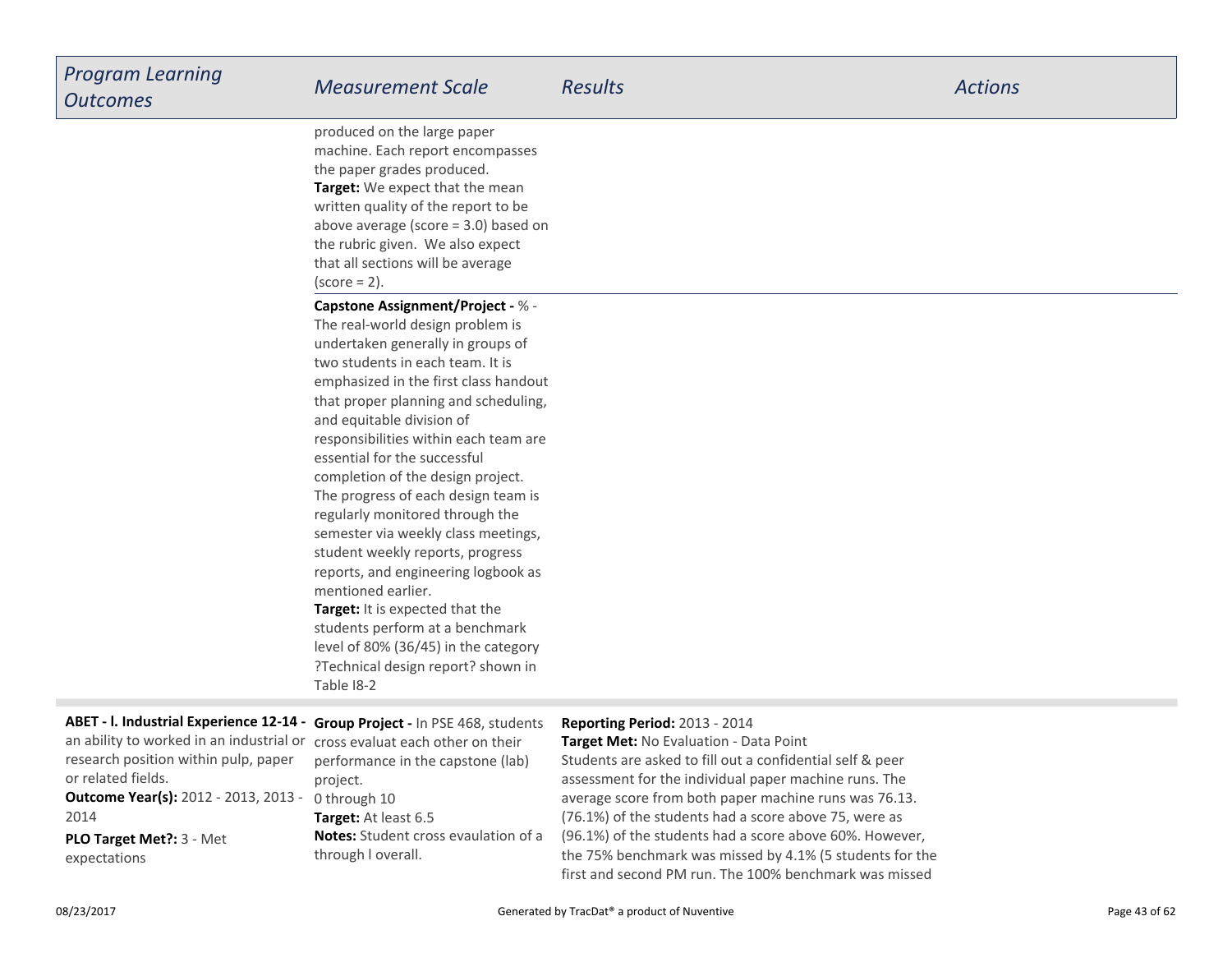| <b>Program Learning</b><br><b>Outcomes</b>                                                                                                                                                                           | <b>Measurement Scale</b>                                                                                                                                                                                                                                                                                                                                                                                                                                                                                                                         | <b>Results</b>                                         | <b>Actions</b> |
|----------------------------------------------------------------------------------------------------------------------------------------------------------------------------------------------------------------------|--------------------------------------------------------------------------------------------------------------------------------------------------------------------------------------------------------------------------------------------------------------------------------------------------------------------------------------------------------------------------------------------------------------------------------------------------------------------------------------------------------------------------------------------------|--------------------------------------------------------|----------------|
|                                                                                                                                                                                                                      |                                                                                                                                                                                                                                                                                                                                                                                                                                                                                                                                                  | by 3.9% (1 student in the second PM run). (02/13/2015) |                |
|                                                                                                                                                                                                                      | <b>Field Placement/Internship</b><br>Evaluation - PSE 304/5 internship<br>survey:<br>1 through 5<br>Target: At least average 3<br>Portfolio Review - PSE 304 is                                                                                                                                                                                                                                                                                                                                                                                  |                                                        |                |
|                                                                                                                                                                                                                      | required<br>Target: PSE 304 is required                                                                                                                                                                                                                                                                                                                                                                                                                                                                                                          |                                                        |                |
| ABET - a. Knowledge 14-15 - An<br>ability to apply knowledge of<br>mathematics, science, and<br>engineering<br><b>Outcome Status: Active</b><br><b>Outcome Year(s): 2014 - 2015</b><br><b>Start Date: 02/01/2015</b> | Exam/Quiz - In Course - %, An exam<br>is given at the first day of class in PSE<br>370 (Mass and energy balances)<br>that covers general chemistry,<br>physics, and calculus for the PSE 370<br>course.<br>The exam should help students<br>identify their deficiencies and<br>prepare them for the upcoming<br>assignments in the course.<br>Target: We expect that 80% of the<br>students will score 75% or above on<br>the exam. We expect all students to<br>score 60% or above.                                                             |                                                        |                |
|                                                                                                                                                                                                                      | Exam/Quiz - In Course - %, Pre-<br>requisite exam in PSE 468. A quiz<br>was administered in the first week of<br>the class to ensure general<br>papermaking knowledge for the PSE<br>468 course.<br>Target: We expect that 80% of the<br>students will score 75% or above on<br>the exam. We expect all students to<br>score 60% or above.<br>Presentation/Performance - A, B, C,<br>D - In PSE 468 evaluation seminar at<br>the conclusion of the paper machine<br>run, the students give seminars and<br>field questions regarding their plan, |                                                        |                |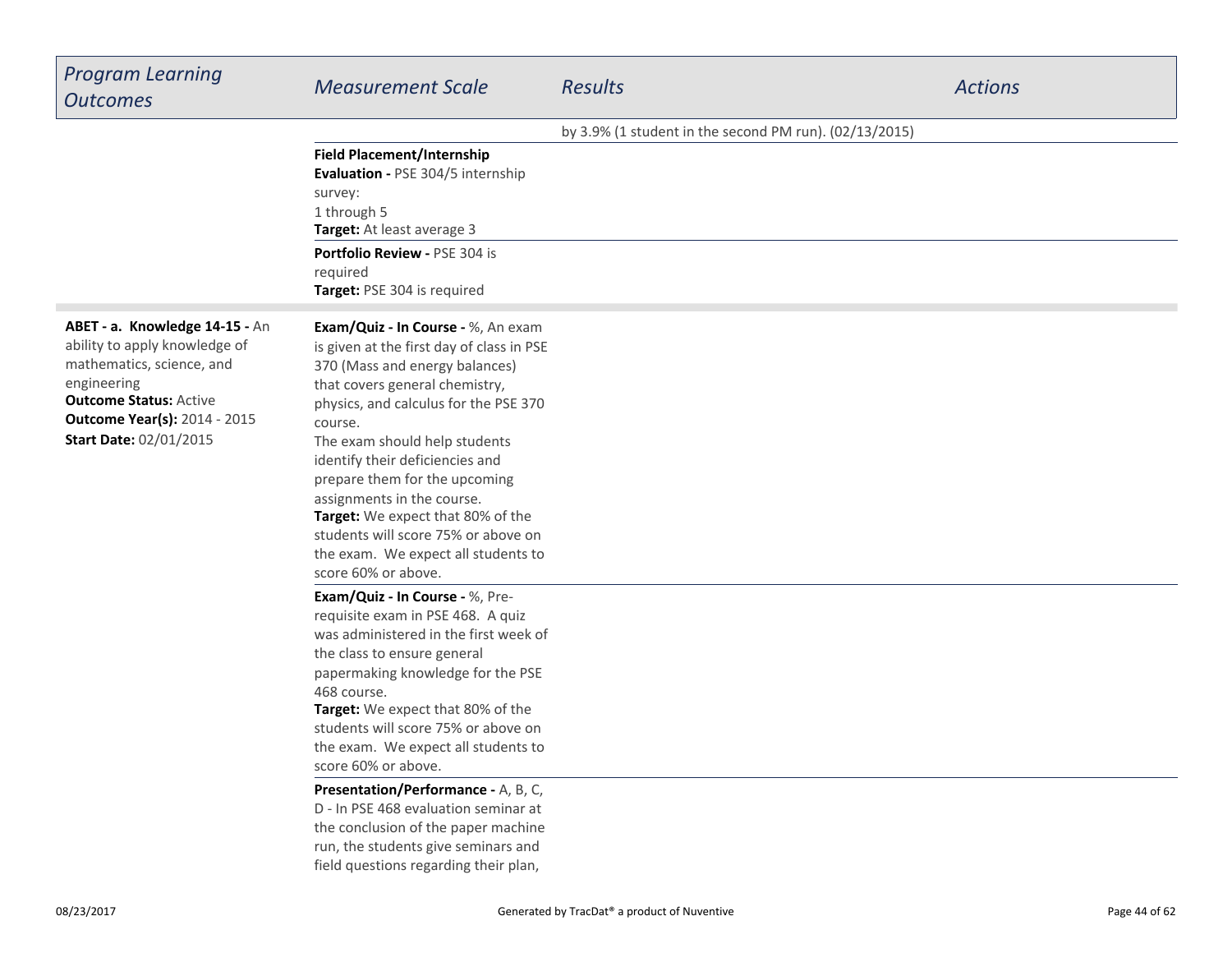**Target:** We expect the average gradeto be a B- on Run A and a B on theRun B. We expect 80% of the students to achieve a grade of C orbetter on Run A and 90% of the students to achieve a grade of C orbetter on Run B for student outcomes ?a, b, c, e, i, and k?performance, and results of the product design experience. Each team has approximately 30 minutesfor a presentation and 60 minutesfor questions and discussion. A panel of faculty and staff, includingthe course instructor and the TA,independently rate the students? abilities to analyze and present data from the paper machine runs. The ratings were specifically broken outwith respect to the PSE studentoutcomes ?a, b, c, e, I and k?.**Group Project -** In PSE 468, students

**Target:** At least 6.5 **Notes:** Student cross evaulation ofoutcome a through l overall.cross evaluat each other on their performance in the capstone (lab)project.0 through 10

**Outcome Status:** Active **Outcome Year(s):** 2014 - 2015**ABET - b. Experiments 14-15 -** Anability to design and conductexperiments, as well as to analyzeand interpret data**Start Date:** 02/01/2015

#### **Presentation/Performance -** A, B, C,

D - In PSE 468 evaluation seminar at the conclusion of the paper machine run, the students give seminars and field questions regarding their plan,performance, and results of the product design experience. Each team has approximately 30 minutesfor a presentation and 60 minutesfor questions and discussion. A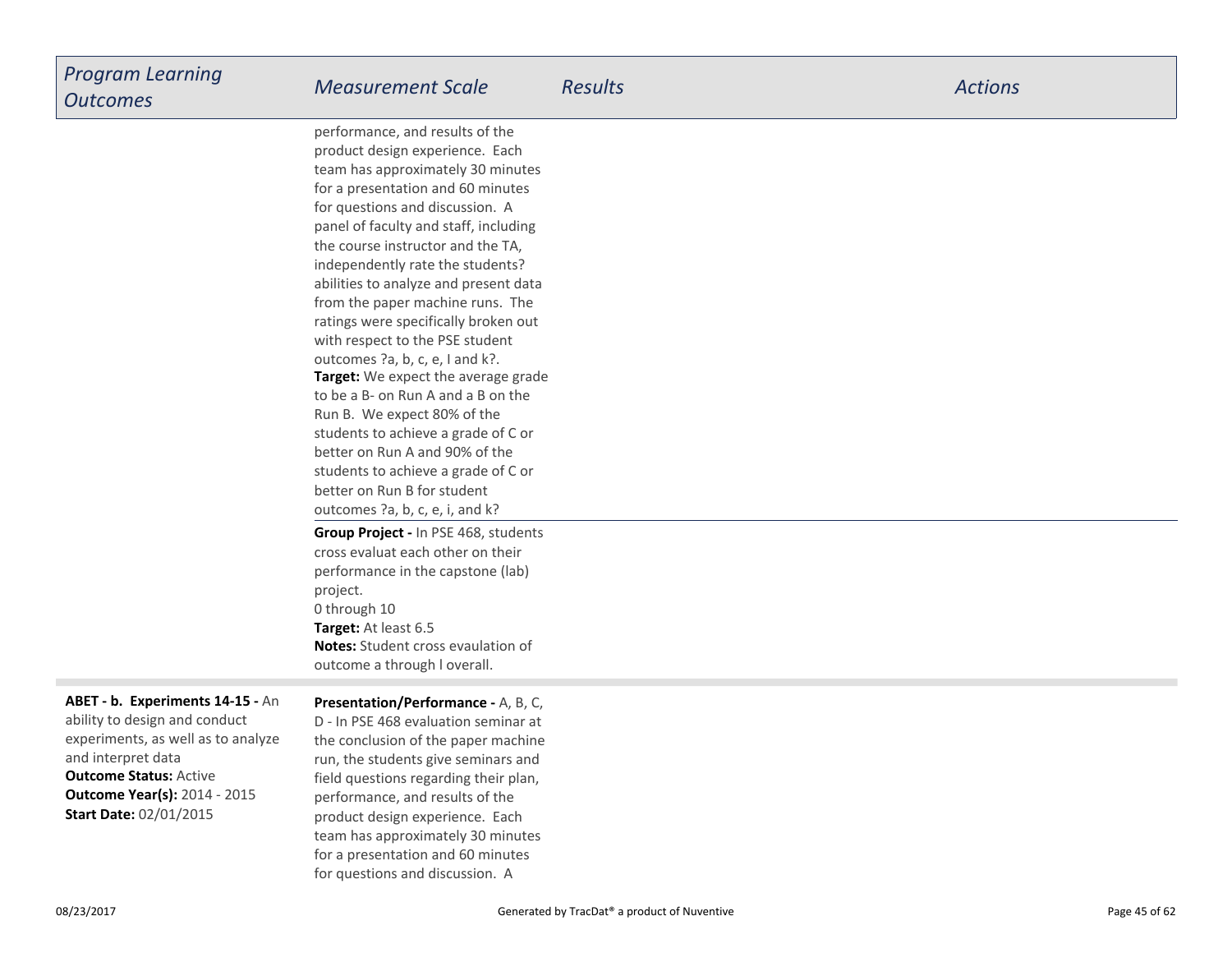**Target:** We expect the average grade to be a B- on Run A and a B on theRun B. We expect 80% of the students to achieve a grade of C orbetter on Run A and 90% of the students to achieve a grade of C orbetter on Run B for student outcomes ?a, b, c, e, i, and k?panel of faculty and staff, includingthe course instructor and the TA,independently rate the students? abilities to analyze and present data from the paper machine runs. The ratings were specifically broken outwith respect to the PSE studentoutcomes ?a, b, c, e, I and k?.

**Target:** Average C**Course Grade -** A, B, C, D

**Target:** At least 6.5 **Notes:** Student cross evaulation of athrough l overall.**Group Project -** In PSE 468, studentscross evaluat each other on their performance in the capstone (lab)project.0 through 10

#### **Capstone Assignment/Project -** % -

 The three main guiding threads in a design project are scope, schedule and budget, which are progressively refined and made more detailed asthe design progresses over thesemester. Thus, at the very beginning of a design project, the students have to make a rough costestimation and potential profitability analysis of their project (along with apreliminary scope and schedule) inorder to arrive at decision of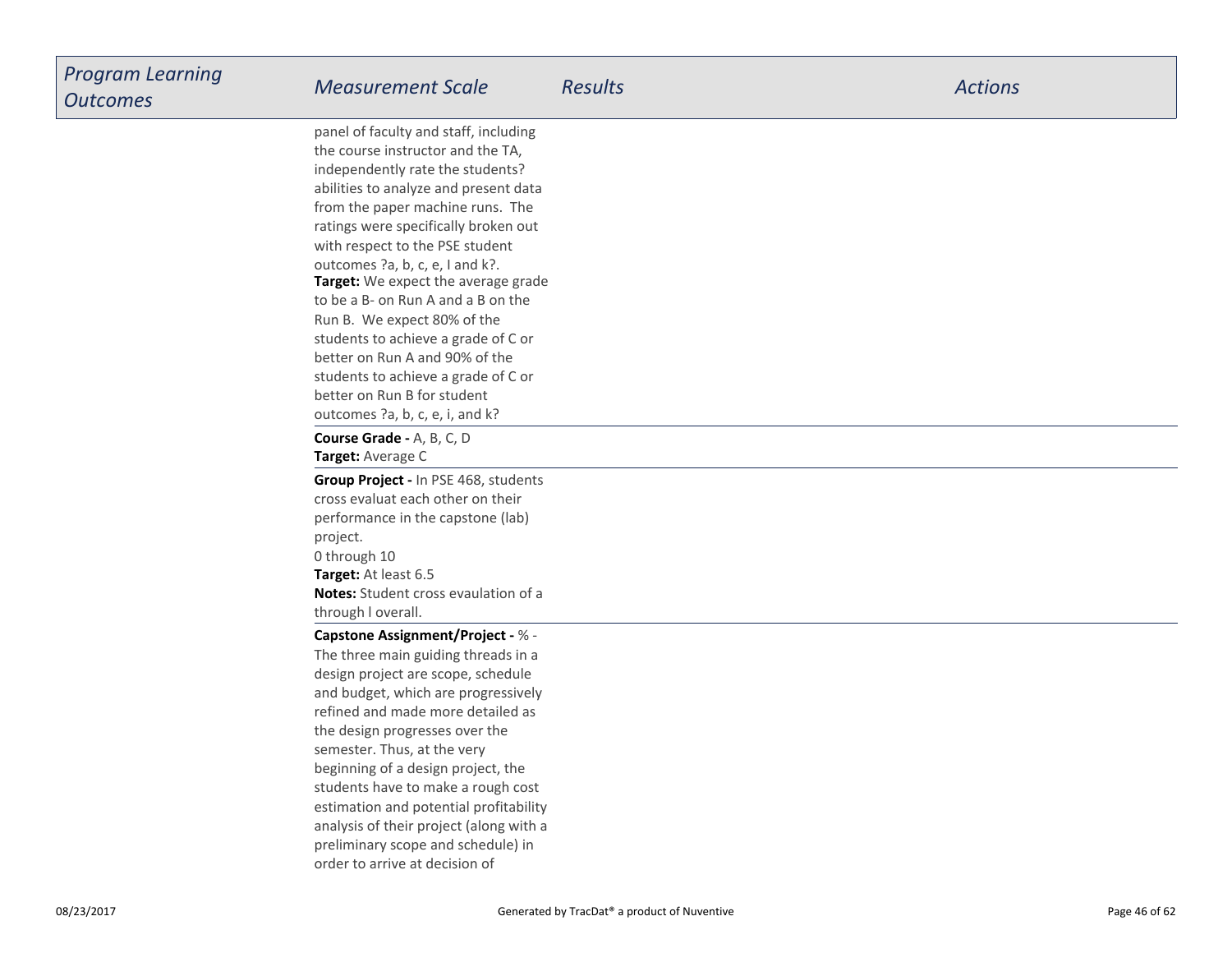whether to proceed further or not.This is further assessed by in-class interaction and exploration with the students on the future direction of the design project, and by evaluationof the design team?s weekly classpresentations and written summaries (10% of total grade) and engineering log book (10% of totalgrade). The overall progress of a design team is assessed from two mid-semester progress reports (25%of total grade) and one finaltechnical design report (45% of totalgrade).

This capstone design course (PSE 481) involves the execution of a realworld engineering design project during the fall semester at RockTennSolvay Mill (previously Solvay Paperboard), a paperboard milllocated in Solvay, New York. Eachdesign team maintains an engineering logbook containing allrelevant approaches, data and calculations in an organized fashion.Every week, each team submits a brief written summary of its progressand makes a brief in-class presentation. There are extensivediscussions and communicationbetween the design teams,instructors, mill personnel, and external vendors with continuousmonitoring of the progress of a design team towards the design goal. The results of the work of each team are summarized in a technicaldesign report, which is submitted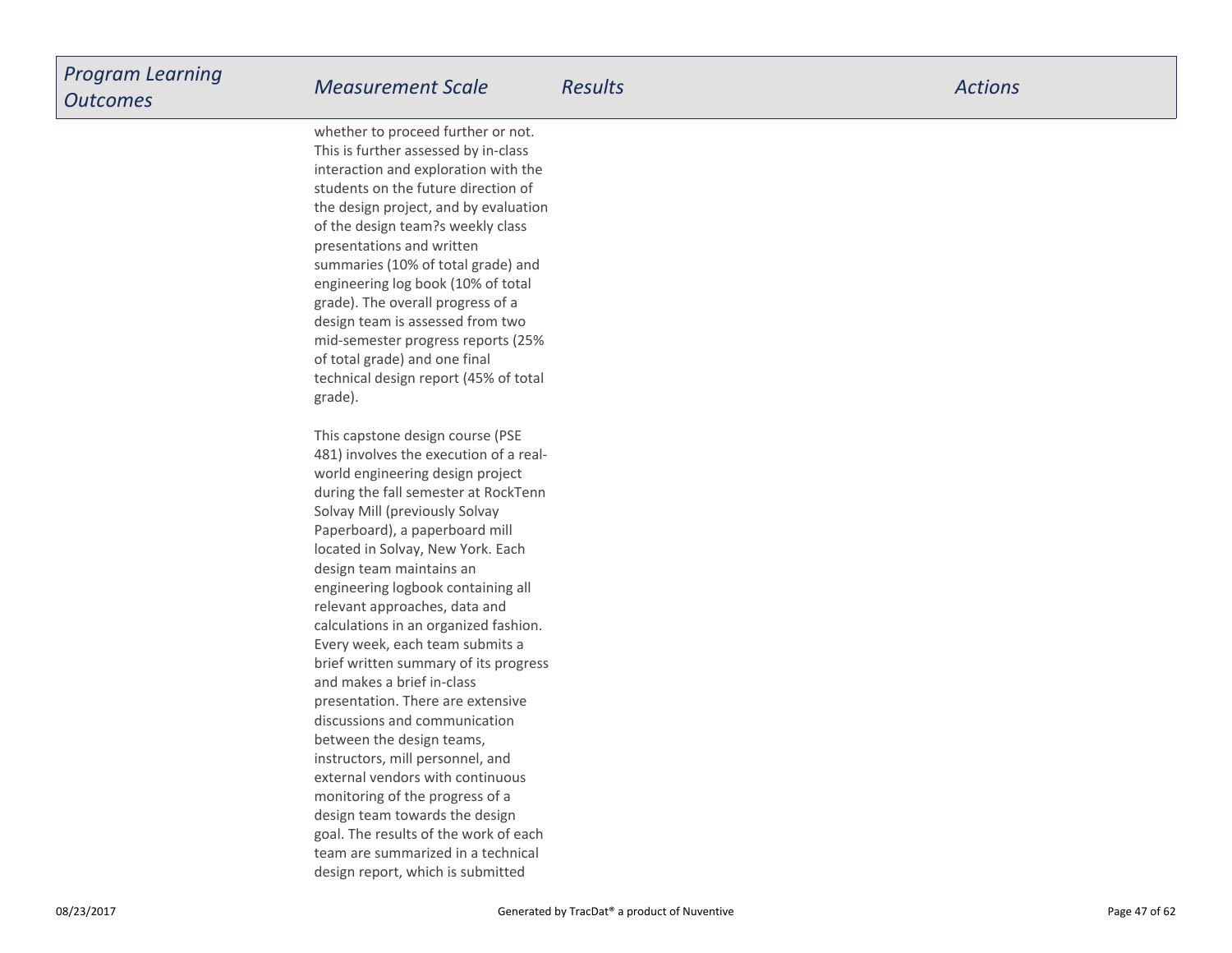**Target:** It is expected that the students perform at a benchmarklevel of 80% in the differentnear the end of the semester. Two mid-semester progress reports are also required. In addition, at the endof the semester, each design teammakes a presentation of its completed project to the Paper and Bioprocess Engineering department and prepares a poster of its project.The students undergo safety trainingat the mill so that they can operate safely in an industrial environmentand professional and ethicalresponsibilities of engineers have been communicated via videos andin-class discussion. Most classes are held at the mill site.In 2009, Ms. Shiuli Mahmud, PBEgraduate student, made a presentation to the class that wastitled ?Six Sigma and Managing Changes Effectively.? During 2009-2011 the class watched a video called ?Inferno: Dust Explosion atImperial Sugar? available at the website of the U.S. Chemical SafetyBoard (www.csb.gov). Dr. Jose Iribarne, co-instructor of this course and currently Director, Mill StrategicProjects & Technology, RockTenn Corporate Engineering, usually offersa class presentation on project management issues (titled ?ProjectManagement 101?) to the students.In 2011, the class also watched thefollowing safety video: ?Fatalexposure: Tragedy at DuPont andvideos on engineering ethics.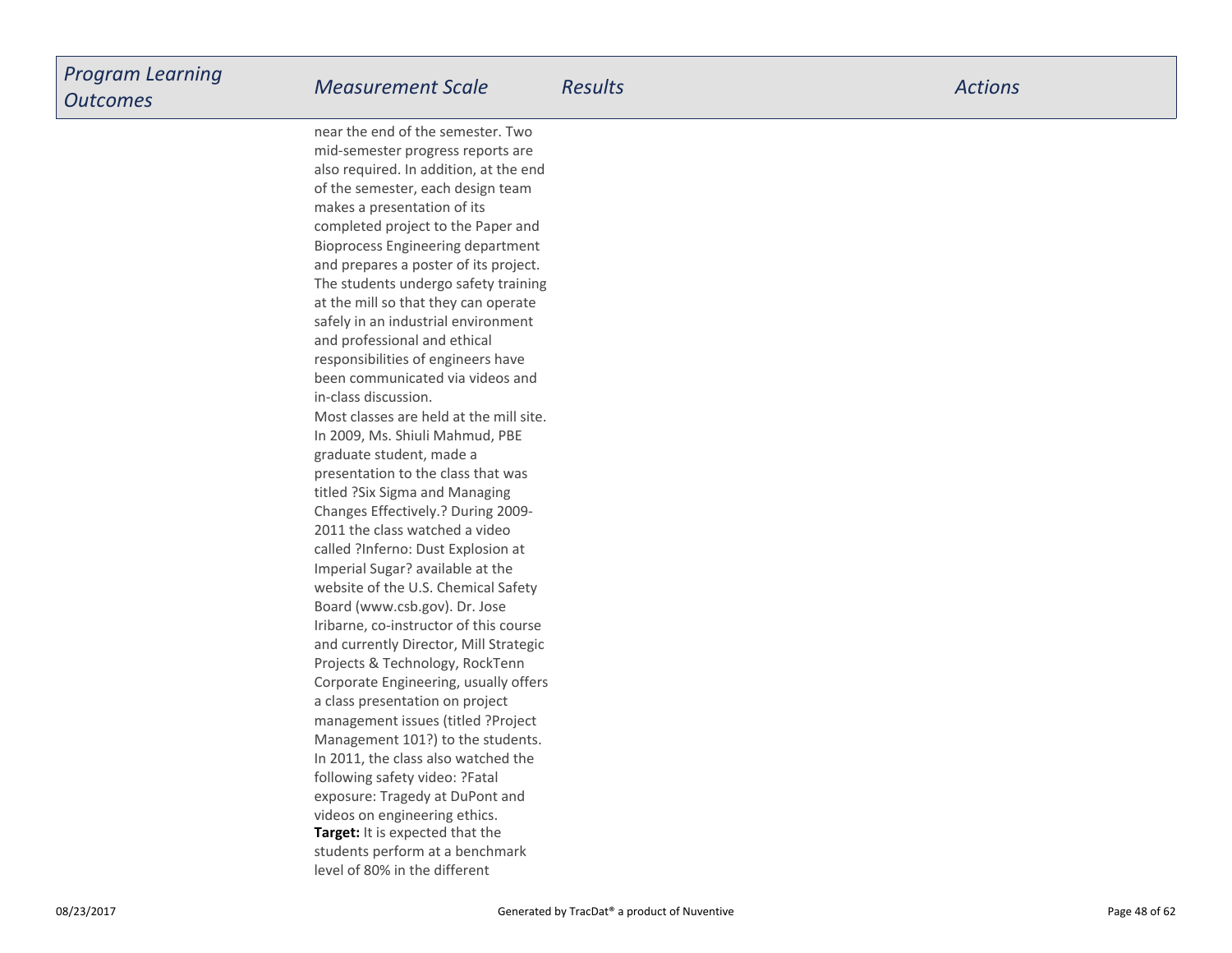| <b>Program Learning</b><br><b>Outcomes</b> | <b>Measurement Scale</b>                                   | <b>Results</b> | <b>Actions</b> |
|--------------------------------------------|------------------------------------------------------------|----------------|----------------|
|                                            | the experiment and show the project of the following their |                |                |

instrument categories shown inTable I8-2.

**Outcome Status:** Active **Outcome Year(s):** 2014 - 2015process to meet desired needs within the conclusion of the paper machine realistic constraints such as economic, run, the students give seminars and **ABET - c. Design 14-15 -** An ability todesign a system, component, orenvironmental, social, political,ethical, health and safety, manufacturability, and sustainability**Start Date:** 02/01/2015

**Target:** We expect the average grade to be a B- on Run A and a B on theRun B. We expect 80% of the students to achieve a grade of C orbetter on Run A and 90% of the students to achieve a grade of C orbetter on Run B for studentoutcomes ?a, b, c, e, i, and k?**Presentation/Performance -** A, B, C,D - In PSE 468 evaluation seminar at field questions regarding their plan,performance, and results of the product design experience. Each team has approximately 30 minutesfor a presentation and 60 minutesfor questions and discussion. A panel of faculty and staff, includingthe course instructor and the TA,independently rate the students? abilities to analyze and present data from the paper machine runs. The ratings were specifically broken outwith respect to the PSE studentoutcomes ?a, b, c, e, I and k?.

**Capstone Assignment/Project -** % -

The three main guiding threads in a design project are scope, schedule and budget, which are progressively refined and made more detailed asthe design progresses over thesemester. Thus, at the very beginning of a design project, the students have to make a rough cost estimation and potential profitabilityanalysis of their project (along with a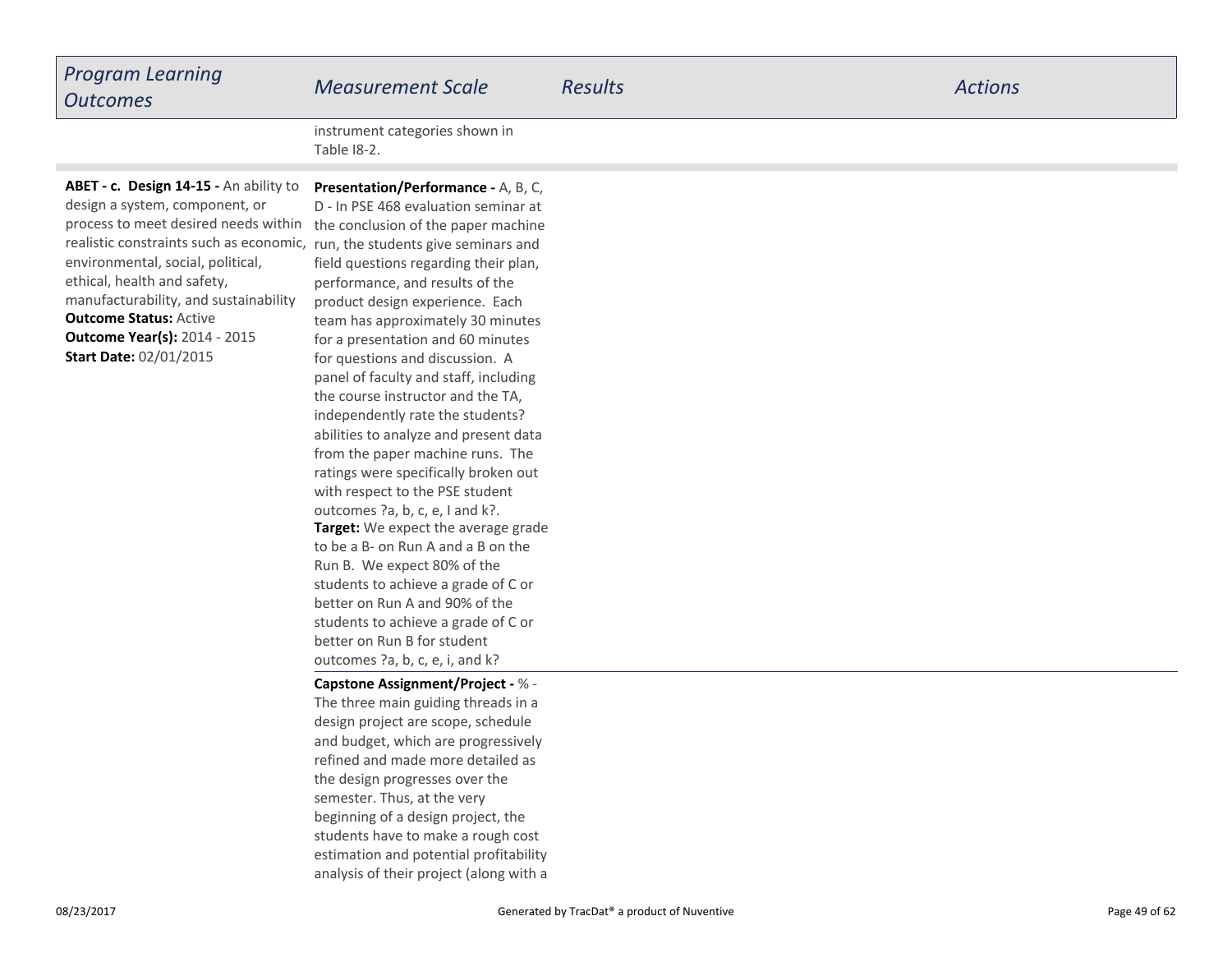preliminary scope and schedule) inorder to arrive at decision ofwhether to proceed further or not.This is further assessed by in-class interaction and exploration with the students on the future direction ofthe design project, and by evaluationof the design team?s weekly classpresentations and written summaries (10% of total grade) and engineering log book (10% of totalgrade). The overall progress of a design team is assessed from two mid-semester progress reports (25%of total grade) and one finaltechnical design report (45% of totalgrade).

This capstone design course (PSE 481) involves the execution of a realworld engineering design projectduring the fall semester at RockTennSolvay Mill (previously Solvay Paperboard), a paperboard milllocated in Solvay, New York. Eachdesign team maintains an engineering logbook containing allrelevant approaches, data and calculations in an organized fashion.Every week, each team submits a brief written summary of its progressand makes a brief in-class presentation. There are extensivediscussions and communicationbetween the design teams,instructors, mill personnel, and external vendors with continuousmonitoring of the progress of a design team towards the designgoal. The results of the work of each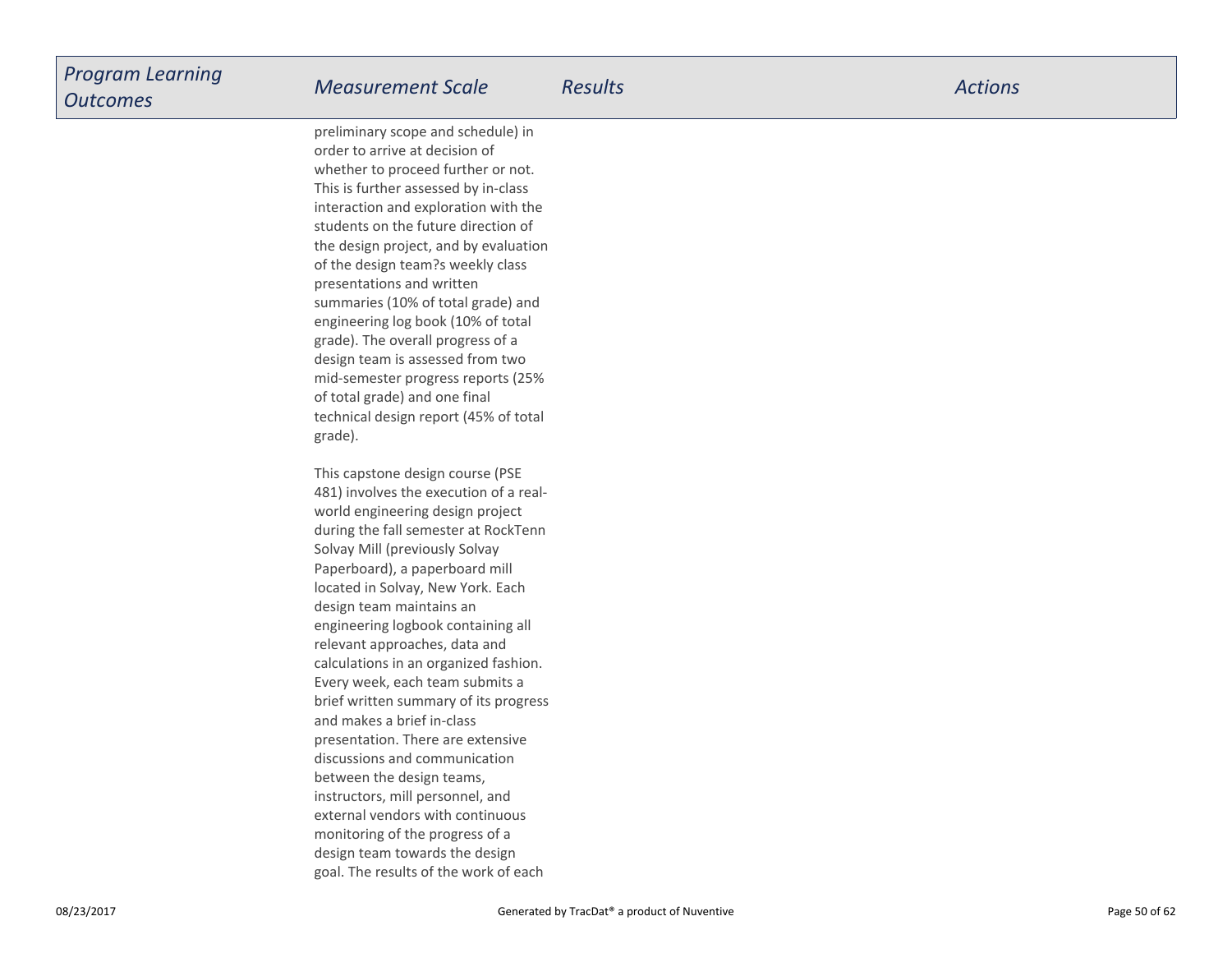**Target:** It is expected that the team are summarized in a technicaldesign report, which is submitted near the end of the semester. Two mid-semester progress reports are also required. In addition, at the endof the semester, each design teammakes a presentation of its completed project to the Paper and Bioprocess Engineering departmentand prepares a poster of its project.The students undergo safety trainingat the mill so that they can operate safely in an industrial environmentand professional and ethicalresponsibilities of engineers have been communicated via videos andin-class discussion.Most classes are held at the mill site.In 2009, Ms. Shiuli Mahmud, PBEgraduate student, made a presentation to the class that wastitled ?Six Sigma and Managing Changes Effectively.? During 2009-2011 the class watched a video called ?Inferno: Dust Explosion atImperial Sugar? available at the website of the U.S. Chemical SafetyBoard (www.csb.gov). Dr. Jose Iribarne, co-instructor of this course and currently Director, Mill StrategicProjects & Technology, RockTenn Corporate Engineering, usually offersa class presentation on projectmanagement issues (titled ?Project Management 101?) to the students.In 2011, the class also watched thefollowing safety video: ?Fatalexposure: Tragedy at DuPont andvideos on engineering ethics.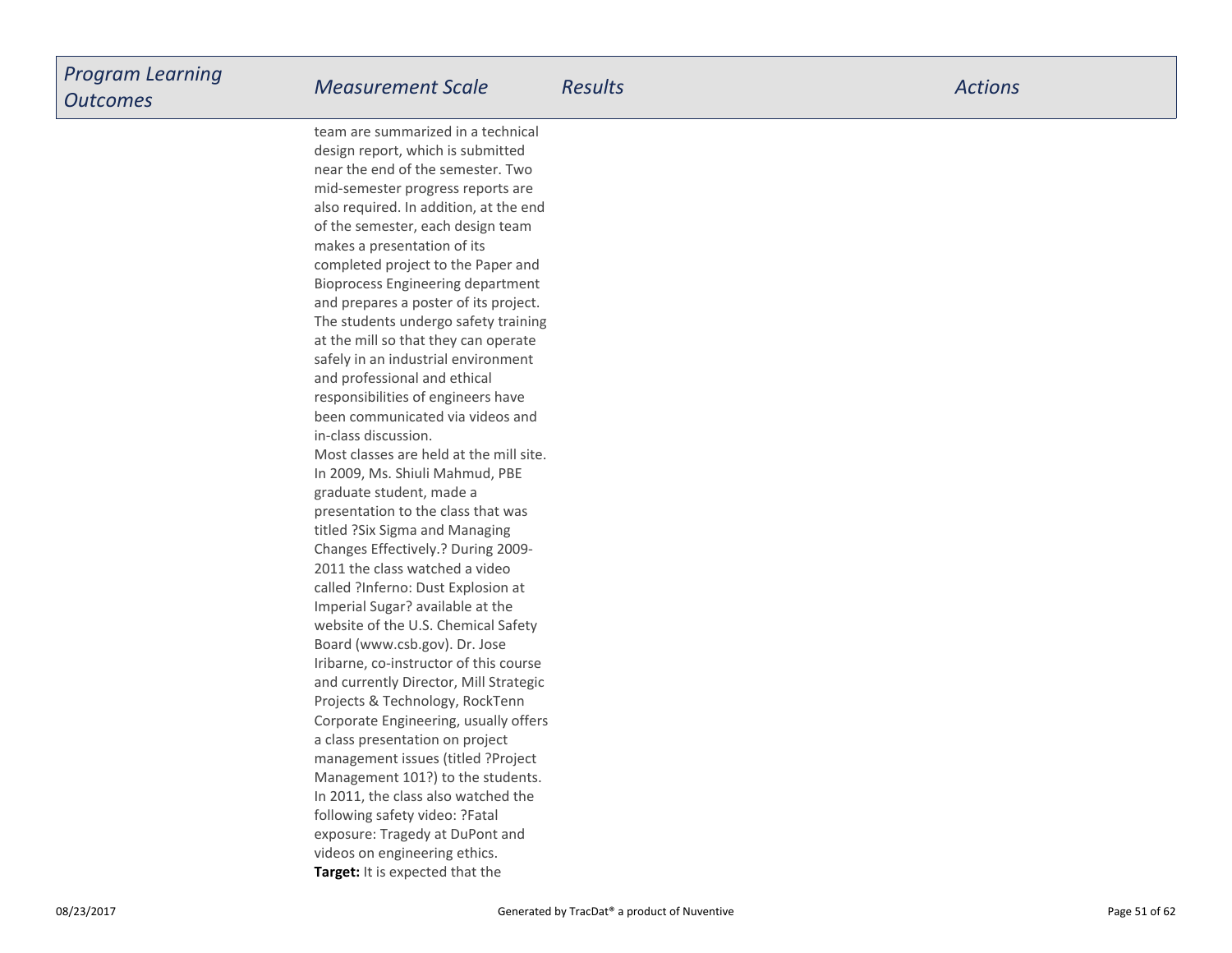| <b>Program Learning</b><br><b>Outcomes</b>                                                                                                                                                    | <b>Measurement Scale</b>                                                                                                                                                                                                                                                                                                                                                                                                                                                                                                                                                                                                                                                                                                                                                                                                                                                                                                                                                                                | <b>Results</b> | <b>Actions</b> |
|-----------------------------------------------------------------------------------------------------------------------------------------------------------------------------------------------|---------------------------------------------------------------------------------------------------------------------------------------------------------------------------------------------------------------------------------------------------------------------------------------------------------------------------------------------------------------------------------------------------------------------------------------------------------------------------------------------------------------------------------------------------------------------------------------------------------------------------------------------------------------------------------------------------------------------------------------------------------------------------------------------------------------------------------------------------------------------------------------------------------------------------------------------------------------------------------------------------------|----------------|----------------|
|                                                                                                                                                                                               | students perform at a benchmark<br>level of 80% in the different<br>instrument categories shown in<br>Table 18-2.                                                                                                                                                                                                                                                                                                                                                                                                                                                                                                                                                                                                                                                                                                                                                                                                                                                                                       |                |                |
|                                                                                                                                                                                               | Group Project - In PSE 468, students<br>cross evaluat each other on their<br>performance in the capstone (lab)<br>project.<br>0 through 10<br>Target: At least 6.5<br><b>Notes:</b> Student cross evaulation of a<br>through I overall.                                                                                                                                                                                                                                                                                                                                                                                                                                                                                                                                                                                                                                                                                                                                                                 |                |                |
| ABET - d. Teamwork 14-15 - An<br>ability to function on multi-<br>disciplinary teams<br><b>Outcome Status: Active</b><br><b>Outcome Year(s): 2014 - 2015</b><br><b>Start Date: 02/01/2015</b> | <b>Presentation/Performance - A, B, C,</b><br>D - In PSE 468 evaluation seminar at<br>the conclusion of the paper machine<br>run, the students give seminars and<br>field questions regarding their plan,<br>performance, and results of the<br>product design experience. Each<br>team has approximately 30 minutes<br>for a presentation and 60 minutes<br>for questions and discussion. A<br>panel of faculty and staff, including<br>the course instructor and the TA,<br>independently rate the students?<br>abilities to analyze and present data<br>from the paper machine runs. The<br>ratings were specifically broken out<br>with respect to the PSE student<br>outcomes ?a, b, c, e, I and k?.<br>Target: We expect the average grade<br>to be a B- on Run A and a B on the<br>Run B. We expect 80% of the<br>students to achieve a grade of C or<br>better on Run A and 90% of the<br>students to achieve a grade of C or<br>better on Run B for student<br>outcomes ?a, b, c, e, i, and k? |                |                |

**Group Project -** In PSE 468, students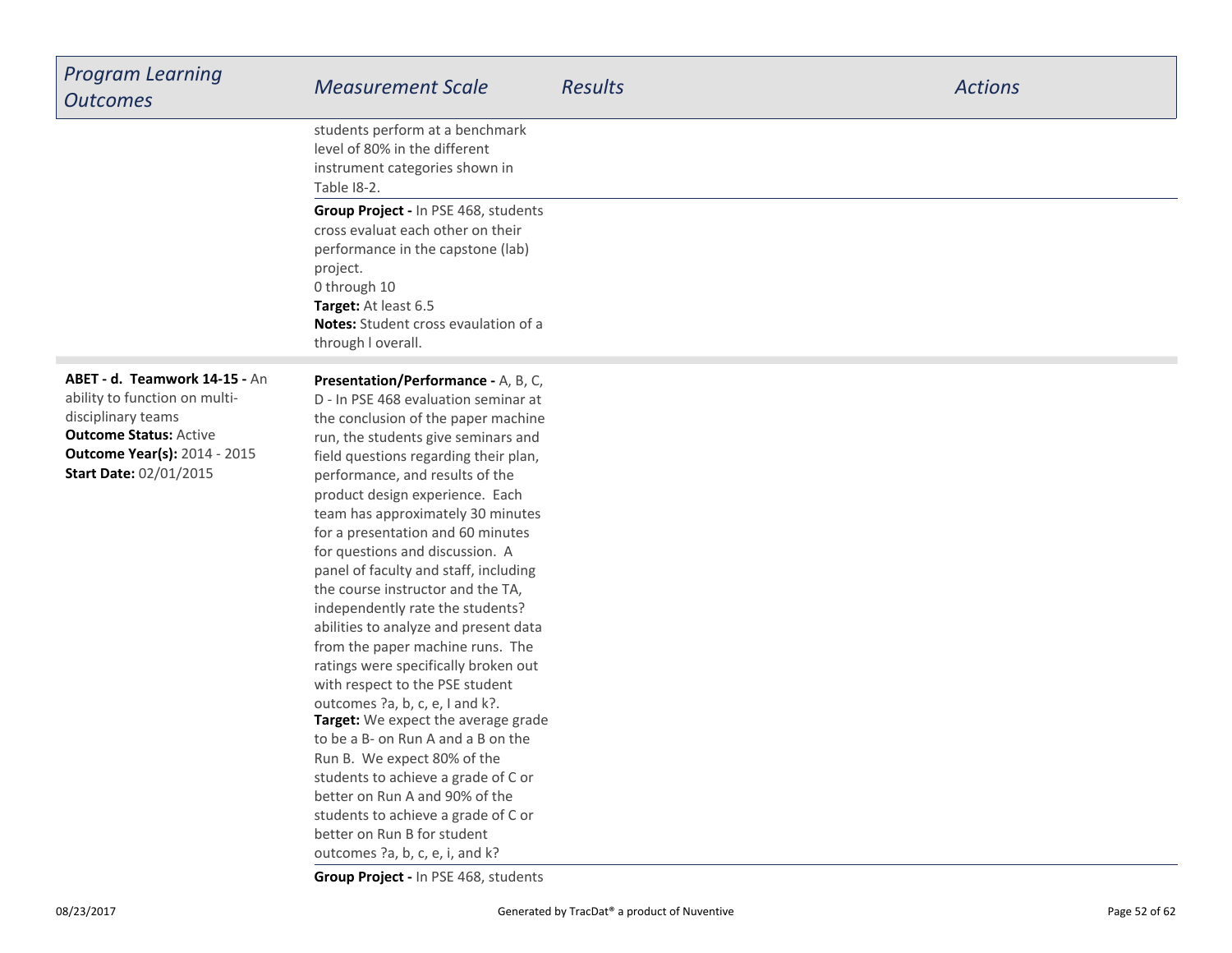| <b>Program Learning</b><br><b>Outcomes</b>                                                                                                                                                                     | <b>Measurement Scale</b>                                                                                                                                                                                                                                                                                                                                                                                                                                                                                                                                                                                                                                                                                                                                              | <b>Results</b> | <b>Actions</b> |
|----------------------------------------------------------------------------------------------------------------------------------------------------------------------------------------------------------------|-----------------------------------------------------------------------------------------------------------------------------------------------------------------------------------------------------------------------------------------------------------------------------------------------------------------------------------------------------------------------------------------------------------------------------------------------------------------------------------------------------------------------------------------------------------------------------------------------------------------------------------------------------------------------------------------------------------------------------------------------------------------------|----------------|----------------|
|                                                                                                                                                                                                                | cross evaluat each other on their<br>performance in the capstone (lab)<br>project.<br>0 through 10<br>Target: At least 6.5<br>Notes: Student cross evaulation of a<br>through I overall.                                                                                                                                                                                                                                                                                                                                                                                                                                                                                                                                                                              |                |                |
|                                                                                                                                                                                                                | <b>Capstone Assignment/Project - % -</b><br>The real-world design problem is<br>undertaken generally in groups of<br>two students in each team. It is<br>emphasized in the first class handout<br>that proper planning and scheduling,<br>and equitable division of<br>responsibilities within each team are<br>essential for the successful<br>completion of the design project.<br>The progress of each design team is<br>regularly monitored through the<br>semester via weekly class meetings,<br>student weekly reports, progress<br>reports, and engineering logbook as<br>mentioned earlier.<br>Target: It is expected that the<br>students perform at a benchmark<br>level of 80% (36/45) in the category<br>?Technical design report? shown in<br>Table 18-2 |                |                |
| ABET - e. Problem-solving 14-15 - An<br>ability to identify, formulate, and<br>solve engineering problems<br><b>Outcome Status: Active</b><br><b>Outcome Year(s): 2014 - 2015</b><br>PLO Target Met ?: 3 - Met | Presentation/Performance - A, B, C,<br>D - In PSE 468 evaluation seminar at<br>the conclusion of the paper machine<br>run, the students give seminars and<br>field questions regarding their plan,<br>performance, and results of the                                                                                                                                                                                                                                                                                                                                                                                                                                                                                                                                 |                |                |

expectations

 product design experience. Each team has approximately 30 minutesfor a presentation and 60 minutesfor questions and discussion. Apanel of faculty and staff, including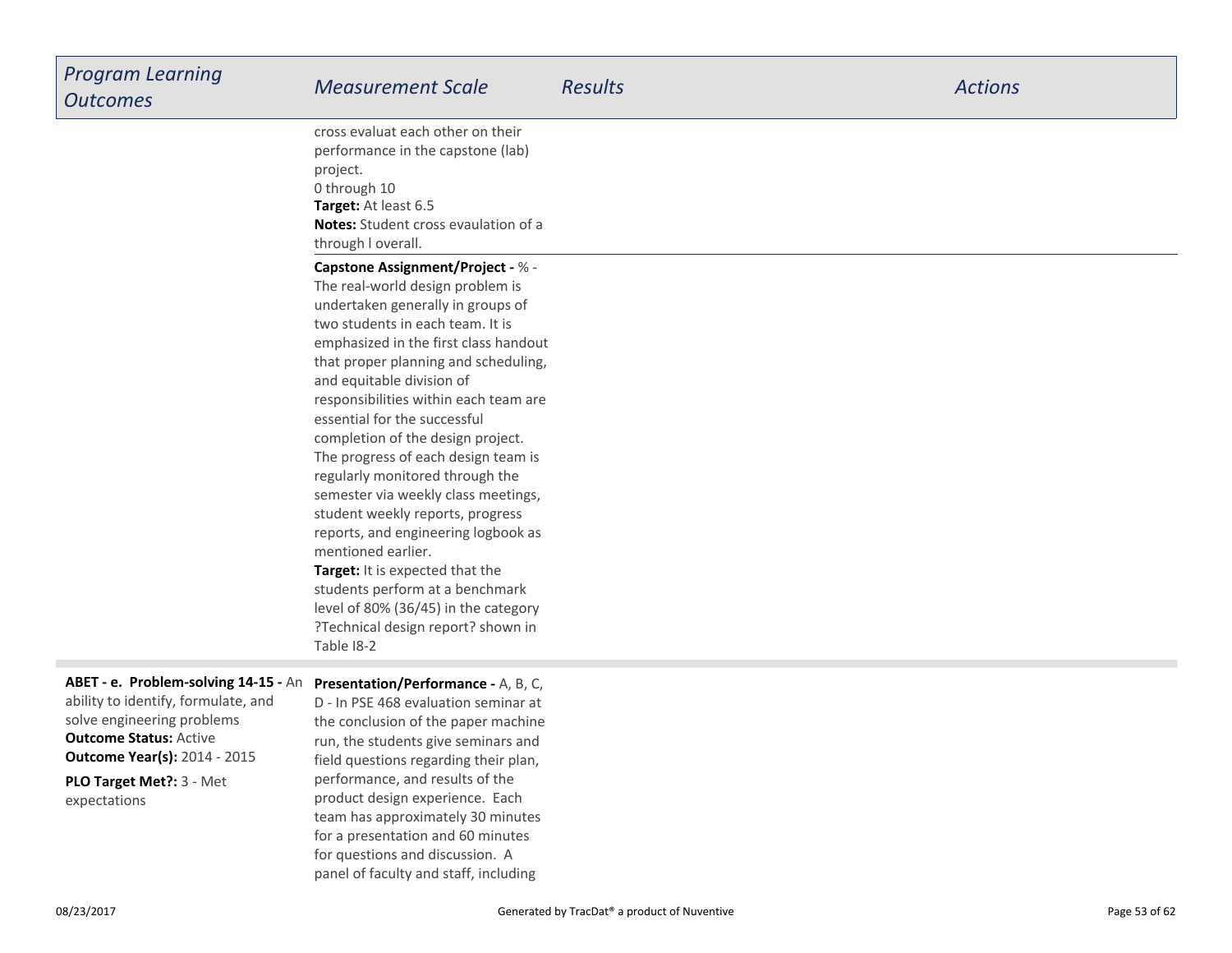**Target:** We expect the average gradeto be a B- on Run A and a B on theRun B. We expect 80% of the students to achieve a grade of C orbetter on Run A and 90% of the students to achieve a grade of C orbetter on Run B for student outcomes ?a, b, c, e, i, and k?the course instructor and the TA,independently rate the students? abilities to analyze and present data from the paper machine runs. The ratings were specifically broken outwith respect to the PSE studentoutcomes ?a, b, c, e, I and k?.

**Target:** It is expected that the **Capstone Assignment/Project -** % -The real-world design problem is undertaken generally in groups oftwo students in each team. It is emphasized in the first class handout that proper planning and scheduling,and equitable division ofresponsibilities within each team areessential for the successfulcompletion of the design project.The progress of each design team isregularly monitored through the semester via weekly class meetings,student weekly reports, progress reports, and engineering logbook asmentioned earlier.

 students perform at a benchmark level of 80% (36/45) in the category ?Technical design report? shown inTable I8-2

**Target:** Average C**Course Grade -** A, B, C, D

**Group Project -** In PSE 468, students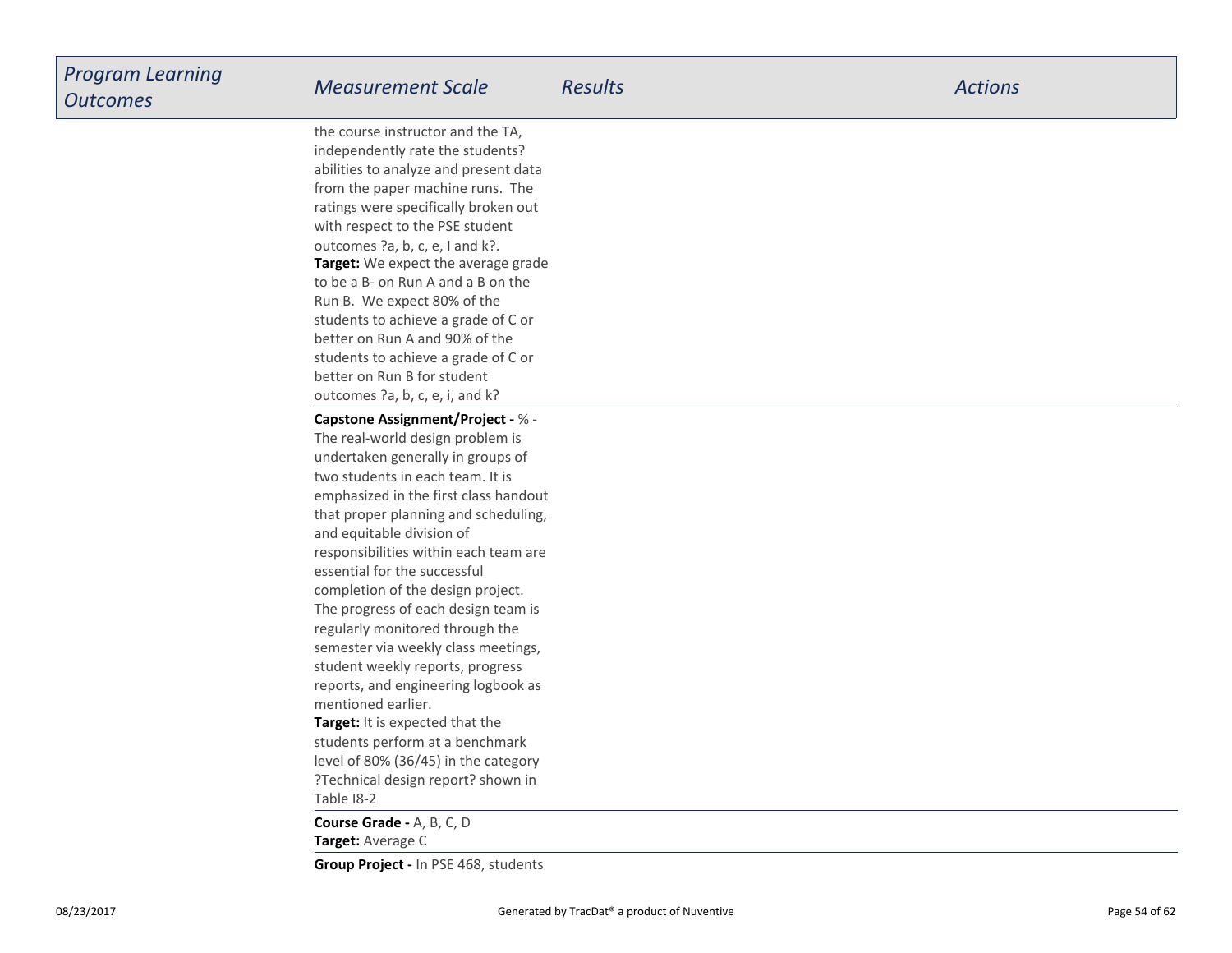| <b>Program Learning</b><br><b>Outcomes</b>                                                                                                                                                                  | <b>Measurement Scale</b>                                                                                                                                                                                                                                                                                                                                                                                                                                                                                                                                                    | <b>Results</b> | <b>Actions</b> |
|-------------------------------------------------------------------------------------------------------------------------------------------------------------------------------------------------------------|-----------------------------------------------------------------------------------------------------------------------------------------------------------------------------------------------------------------------------------------------------------------------------------------------------------------------------------------------------------------------------------------------------------------------------------------------------------------------------------------------------------------------------------------------------------------------------|----------------|----------------|
|                                                                                                                                                                                                             | cross evaluat each other on their<br>performance in the capstone (lab)<br>project.<br>0 through 10<br>Target: At least 6.5<br>Notes: Student cross evaulation of a<br>through I overall.                                                                                                                                                                                                                                                                                                                                                                                    |                |                |
| <b>ABET - f. Ethics 14-15 - An</b><br>understanding of professional and<br>ethical responsibility.<br><b>Outcome Status: Active</b><br><b>Outcome Year(s): 2014 - 2015</b><br><b>Start Date: 02/01/2015</b> | Presentation/Performance - A, B, C,<br>D - The students in PSE 468<br>(Papermaking Processes) must<br>produce a final report for each of the<br>two large paper semi commercial<br>paper machine runs plus a grade<br>specific report for each paper grade<br>produced on the large paper<br>machine. Each report encompasses<br>the paper grades produced.<br>Target: We expect that the mean<br>written quality of the report to be<br>above average (score $=$ 3.0) based on<br>the rubric given. We also expect<br>that all sections will be average<br>$(score = 2)$ . |                |                |
|                                                                                                                                                                                                             | Group Project - In PSE 468, students<br>cross evaluat each other on their<br>performance in the capstone (lab)<br>project.<br>0 through 10<br>Target: At least 6.5<br>Notes: Student cross evaulation of a<br>through I overall.<br>Course Assignment - Seminar grade:<br>A, B, C, D<br>Target: above C<br>Course Assignment - PSE 132 -<br>Ethics seminar reflection paper:<br>Exceptional<br>Satisfactory                                                                                                                                                                 |                |                |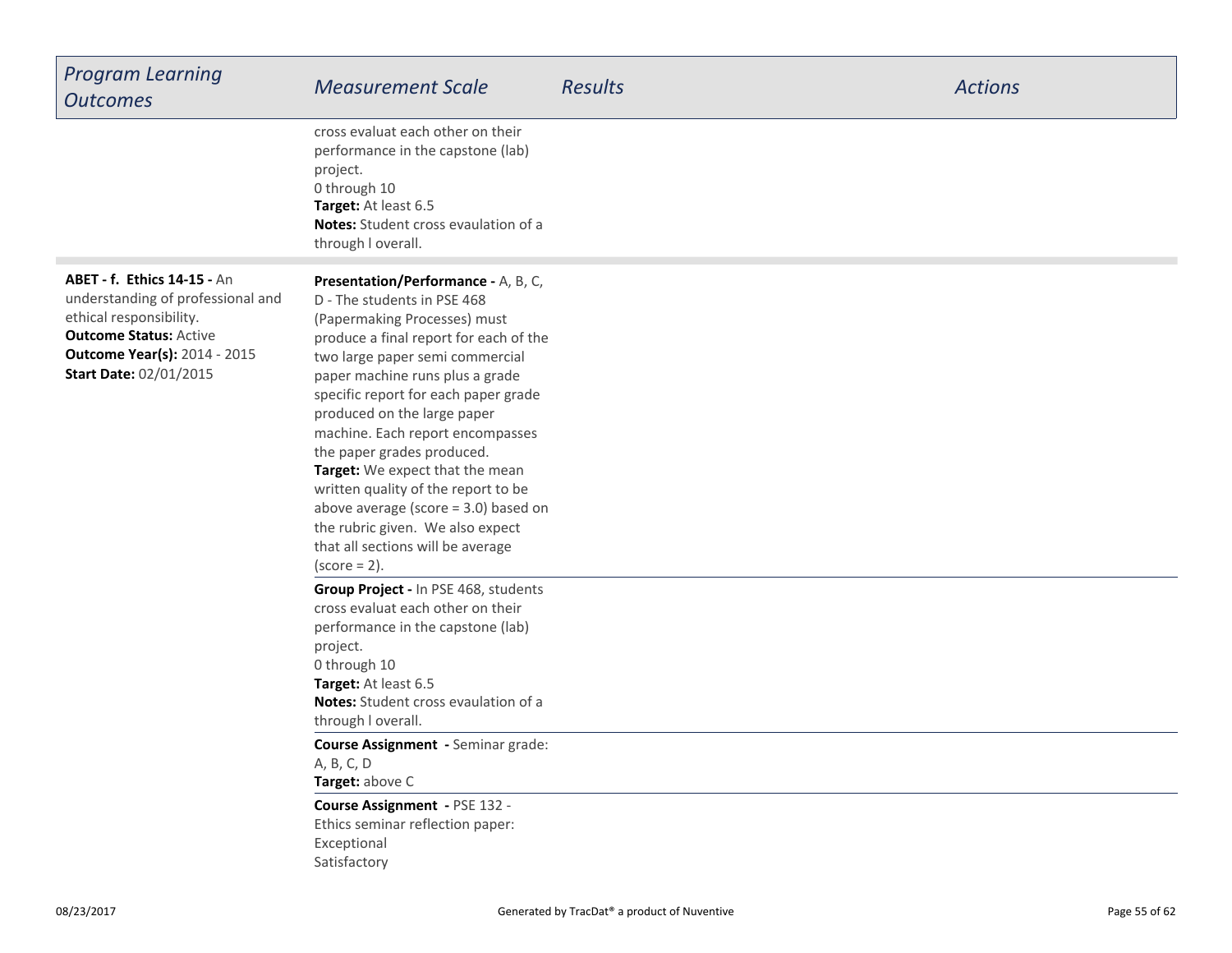|                                       | and ethical responsibility survey in     |
|---------------------------------------|------------------------------------------|
|                                       | class:                                   |
|                                       | 1 None                                   |
|                                       | $\overline{2}$                           |
|                                       | 3 Adequate                               |
|                                       | 4                                        |
|                                       | 5 Exceptional                            |
|                                       | Target: At least satisfied in ethical    |
|                                       | responsibility reflection paper and      |
|                                       | adequate in survey.                      |
|                                       | <b>Field Placement/Internship</b>        |
|                                       | Evaluation - PSE 304/5 internship        |
|                                       | survey:                                  |
|                                       | 1 through 5                              |
|                                       | Target: At least average 3               |
|                                       | Exam/Quiz - In Course - A quiz was       |
|                                       | administered after industrial (guest)    |
|                                       | seminar which is relevant to the         |
|                                       | outcome in the course:                   |
|                                       | A, B, C, D                               |
|                                       | Target: At least C                       |
|                                       |                                          |
| ABET - g. Communication 12-14_1 -     | Group Project - In PSE 468, students     |
| An ability to communicate effectively | cross evaluat each other on their        |
| <b>Outcome Status: Active</b>         | performance in the capstone (lab)        |
| <b>Outcome Year(s): 2014 - 2015</b>   | project.                                 |
| <b>Start Date: 02/01/2015</b>         | 0 through 10                             |
|                                       | Target: At least 6.5                     |
|                                       | Notes: Student cross evaulation of a     |
|                                       | through I overall.                       |
|                                       | <b>Capstone Assignment/Project - % -</b> |
|                                       | The real-world design problem is         |
|                                       | undertaken generally in groups of        |
|                                       | two students in each team. It is         |
|                                       | emphasized in the first class handout    |
|                                       | that proper planning and scheduling,     |
|                                       | and equitable division of                |
|                                       | responsibilities within each team are    |
|                                       | essential for the successful             |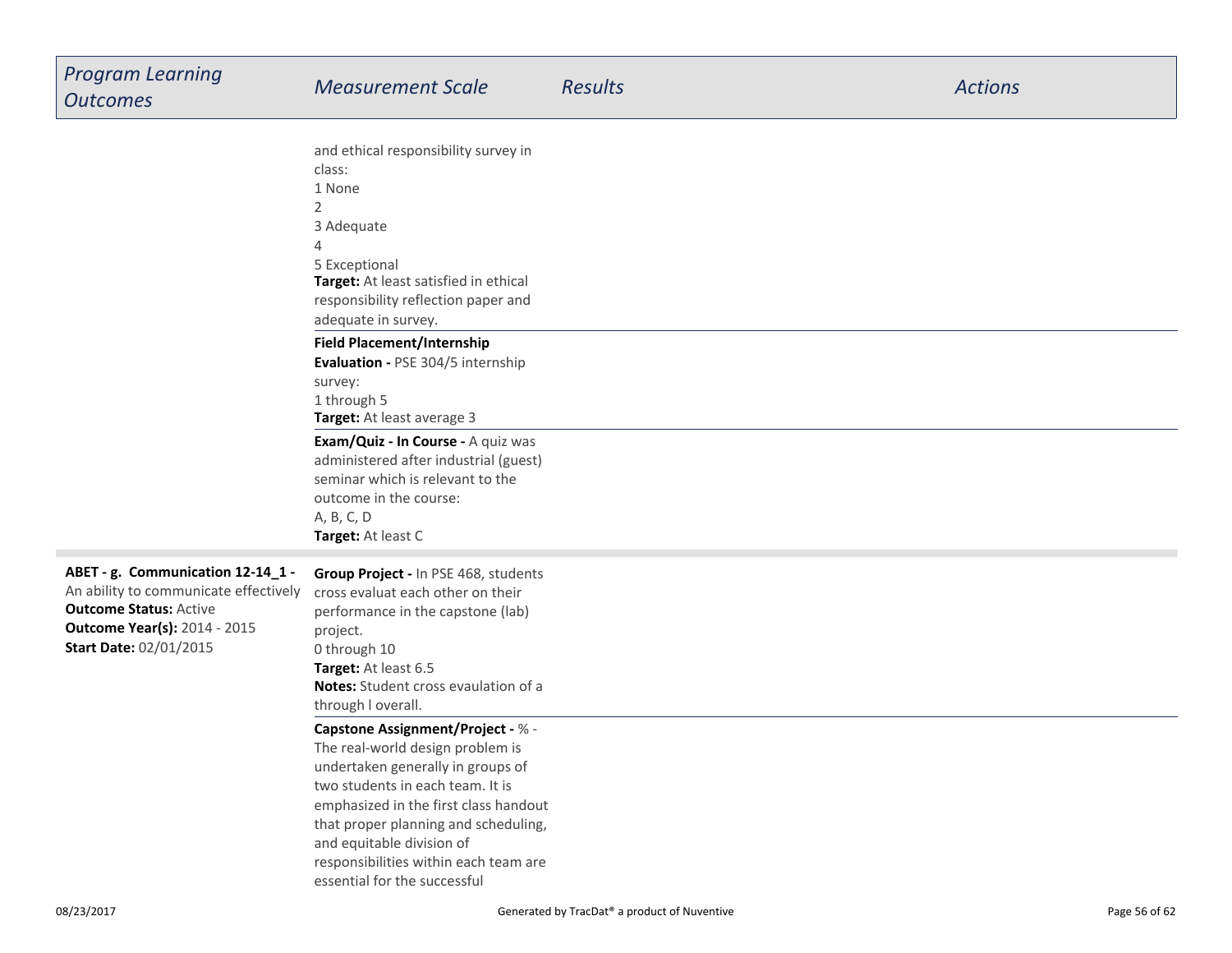**Target:** It is expected that the students perform at a benchmarklevel of 80% in the instrumentalcategories that involve oral and written communication (weekly summary and class presentation,progress reports #1 and #2, technicaldesign report, project presentation and poster) shown in Table I8-2. It isexpected that the design team performance, as assessed by Dr. J.Iribarne (Director, Mill Strategic Projects & Technology, RockTennCorporate Engineering), be at a benchmark level of 80% in the following instrumental categories:weekly class presentations of teamprogress, two mid-semesterprogress reports, final technicaldesign report, and team presentation of their design project.completion of the design project.The progress of each design team isregularly monitored through the semester via weekly class meetings,student weekly reports, progress reports, and engineering logbook asmentioned earlier.

#### **Presentation/Performance -** A, B, C,

**Target:** We expect that the mean written quality of the report to beD - The students in PSE 468 (Papermaking Processes) mustproduce a final report for each of thetwo large paper semi commercialpaper machine runs plus a grade specific report for each paper gradeproduced on the large paper machine. Each report encompassesthe paper grades produced.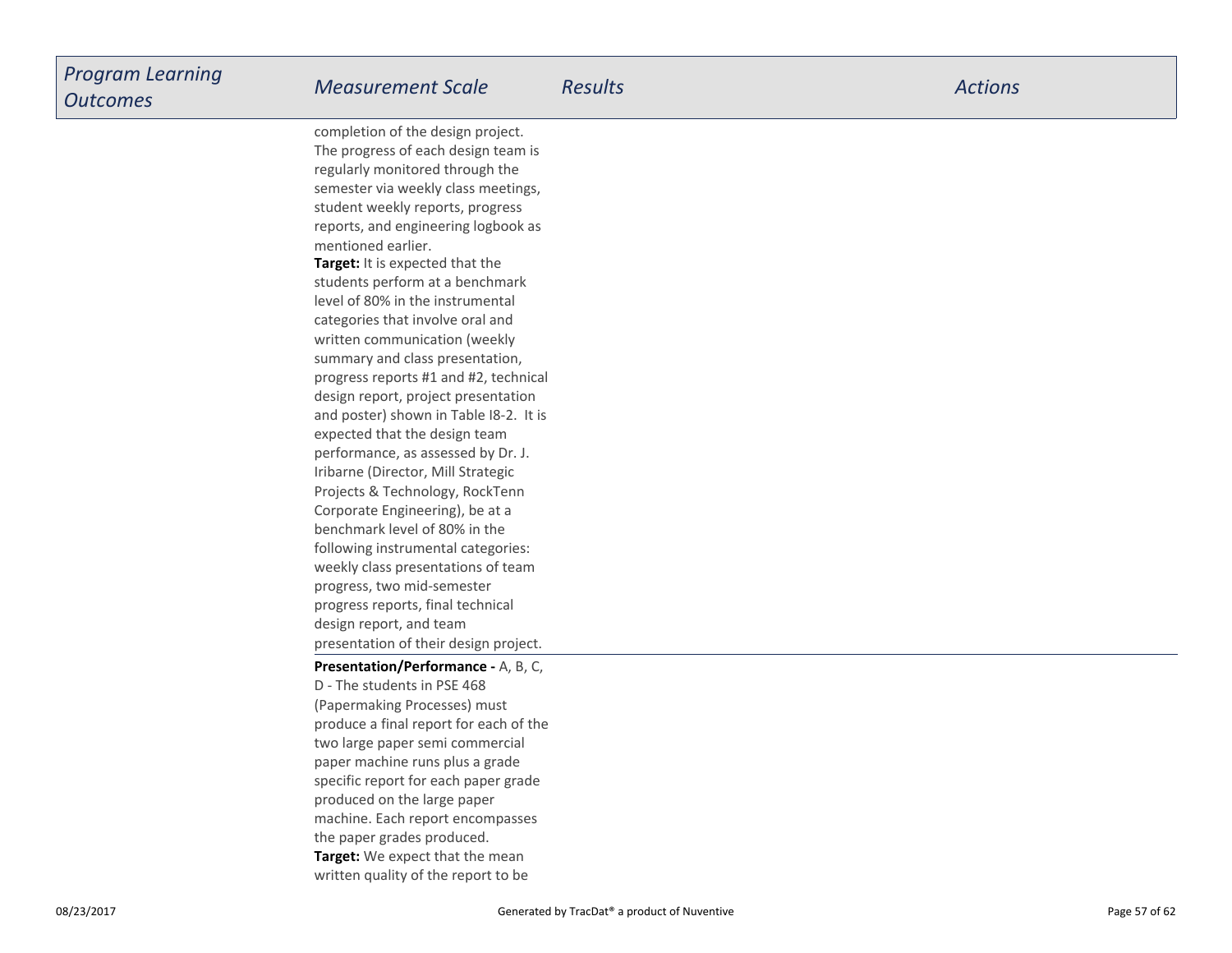| <b>Program Learning</b><br><b>Outcomes</b>                                                                                                                                                                                                                                                        | <b>Measurement Scale</b>                                                                                                                                                                                                                | <b>Results</b> | <b>Actions</b> |
|---------------------------------------------------------------------------------------------------------------------------------------------------------------------------------------------------------------------------------------------------------------------------------------------------|-----------------------------------------------------------------------------------------------------------------------------------------------------------------------------------------------------------------------------------------|----------------|----------------|
|                                                                                                                                                                                                                                                                                                   | above average (score $=$ 3.0) based on<br>the rubric given. We also expect<br>that all sections will be average<br>$(score = 2)$ .                                                                                                      |                |                |
| ABET - h. Broad education 14-15 -<br>The broad education necessary to<br>understand the impact of engineering<br>solutions in a global, economic,<br>environmental, and societal context<br><b>Outcome Status: Active</b><br><b>Outcome Year(s): 2014 - 2015</b><br><b>Start Date: 02/01/2015</b> | Group Project - In PSE 468, students<br>cross evaluat each other on their<br>performance in the capstone (lab)<br>project.<br>0 through 10<br>Target: At least 6.5<br><b>Notes:</b> Student cross evaulation of a<br>through I overall. |                |                |
|                                                                                                                                                                                                                                                                                                   | <b>Field Placement/Internship</b><br>Evaluation - PSE 304/5 internship<br>survey:<br>1 through 5<br>Target: At least average 3                                                                                                          |                |                |
| ABET - i. Life-long learning 14-15 - A<br>recognition of the need for, and an<br>ability to engage in life-long<br>learning<br><b>Outcome Status: Active</b><br><b>Outcome Year(s): 2014 - 2015</b><br><b>Start Date: 02/01/2015</b>                                                              | Group Project - In PSE 468, students<br>cross evaluat each other on their<br>performance in the capstone (lab)<br>project.<br>0 through 10<br>Target: At least 6.5<br>Notes: Student cross evaulation of a<br>through I overall.        |                |                |
|                                                                                                                                                                                                                                                                                                   | Course Assignment - Seminar grade:<br>A, B, C, D<br>Target: above C                                                                                                                                                                     |                |                |
|                                                                                                                                                                                                                                                                                                   | <b>Field Placement/Internship</b><br>Evaluation - PSE 304/5 internship<br>survey:<br>1 through 5<br>Target: At least average 3                                                                                                          |                |                |
|                                                                                                                                                                                                                                                                                                   | Exam/Quiz - In Course - A quiz was<br>administered after industrial (guest)<br>seminar which is relevant to the<br>outcome in the course:                                                                                               |                |                |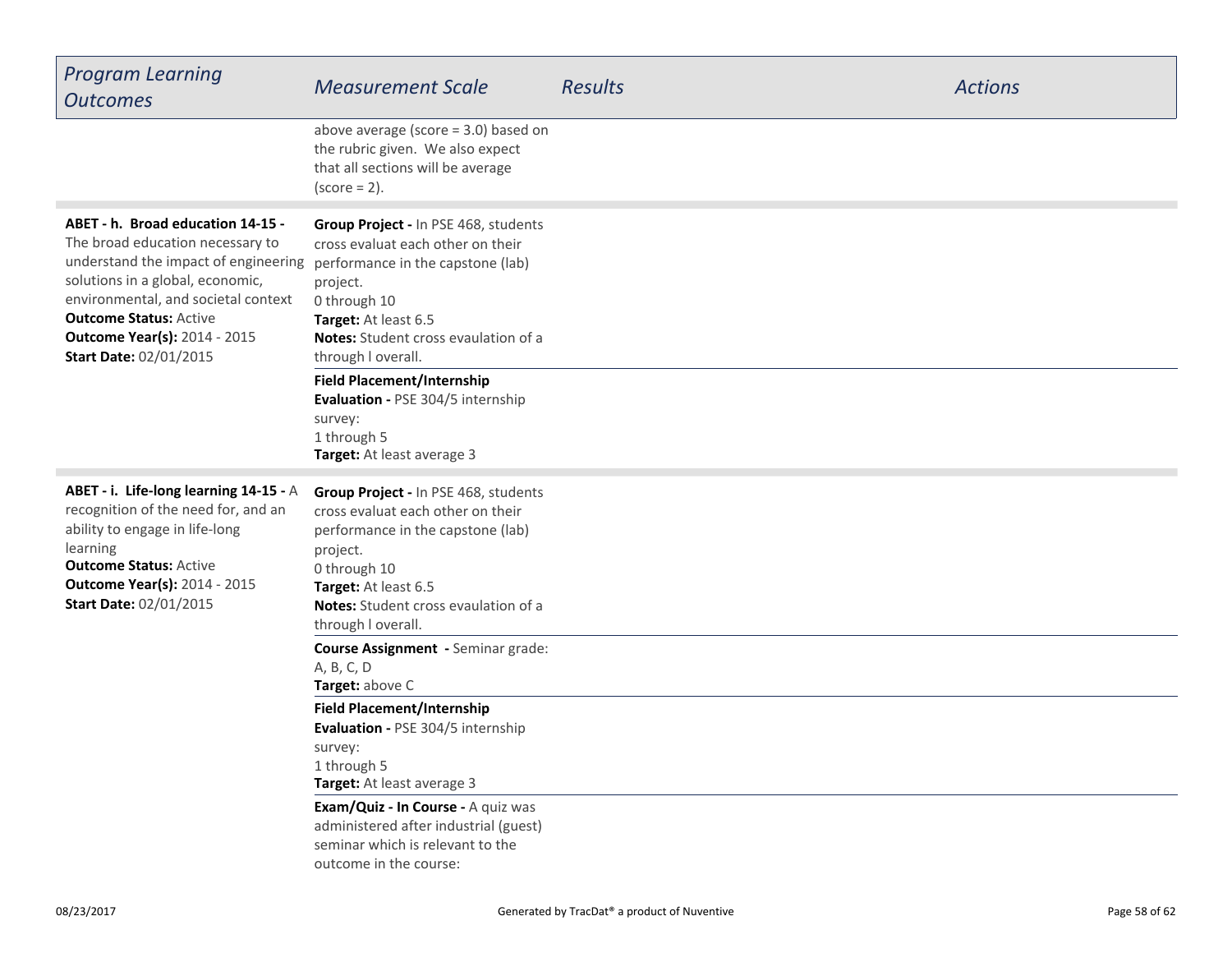| <b>Program Learning</b><br><b>Outcomes</b>                                                                                                                                      | <b>Measurement Scale</b>                                                                                                                                                                                                                                                                                                                                                                                                                                                                                                                                                    | <b>Results</b> | <b>Actions</b> |
|---------------------------------------------------------------------------------------------------------------------------------------------------------------------------------|-----------------------------------------------------------------------------------------------------------------------------------------------------------------------------------------------------------------------------------------------------------------------------------------------------------------------------------------------------------------------------------------------------------------------------------------------------------------------------------------------------------------------------------------------------------------------------|----------------|----------------|
|                                                                                                                                                                                 | A, B, C, D<br>Target: At least C                                                                                                                                                                                                                                                                                                                                                                                                                                                                                                                                            |                |                |
|                                                                                                                                                                                 | Presentation/Performance - A, B, C,<br>D - The students in PSE 468<br>(Papermaking Processes) must<br>produce a final report for each of the<br>two large paper semi commercial<br>paper machine runs plus a grade<br>specific report for each paper grade<br>produced on the large paper<br>machine. Each report encompasses<br>the paper grades produced.<br>Target: We expect that the mean<br>written quality of the report to be<br>above average (score $=$ 3.0) based on<br>the rubric given. We also expect<br>that all sections will be average<br>$(score = 2)$ . |                |                |
| ABET - j. Contemporary issues 14-15                                                                                                                                             | Group Project - In PSE 468, students                                                                                                                                                                                                                                                                                                                                                                                                                                                                                                                                        |                |                |
| - A knowledge of contemporary issues cross evaluat each other on their<br><b>Outcome Status: Active</b><br><b>Outcome Year(s): 2014 - 2015</b><br><b>Start Date: 02/01/2015</b> | performance in the capstone (lab)<br>project.<br>0 through 10<br>Target: At least 6.5<br>Notes: Student cross evaulation of a<br>through I overall.                                                                                                                                                                                                                                                                                                                                                                                                                         |                |                |
|                                                                                                                                                                                 | Course Assignment - Seminar grade:<br>A, B, C, D<br>Target: above C                                                                                                                                                                                                                                                                                                                                                                                                                                                                                                         |                |                |
|                                                                                                                                                                                 | <b>Field Placement/Internship</b><br>Evaluation - PSE 304/5 internship<br>survey:<br>1 through 5<br>Target: At least average 3                                                                                                                                                                                                                                                                                                                                                                                                                                              |                |                |
|                                                                                                                                                                                 | Exam/Quiz - In Course - A quiz was<br>administered after industrial (guest)<br>seminar which is relevant to the<br>outcome in the course:                                                                                                                                                                                                                                                                                                                                                                                                                                   |                |                |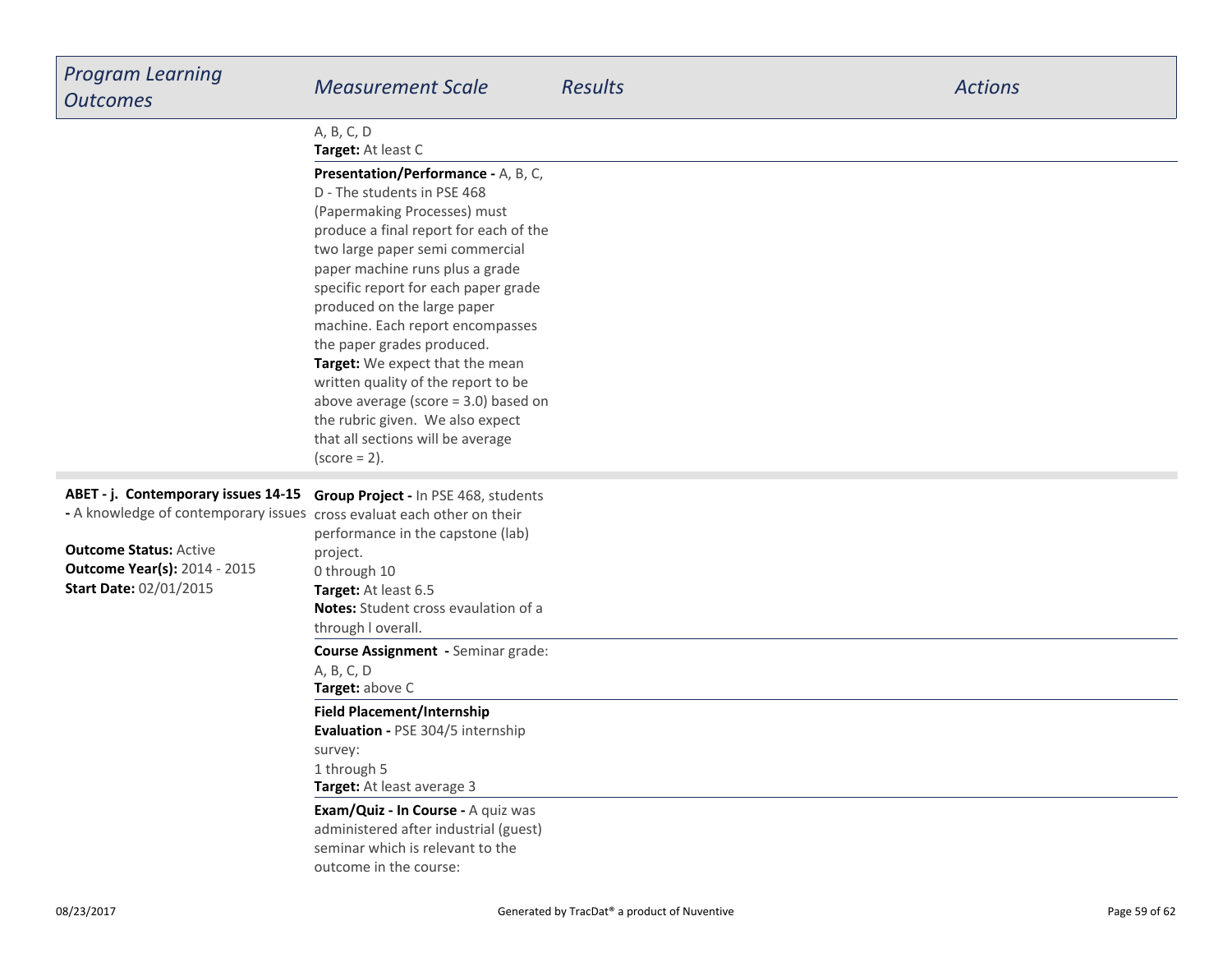| <b>Program Learning</b><br><b>Outcomes</b>                                                                                                                                                                                                                                                           | <b>Measurement Scale</b>                                                                                                                                                                                                                                                                                                                                                                                                                                                                                                                                                    | <b>Results</b> | <b>Actions</b> |
|------------------------------------------------------------------------------------------------------------------------------------------------------------------------------------------------------------------------------------------------------------------------------------------------------|-----------------------------------------------------------------------------------------------------------------------------------------------------------------------------------------------------------------------------------------------------------------------------------------------------------------------------------------------------------------------------------------------------------------------------------------------------------------------------------------------------------------------------------------------------------------------------|----------------|----------------|
|                                                                                                                                                                                                                                                                                                      | A, B, C, D<br>Target: At least C                                                                                                                                                                                                                                                                                                                                                                                                                                                                                                                                            |                |                |
|                                                                                                                                                                                                                                                                                                      | Presentation/Performance - A, B, C,<br>D - The students in PSE 468<br>(Papermaking Processes) must<br>produce a final report for each of the<br>two large paper semi commercial<br>paper machine runs plus a grade<br>specific report for each paper grade<br>produced on the large paper<br>machine. Each report encompasses<br>the paper grades produced.<br>Target: We expect that the mean<br>written quality of the report to be<br>above average (score $=$ 3.0) based on<br>the rubric given. We also expect<br>that all sections will be average<br>$(score = 2)$ . |                |                |
| ABET - k. Engineering tools 14-15 -<br>An ability to use the techniques, skills, D - In PSE 468 evaluation seminar at<br>and modern engineering tools<br>necessary for engineering practice<br><b>Outcome Status: Active</b><br><b>Outcome Year(s): 2014 - 2015</b><br><b>Start Date: 02/01/2015</b> | Presentation/Performance - A, B, C,<br>the conclusion of the paper machine<br>run, the students give seminars and<br>field questions regarding their plan,<br>performance, and results of the<br>product design experience. Each<br>team has approximately 30 minutes<br>for a presentation and 60 minutes<br>for questions and discussion. A<br>panel of faculty and staff, including<br>the course instructor and the TA,<br>independently rate the students?                                                                                                             |                |                |

**Target:** We expect the average grade to be a B- on Run A and a B on theRun B. We expect 80% of the

 abilities to analyze and present data from the paper machine runs. The ratings were specifically broken outwith respect to the PSE studentoutcomes ?a, b, c, e, I and k?.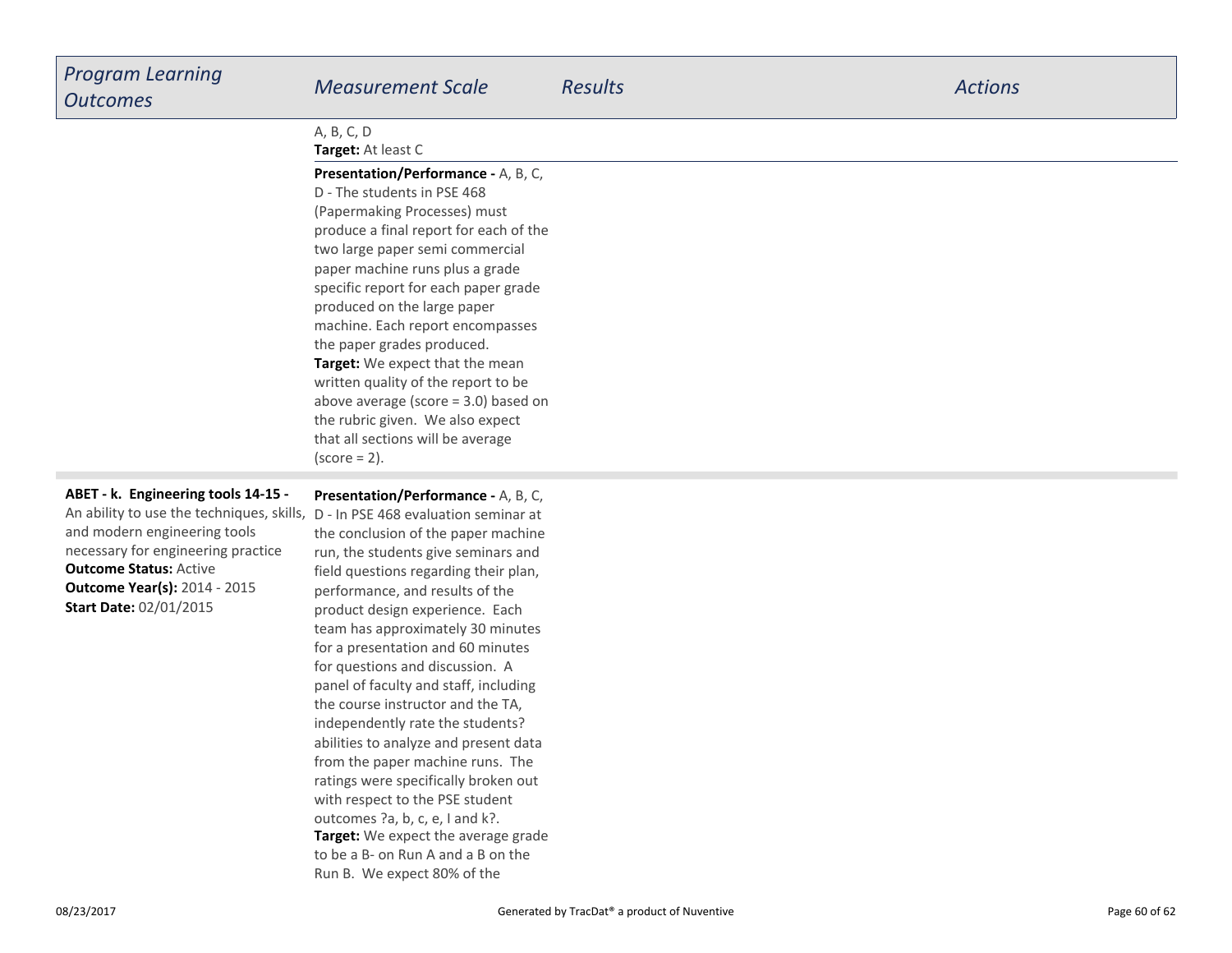| <b>Program Learning</b><br><b>Outcomes</b> | <b>Measurement Scale</b>                                                                                                                                                                                                                                                                                                                                                                                                                                                                                                                                                    | <b>Results</b> | <b>Actions</b> |
|--------------------------------------------|-----------------------------------------------------------------------------------------------------------------------------------------------------------------------------------------------------------------------------------------------------------------------------------------------------------------------------------------------------------------------------------------------------------------------------------------------------------------------------------------------------------------------------------------------------------------------------|----------------|----------------|
|                                            | students to achieve a grade of C or<br>better on Run A and 90% of the<br>students to achieve a grade of C or<br>better on Run B for student<br>outcomes ?a, b, c, e, i, and k?                                                                                                                                                                                                                                                                                                                                                                                              |                |                |
|                                            | Group Project - In PSE 468, students<br>cross evaluat each other on their<br>performance in the capstone (lab)<br>project.<br>0 through 10<br>Target: At least 6.5<br><b>Notes:</b> Student cross evaulation of a<br>through I overall.                                                                                                                                                                                                                                                                                                                                     |                |                |
|                                            | Presentation/Performance - A, B, C,<br>D - The students in PSE 468<br>(Papermaking Processes) must<br>produce a final report for each of the<br>two large paper semi commercial<br>paper machine runs plus a grade<br>specific report for each paper grade<br>produced on the large paper<br>machine. Each report encompasses<br>the paper grades produced.<br>Target: We expect that the mean<br>written quality of the report to be<br>above average (score $=$ 3.0) based on<br>the rubric given. We also expect<br>that all sections will be average<br>$(score = 2)$ . |                |                |
|                                            | <b>Capstone Assignment/Project - % -</b><br>The real-world design problem is<br>undertaken generally in groups of<br>two students in each team. It is<br>emphasized in the first class handout<br>that proper planning and scheduling,<br>and equitable division of<br>responsibilities within each team are<br>essential for the successful<br>completion of the design project.                                                                                                                                                                                           |                |                |

т